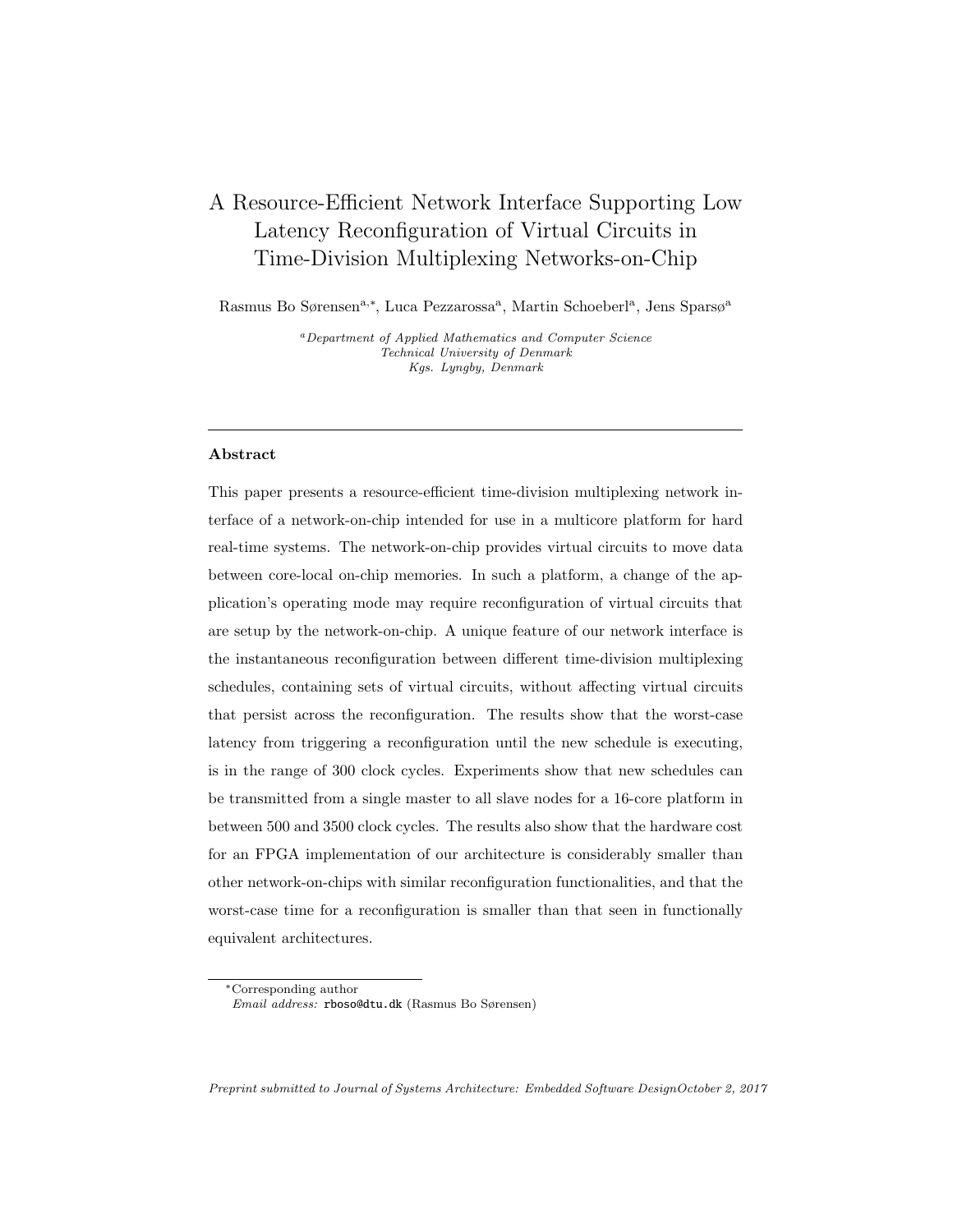Keywords: network-on-chip, real-time systems, reconfiguration, time-division multiplexing

2010 MSC: 90B18, 68M10

# 1. Introduction

Packet-switched networks-on-chip (NoCs) have become the preferred paradigm for interconnecting the many cores (processors, hardware accelerators etc.) found in today's complex application-specific multi-processor systems-on-chip [\[1,](#page-36-0) [2\]](#page-36-1) <sup>5</sup> and general-purpose chip multi-processors [\[3,](#page-36-2) [4\]](#page-37-0).

In the multi-processor systems-on-chip domain, a significant amount of previous research has targeted the generation of application-specific NoC platforms e.g., [\[5,](#page-37-1) [6\]](#page-37-2). With the growing cost of developing and fabricating complex VLSI chips, application-specific platforms are only feasible for very few ultra-high-

<sup>10</sup> volume products. In all other cases, a cost-efficient platform must support a range of applications with related functionality. This implies that the hardware resources and the functionality they implement should be as general-purpose and generic as possible, targeting a complete application domain instead of a single application. This view is expressed in the principle provide primitives <sup>15</sup> not solutions that is well-known and accepted in the field of computer architecture. We adopt this view, striving to avoid hardware resources for dedicated and specific functionality.

The application domain we target is real-time systems. In real-time systems, the whole architecture needs to be time-predictable to support worst-case exe-

<sup>20</sup> cution time (WCET) analysis. A NoC for real-time systems needs to support guaranteed-service (GS) channels. Furthermore, many hard real-time applications have multiple modes of operation. To support applications that change between operating modes, the NoC must be able to reconfigure the virtual circuits (VCs) at run-time.

<sup>25</sup> This paper proposes and evaluates a flexible and resource-efficient network interface (NI) for hard real-time systems. Our NoC implements VCs using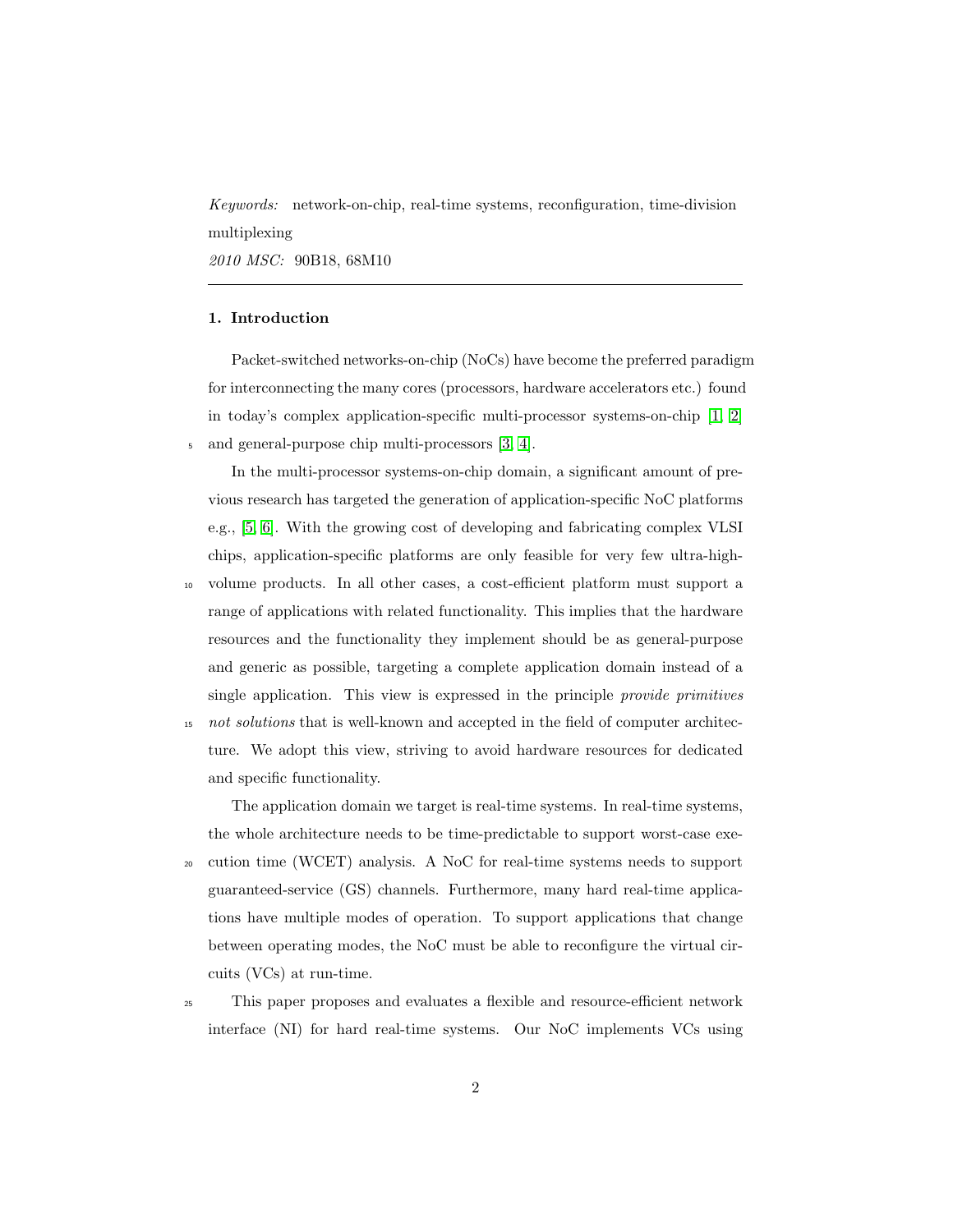static scheduling and time-division multiplexing (TDM). A VC provides GS channels in the form of a guaranteed minimum bandwidth and a maximum latency. Furthermore, transfer of data between an on-chip memory and the NoC

<sup>30</sup> is coupled with the TDM schedule so that we can give end-to-end guarantees for the movement of data from one core-local memory to another core-local memory. This architecture avoids both physical VC buffers in the NIs and credit-based flow control among the NIs that are found in most other NoC designs [\[7,](#page-37-3) [8,](#page-37-4) [9\]](#page-37-5). Moreover, the usage of TDM schedules leads to a reduced hardware complexity

<sup>35</sup> due to the lack of buffering in the routers and due to a static traffic arbitration. The main contribution of the paper and a key feature of this NI is its very efficient support for mode changes. The active schedule can be switched from

one TDM period to the next, without breaking the communication flow of VCs that persist across the switch. This contrasts to the Æthereal family of NoCs [\[10,](#page-37-6)

<sup>40</sup> [9\]](#page-37-5), which provides similar functionality at a higher hardware cost and longer reconfiguration time.

Our NI can store multiple TDM schedules and it supports instant switching from one schedule to another, synchronously across all NIs. The last TDM period of one schedule can be followed immediately by the first TDM period

<sup>45</sup> of a new schedule. This allows VCs that persist across a schedule switch to be mapped to different paths, without any interference to their data flow. This again avoids the fragmentation of resources seen in the previously published solutions [\[10,](#page-37-6) [9\]](#page-37-5), in which no changes can be made to circuits that persist across a mode change and where the set-up of a new circuit is limited to using free <sup>50</sup> resources.

If the schedule tables are too small to store all necessary schedules, our NoC can transparently transmit new schedules via the standard VCs. In this way, we avoid fixed allocation of resources for schedule transmission.

The NI presented here is an extension of [\[11\]](#page-38-0), which is part of the Argo <sup>55</sup> NoC [\[12\]](#page-38-1). A preliminary version of the new NI was published in [\[13\]](#page-38-2). In the rest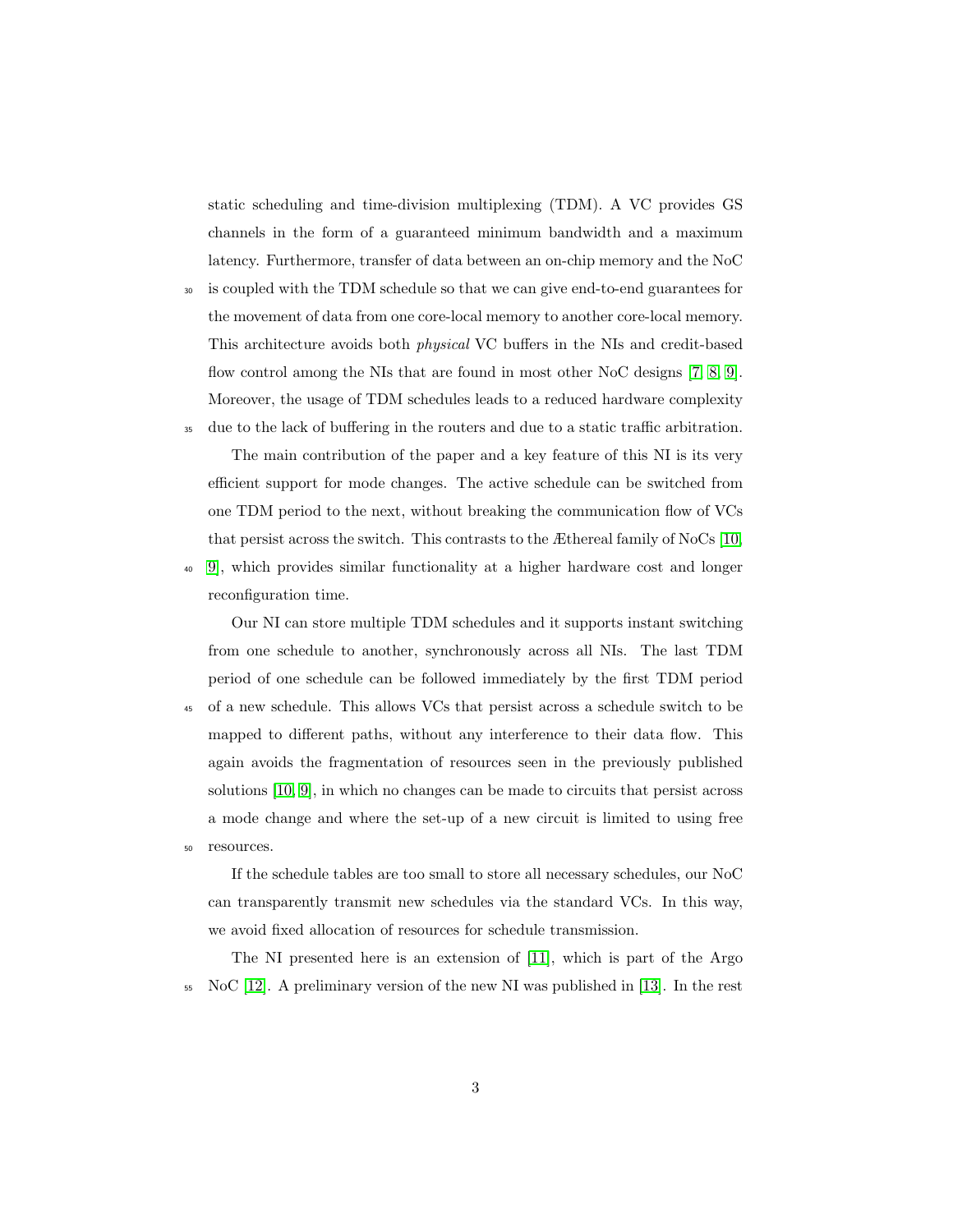of the paper, we refer to the NoC that uses the new NI as the Argo 2.0 NoC. The main contributions of this paper are:

- support of instant reconfiguration of VCs;
- a more elaborate analysis of the TDM schedule distribution through the <sup>60</sup> NoC;
- 
- variable-length packets to reduce the packet header overhead, resulting in shorter schedules and/or higher bandwidth on the VCs;
- interrupt packets to support multicore operating systems;
- a more compact TDM schedule representation in the NIs, reducing the <sup>65</sup> schedule memory requirements;
	- analysis of the effect on the TDM period length of using GS communication for reconfiguration;
	- $\bullet\,$  a discussion on the scalability of the architecture.

This paper is organized into seven sections. Section [2](#page-3-0) presents related work. <sup>70</sup> Section [3](#page-6-0) provides background on mode changes, TDM scheduling, and the Argo NoC. Section [4](#page-14-0) presents the Argo 2.0 architecture in detail. Section [5](#page-20-0) describes the reconfiguration method and its utilization. Section [6](#page-24-0) evaluates the presented architecture. Section [7](#page-35-0) concludes the paper.

# <span id="page-3-0"></span>2. Related Work

<sup>75</sup> This section presents a selection of NoCs that offer GS connections and that support run-time reconfiguration of the GS provided. One approach to implementing GS connections is to use non-blocking routers in combination with mechanisms that constrain packet injection rates. These NoCs are reconfigured by resetting the parameters that regulate the packet injection rates to the new <sup>80</sup> requirements.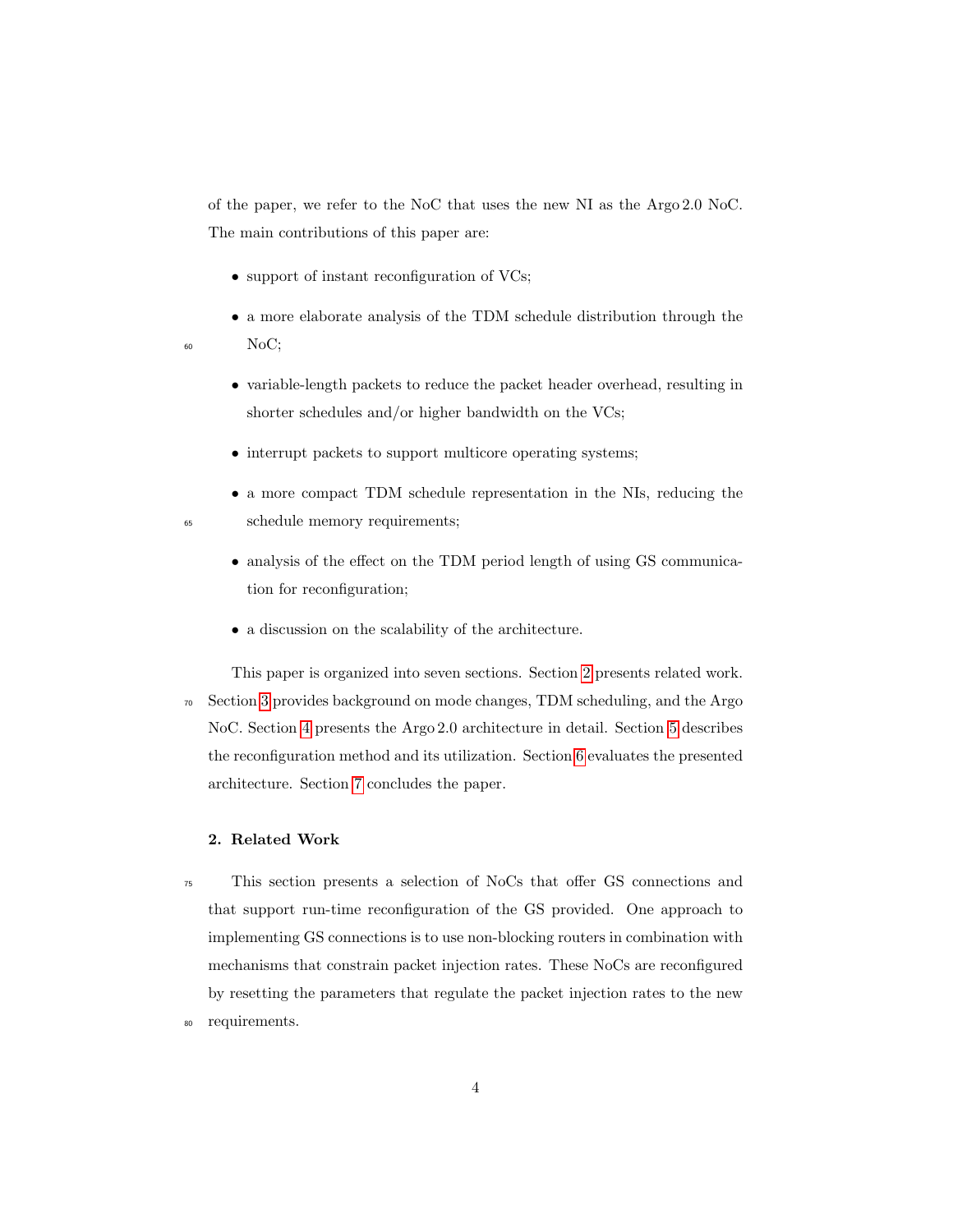Mango [\[14\]](#page-38-3) uses non-blocking routers and rate-control, but only links are shared between VCs. Each end-to-end connection is allocated to a unique buffer in the output port of every router that the connection traverses and these buffers use credit-based flow control between them. The bandwidth and latency of

- <sup>85</sup> the different connections are configured by setting priorities in the output port arbiters of the router and by bounding the injection rate at the source NI. Connections are set up and torn down by programming the crossbar switches, which is done using best effort (BE) traffic. In Mango, we can observe that the reconfiguration directly interacts with the rate control mechanism in the <sup>90</sup> NIs, the crossbars, and the arbiters in the routers. In addition, the fact that
- GS connections are programmed using BE packets may compromise the timepredictability of performing a reconfiguration.

The NoC used in the Kalray MPPA-256 processor [\[15\]](#page-38-4) uses flow regulation, output-buffered routers with round-robin arbitration, and no flow control. <sup>95</sup> Network calculus [\[16\]](#page-38-5) is used to determine the flow regulation parameters that constrain the packet injection rates such that buffer overflows are avoided and GS requirements are fulfilled. The Kalray NoC is configured by initializing the routing tables and injection rate limits in the NIs.

IDAMC [\[17\]](#page-38-6) is a source-routed NoC using credit-based flow control and <sup>100</sup> virtual channel input buffers together to provide GS. IDAMC provides GS connections by implementing the Back Suction scheme [\[18\]](#page-38-7), which prioritizes noncritical traffic while the critical traffic progresses to meet the deadline.

To our knowledge, details on how reconfiguration is handled in Kalray, Mango and IDAMC have not been published. However, we can safely assume <sup>105</sup> that setting up a new connection must involve the initialization and modification of flow regulation parameters, and tearing down a connection must involve draining in-flight packets from the VC buffers in the NoC.

An alternative to the usage of non-blocking routers in combination with constrained packet injection rates is VC switching implemented using static <sup>110</sup> scheduling and TDM. These NoCs can be reconfigured by modifying the schedule and routing tables in the NIs and/or in the routers.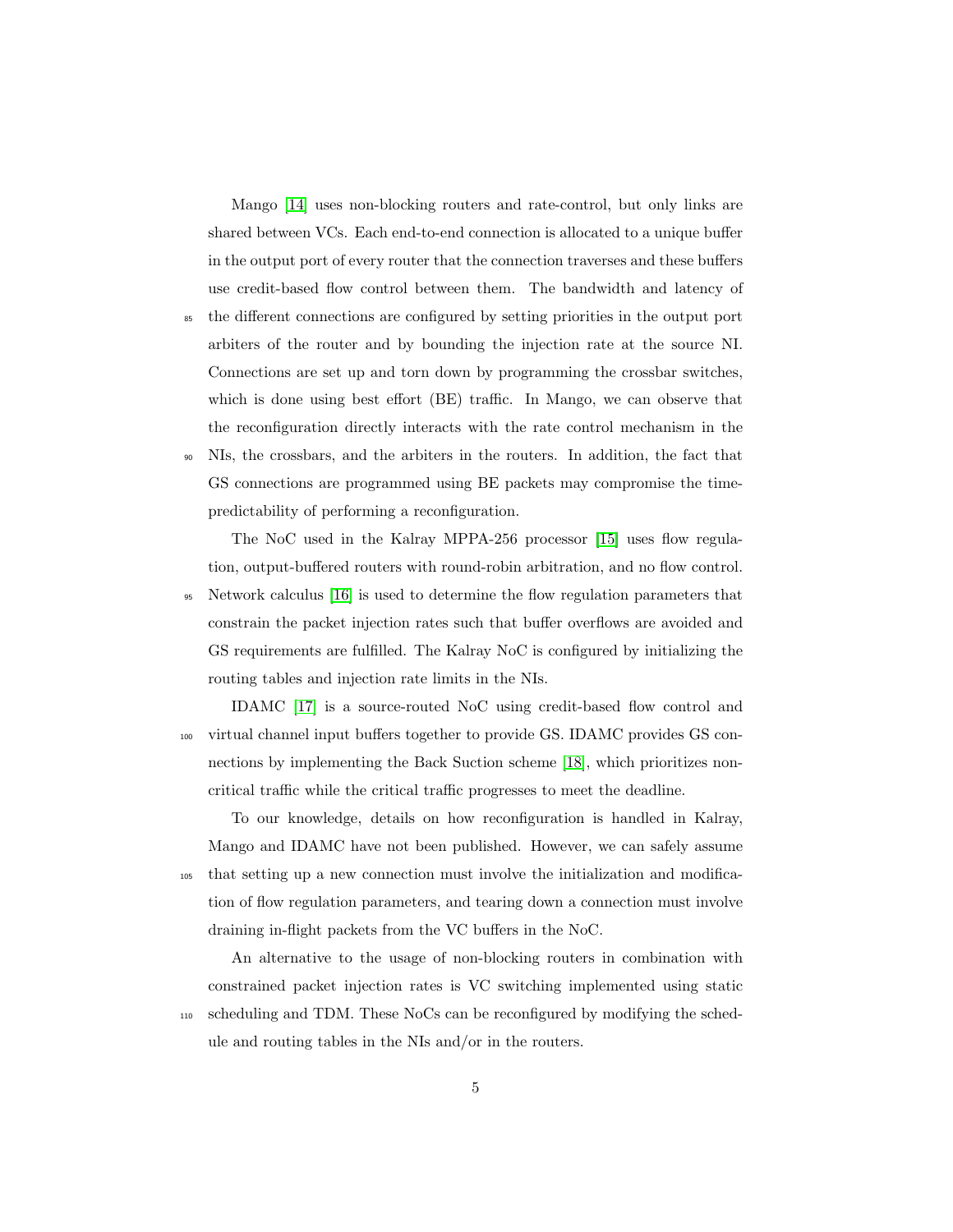The Æthereal family of NoCs [\[10,](#page-37-6) [9\]](#page-37-5) uses TDM and static scheduling to provide GS. The original Æthereal NoC [\[19\]](#page-39-0) supports both GS and BE traffic. The scheduling tables are in the NIs and the routing tables are in the <sup>115</sup> routers. Reconfiguration is performed by writing into these tables using BE traffic. Analogously to the Mango NoC approach, using BE traffic may compromise the time-predictability of a (re)configuration. The dAElite NoC [\[9\]](#page-37-5) focuses on multicast and overcomes this problem by introducing a separate dedicated NoC with a tree topology for the distribution of the schedule and routing <sup>120</sup> information during run-time reconfiguration.

The aelite NoC [\[10\]](#page-37-6) only supports GS traffic and it is based on source routing. This reduces significantly the high hardware cost of distributed routing and combined support for BE and GS traffic of the original Æthereal NoC. For this NoC, the routers are simple pipelined switches and both schedule tables and <sup>125</sup> routing tables are in the NIs. Reconfiguration involves sending messages across the NoC using GS connections from a reconfiguration master to the schedule and routing tables that are required to change; these GS connections are reserved for this purpose only.

The original version of the Argo NoC [\[12\]](#page-38-1) has some functional similarity with <sup>130</sup> aelite. It only supports GS traffic and it also uses a TDM router with source routing. The Argo design avoids VC buffers and the credit-based flow control that account for most of the area of the NIs of the Æthereal, aelite, and dAElite range of NoCs. The Argo NoC uses a more efficient NI [\[11\]](#page-38-0) in which the direct memory access (DMA) controllers are integrated with the TDM scheduling. The <sup>135</sup> original version of the Argo NoC does not support reconfiguration.

In all the presented NoCs that uses VC switching and TDM static scheduling, the re-mapping of VCs that persist across the reconfiguration is not supported, since the reconfiguration is done incrementally (tearing down unused circuit and setting up new ones). This can lead to sub-optimal usage of resources due to

<sup>140</sup> fragmentation. If re-mapping of VCs is needed, the entire application must be suspended during the reconfiguration.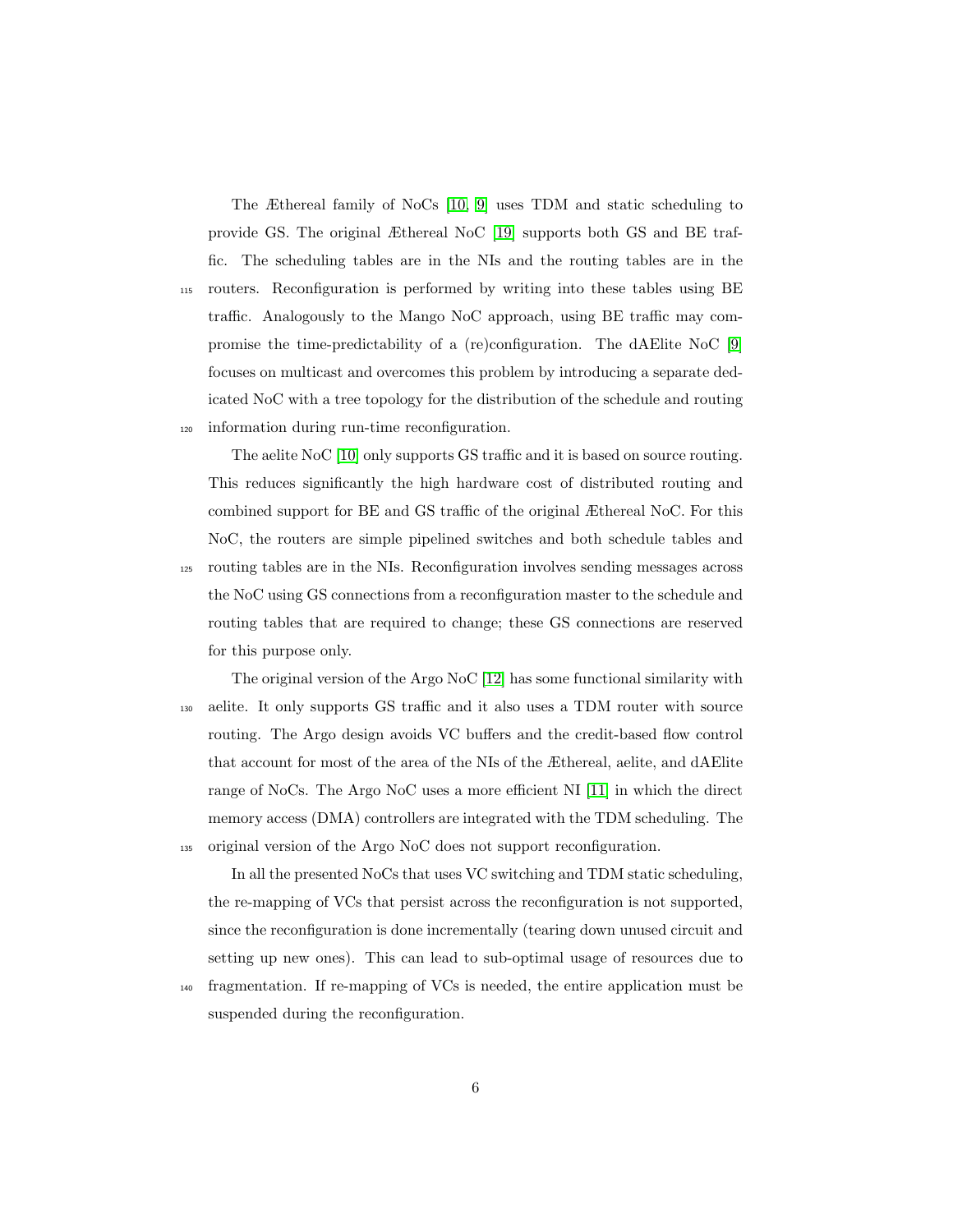This paper presents a new version of the Argo architecture that implements the same functionality as the first version of Argo, while adding instantaneous reconfiguration capabilities, including re-mapping of VCs that persist across the <sup>145</sup> reconfiguration.

The above coverage of related work primarily discussed architectural and implementation aspects of reconfiguration – the focus of this paper. Systemlevel design methodology and application examples represents other important aspects of reconfiguration. Representative work on methods and algorithms <sup>150</sup> for mapping tasks belonging to different modes (use-cases) to processor cores is presented in [\[20,](#page-39-1) [21\]](#page-39-2). A more mathematical framework for modeling the dynamic behavior of reconfigurable NoCs is developed in [\[22\]](#page-39-3), where it is used to formulate NoC reconfiguration as dynamic optimization problem.

#### <span id="page-6-0"></span>3. Background

<sup>155</sup> This section provides background on the T-CREST platform, the Argo NoC, TDM scheduling, and reconfiguration for mode changes.

# 3.1. The T-CREST Multicore Platform

T-CREST is a multicore platform to support real-time systems [\[23\]](#page-39-4). The vision of T-CREST is to provide a time-predictable computer architecture to <sup>160</sup> enable WCET analysis. The project includes the time-predictable processor Patmos [\[24\]](#page-39-5). Several processors are connected to two NoCs: (1) towards the Argo NoC [\[12\]](#page-38-1) to support message passing between processor local scratchpad memories (SPMs) and (2) to the Bluetree memory tree [\[25\]](#page-39-6). This memory tree connects all processors to a real-time memory controller [\[26\]](#page-40-0) to support time-<sup>165</sup> predictable access to a shared SDRAM memory.

T-CREST includes a compiler that supports the instruction set of Patmos [\[27\]](#page-40-1). The compiler optimizes for the WCET and interacts AbsInt's WCET analysis tool [\[28\]](#page-40-2), which has been extended to support Patmos as well.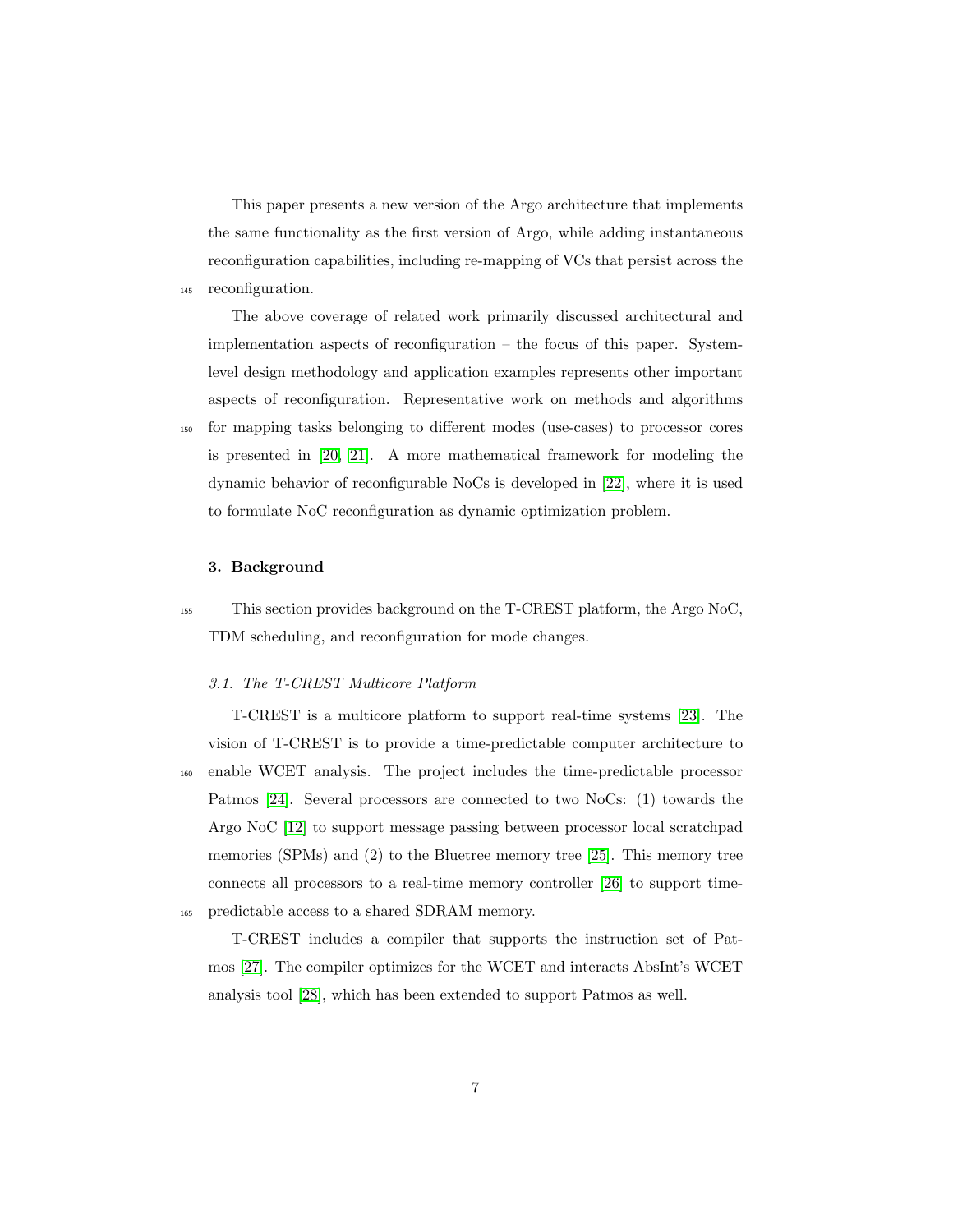The T-CREST platform has been evaluated with an avionic use case [\[29\]](#page-40-3). <sup>170</sup> Most of the T-CREST hardware and software is open-source under the industry-friendly simplified BSD license.<sup>[1](#page-7-0)</sup>

#### 3.2. Message Passing in the Argo NoC

Argo is a packet-switched and source-routed NoC that uses static allocation of network resources through TDM to provide VCs for which communication <sup>175</sup> bandwidth and latency can be guaranteed.

The NoC offers message passing communication. Technically, this is implemented using DMA controllers, one per source end of every VC. A DMA controller transfers a block of data from the local memory of a processor node into the local memory of a remote node. This functionality is similar to what is <sup>180</sup> seen in many other multi-core platforms including the Cell processor [\[30\]](#page-40-4), the CompSoC platform [\[31\]](#page-40-5), and the Epiphany processor [\[32\]](#page-40-6). Argo uses a very efficient NI architecture [\[11\]](#page-38-0) in which the DMA controllers have been integrated with the TDM mechanism in the NI. This integration avoids all the buffering and flow control that is found in most NoCs. In addition, the NI hardware <sup>185</sup> is dominated by area-efficient memory structures in the form of configuration tables.

#### <span id="page-7-1"></span>3.3. TDM Scheduling

A parallel application on a multicore platform can be described as a set of tasks mapped to a set of processors. The steps of mapping a real-time applica-<sup>190</sup> tion onto a multi-core platform and the generation of a TDM schedule for the T-CREST platform are shown in Figure [1.](#page-8-0) A set of communicating tasks can be modeled as a task graph (Figure [1\(](#page-8-0)a)), where the vertices represent the tasks and the edges represent the communication between them.

By assigning the tasks to the processing nodes, it is possible to derive a 195 core communication graph (Figure [1\(](#page-8-0)b)). The assignment of tasks to processing

<span id="page-7-0"></span><sup>1</sup> see <https://github.com/t-crest>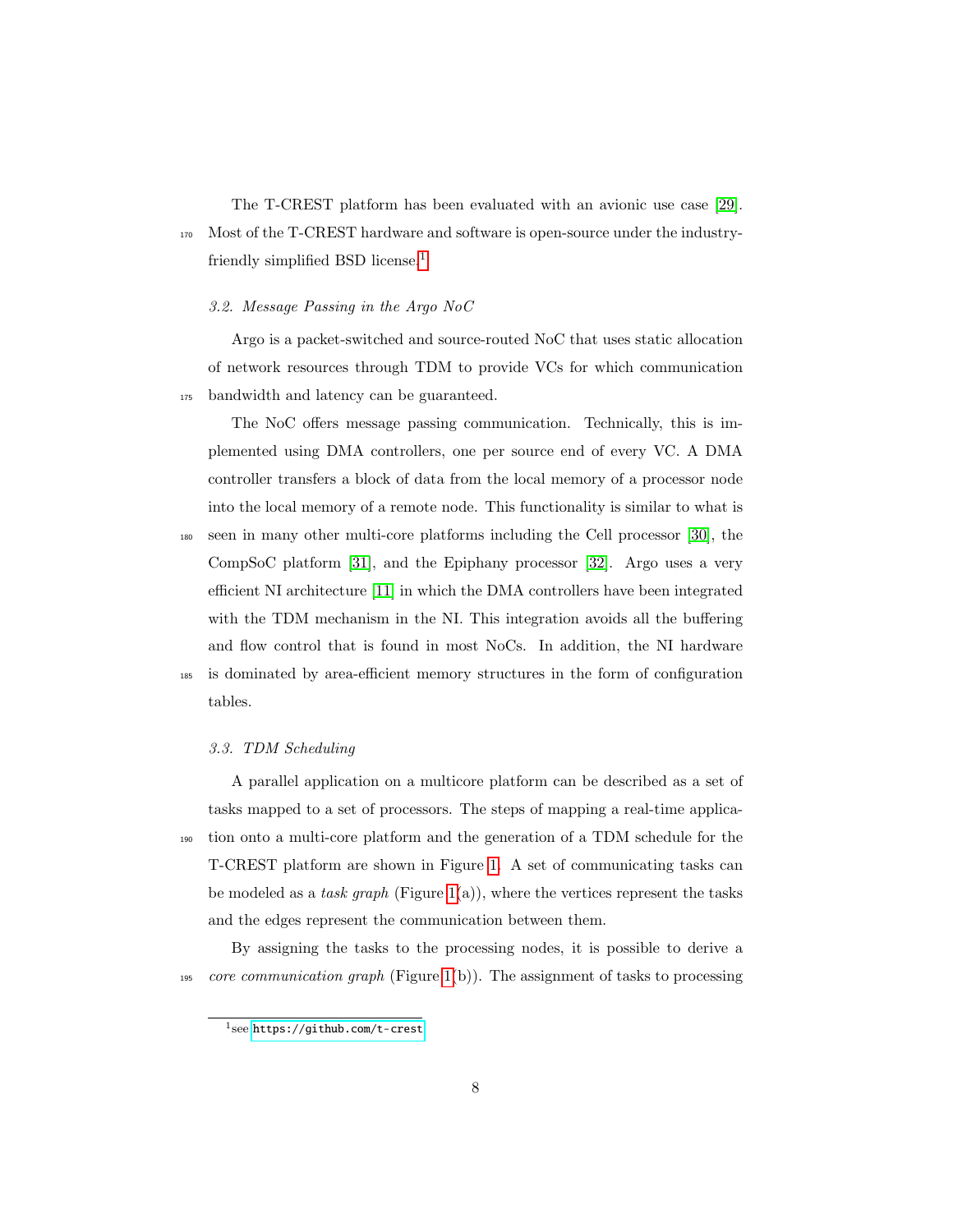<span id="page-8-0"></span>

Figure 1: Mapping of an application onto a multi-core platform: (a) task graph for an application, (b) core communication graph, (c) TDM schedule for processor  $P_0$ , and (d) section of multi-core platform with possible routing for processor  $P_0$ .

nodes must be performed in a way that minimizes the total number of hops for traffic. For this graph, the vertices represent the processing nodes, and the edges represent the set of VCs between each pair of processing nodes.

TDM scheduling shares the resources of the NoC in time between multiple <sup>200</sup> VCs. The Argo NoC uses the scheduler described in [\[33\]](#page-40-7). This approach divides the time into TDM periods, and a period is further divided into timeslots.

The scheduler is an off-line software tool that uses the bandwidth requirements and a description of the NoC topology to compute a schedule that avoids deadlocks and collisions, and that ensures in-order arrival of packets. The static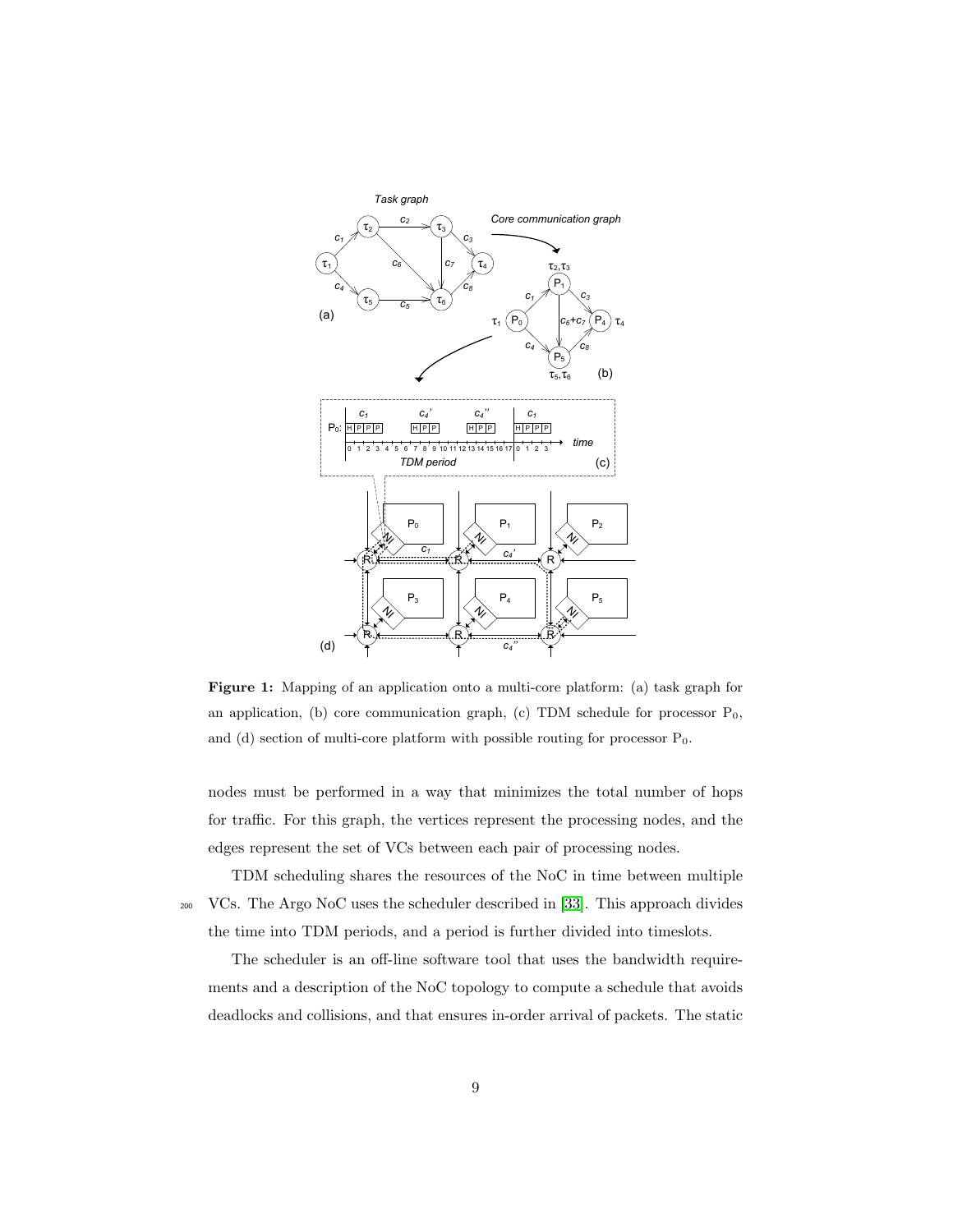<sup>205</sup> schedule is stored in the NIs of the NoC and specifies the route of each packet and the timeslot in which each packet is injected into the router. We can calculate the minimum frequency that the schedule should run at, from the bandwidth requirements and the created schedule.

Figure [1\(](#page-8-0)c) shows (part of) two TDM periods for the traffic out of the 210 processor  $P_0$  (VC *c1* and *c4*). VC *c1* has been assigned four timeslots and VC  $c4$  has been assigned two times three timeslots which will use two different (shortest) paths through the NoC  $(c4'$  and  $c4'$ ). Figure [1\(](#page-8-0)d) shows the VC paths on a section of the multi-core platform. The use of multipath routing [\[34\]](#page-41-0), as illustrated for VC  $c_4$ , gives the scheduler more freedom and generally results <sup>215</sup> in shorter schedules. The use of shortest path routing guarantee that packets arrive in order.

The length of our TDM schedule period is typically  $10-100$  clock cycles as seen, for example, in Table [2](#page-27-0) and in [\[33\]](#page-40-7). This is very short compared to the periods or minimum interarrival times of tasks and it is considerably shorter <sup>220</sup> than the execution time of a communicating task. Moreover, the amount of data moved in a single NoC packet is smaller than the size of the sent and received messages. In other words, the scheduler does not schedule for entire messages between tasks, but for small and frequent network packets. This leads to an efficient use of the allocated bandwidth, for both periodic and non-periodic <sup>225</sup> communication flows between the tasks.

Our method allows the calculation of the maximum latency of a message. This calculation also considers the maximum waiting time for the first timeslot assigned to a specific communication channel. Due to the fine granularity of the schedule, this waiting time is negligible with respect to the sending time of the <sup>230</sup> entire message. Message passing between tasks is performed at a higher level in

software by using the services provided by the Argo NoC [\[35\]](#page-41-1).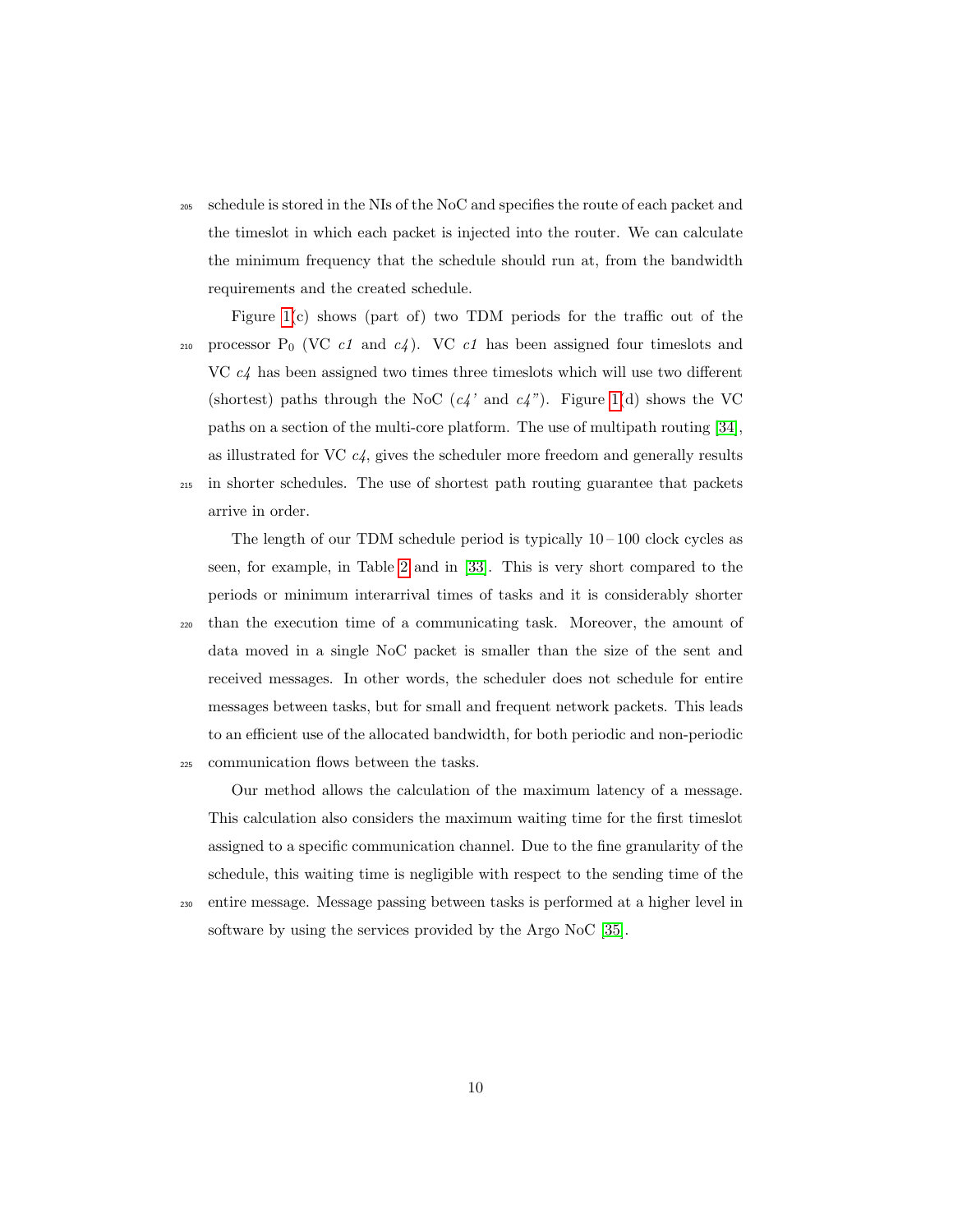<span id="page-10-0"></span>

Figure 2: A 2-by-2 section of a multicore platform and the content of a processing tile.

#### 3.4. Argo NoC Architecture

As already mentioned, in the Argo NI architecture, the TDM-driven DMA controllers are integrated into the NI. This avoids buffering and flow control and <sup>235</sup> leads to an efficient NI architecture.

Figure [2](#page-10-0) shows a 2-by-2 section of a regular mesh topology, and the expanded tile in the figure shows the interface between the processor and the NoC as well as key elements of the NI. The processor is connected to one side of a dualported SPM, and the NI is connected to the other side of the SPM. The SPM <sup>240</sup> populates a part of the processor's local address space and the processor sees it

as a regular data SPM.

Each NI contains a TDM counter, that indexes into a schedule table, see Figure [2.](#page-10-0) The value of the TDM counter is not the current TDM slot, but it is the index of the current schedule table entry. The TDM counters in all the NIs <sup>245</sup> operate synchronously and wrap around at the end of the TDM period. Each

entry in the schedule table points to an entry in the DMA table that stores the counters and pointers corresponding to a DMA controller, and the route that a packet should follow through the network. The indexed DMA controller reads the payload data of a packet from the SPM, illustrated in Figure [2,](#page-10-0) and

<sup>250</sup> sends a packet. The fact that the DMA controller is activated by the TDM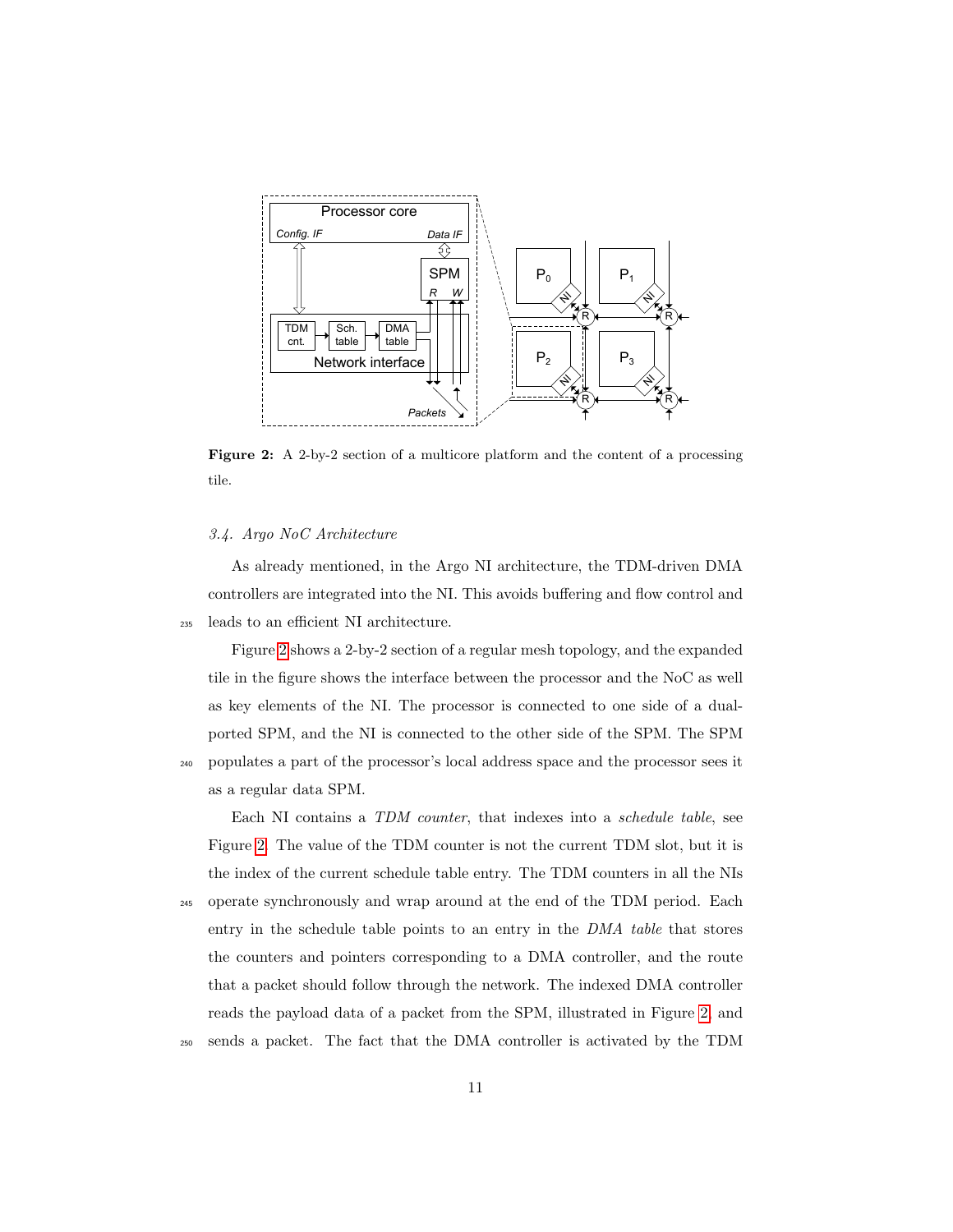counter means that the DMA controller reads the data from the SPM just in time to transmit it across the network. Finally, when a packet is received at its destination NI, the payload is directly written into the SPM at the target address carried by the packet.

<sup>255</sup> Like the original Argo NoC, the Argo 2.0 NoC presented in this paper does not support multicast and broadcast transmissions. This is a deliberate design decision based on the provide primitives not solutions principle mentioned in the Introduction. In general, hardware support for multicasting or broadcasting requires extended functionality in the routers (or even the introduction of <sup>260</sup> a separate network). In addition, in a TDM-based NoC, support for multicasting or broadcasting requires scheduling slots exclusively for this purpose. Both issues represent overhead and dedication of resources to specific purposes, something we aim to avoid.

In the Argo NoC, when multicast or broadcast is needed, it is implemented <sup>265</sup> by setting up dedicated VCs from the transmitter to all receivers. This avoids the cost of the dedicated resources mentioned above, and it is not as inefficient as it may first seem: the NI offers a logical DMA controller per VC, and in combination with the fine grained TDM-scheduling, all the point-to-point communications are interleaved. Thus, the latency of multiple equivalent point-to-point <sup>270</sup> VCs is not necessarily longer than the latency of a multicast or broadcast.

To ensure that the collective of NIs correctly implement the global TDM schedule it is important that the TDM counters in the individual NIs operate in synchrony. In a large multi-core system-on-chip this represents a significant challenge. The Agro NOC exists in several versions including a glob-<sup>275</sup> ally synchronous version intended for FPGA prototyping and an asynchronous version that supports a globally-asynchronous locally-synchronous implementation using asynchronous routers and links, mesochronously clocked NIs and individually clocked processor cores. The former obviously requires a globally

<sup>280</sup> erate skew in both the clock signal and the reset signal. The use of asynchronous routers provides time-elasticity that allows the TDM counters in the different

synchronous reset. The latter is preferred for an ASIC implementation and tol-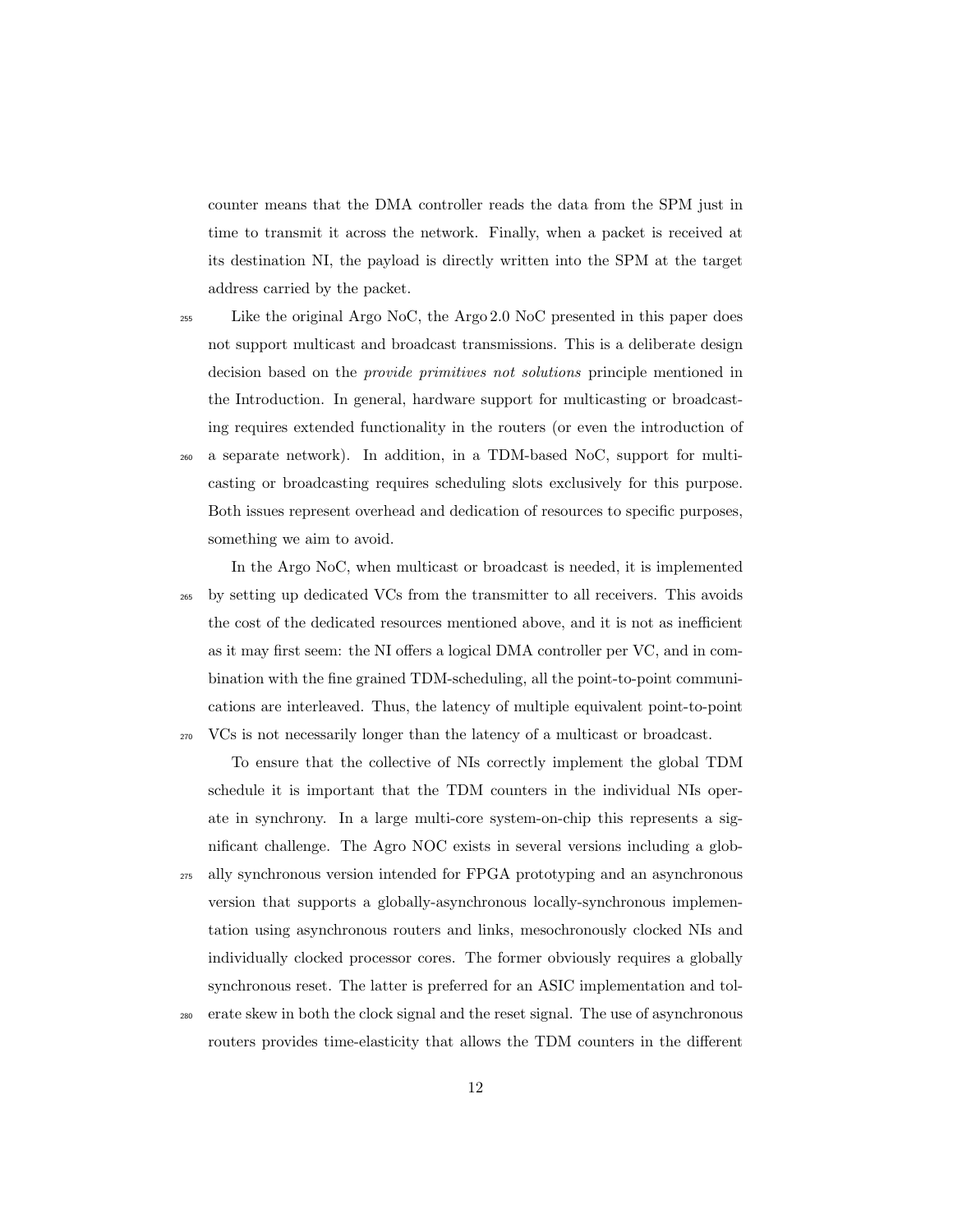<span id="page-12-0"></span>

Figure 3: An Argo router with three pipeline stages and registers  $(R)$ . The three pipeline stages are the link stage, the header passing unit (HPU) stage, and the crossbar stage.

NIs to be off by several clock cycles. More details on this aspect are found in [\[36,](#page-41-2) [37\]](#page-41-3).

The Argo router is a pipelined crossbar that routes incoming packets accord-<sup>285</sup> ing to the routing information contained in the packet header. Argo supports both synchronous and asynchronous router implementations.

In this paper, where focus is on reconfiguration and NI design, we assume for simplicity a synchronous implementation of the router as shown in Figure [3.](#page-12-0) However, the NoC is compatible with any of the Argo routers [\[38\]](#page-41-4). The router <sup>290</sup> shown in Figure [3,](#page-12-0) consist of the three pipeline stages: link traversal, header passing unit (HPU), and crossbar. The header of an incoming packet is read in the HPU and, based on the route in the header, the packet is routed to the output port in the crossbar stage.

#### 3.5. Reconfiguration for Mode Changes

<sup>295</sup> Finally, we provide some background on reconfiguration for mode changes, since this is the main contribution of this paper.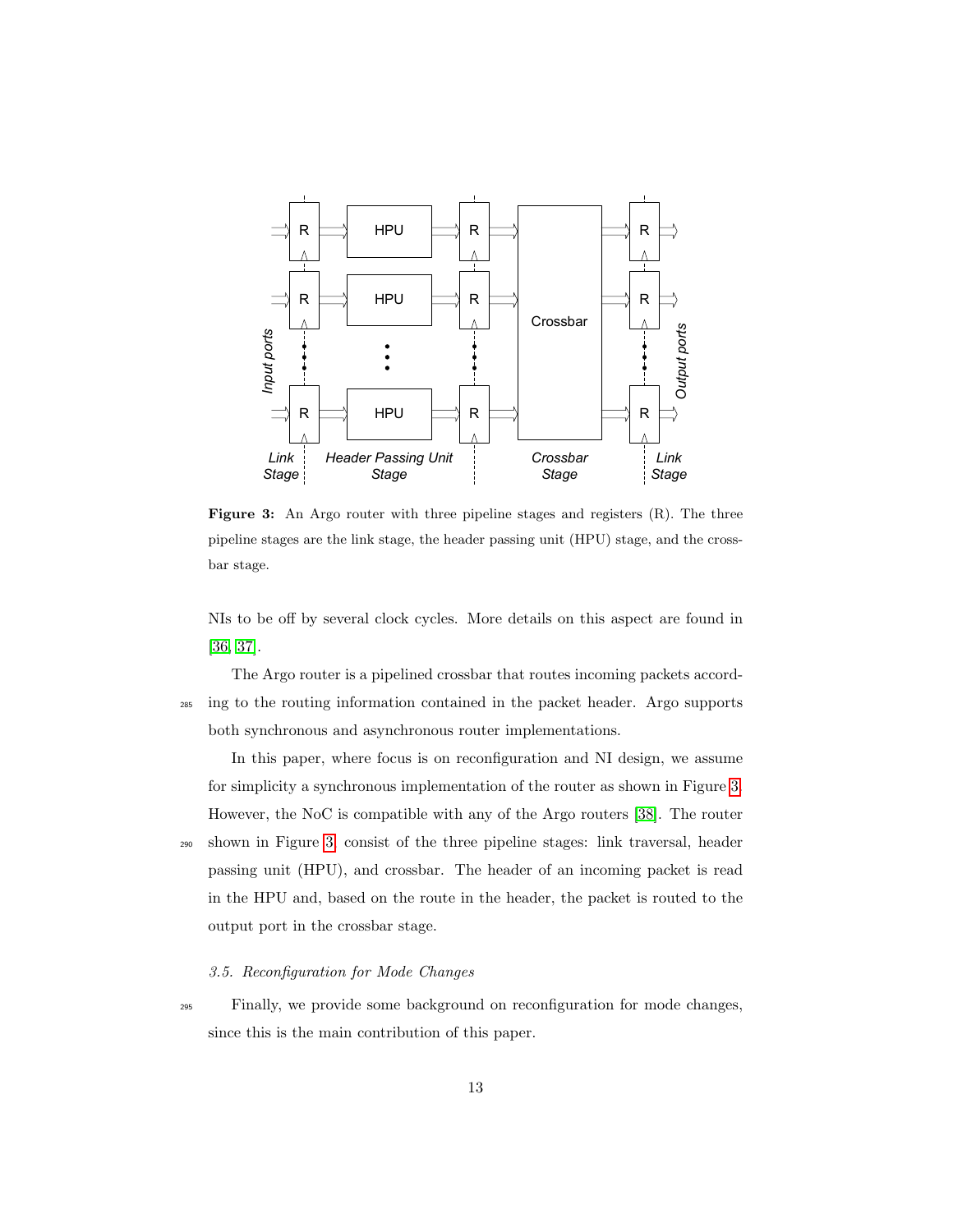In a parallel application, a mode change is defined as a change in the subset of the executing software tasks during normal operation. Mode changes can be triggered as part of the normal operation of the system or in response to <sup>300</sup> external events [\[39,](#page-41-5) p.340]. In normal operation, a mode change is triggered at a well-defined moment in the application execution. As a response to an external event, a mode change is triggered to adapt the system behavior to new environmental conditions. For example, an external alarm may require the execution of a set of tasks to manage specific situations.

<sup>305</sup> Real-time multicore applications rely on the GS communication of the NoC to guarantee correct timing behavior. A single configuration of the time-predictable NoC may be unable to support all modes of operation for a given real-time application. Such applications need the time-predictable NoC to support reconfiguration of the VCs during run-time. This reconfiguration needs to be performed <sup>310</sup> in bounded time to guarantee correct behavior of the tasks that continue operating across a mode change of the application.

We assume that each mode consists of a set of communicating tasks assigned to processors and that each mode has an associated core communication graph, from which the TDM scheduler can generate a schedule for the corresponding <sup>315</sup> configuration.

Our main application domain is hard read-time systems where all tasks and their WCET and all modes of operation (combination of tasks) are known in advance. Therefore, all schedules can be computed ahead of time and offline. However, an interesting direction for future work would be to support more <sup>320</sup> dynamic, soft real-time or mixed-critical systems. For such systems, it might not be known in advance which tasks shall run at the same time and which communication channels are needed. Our scheduler is a plain C++ program that does not need any special external tools. Therefore, we can envision porting that scheduler to the T-CREST platform and calculate new schedules online as

<sup>325</sup> needed. However, for our scheduler we cannot guarantee that a feasible schedule is found in bounded time. Therefore, this dynamic approach is only feasibly for non time-critical tasks.

14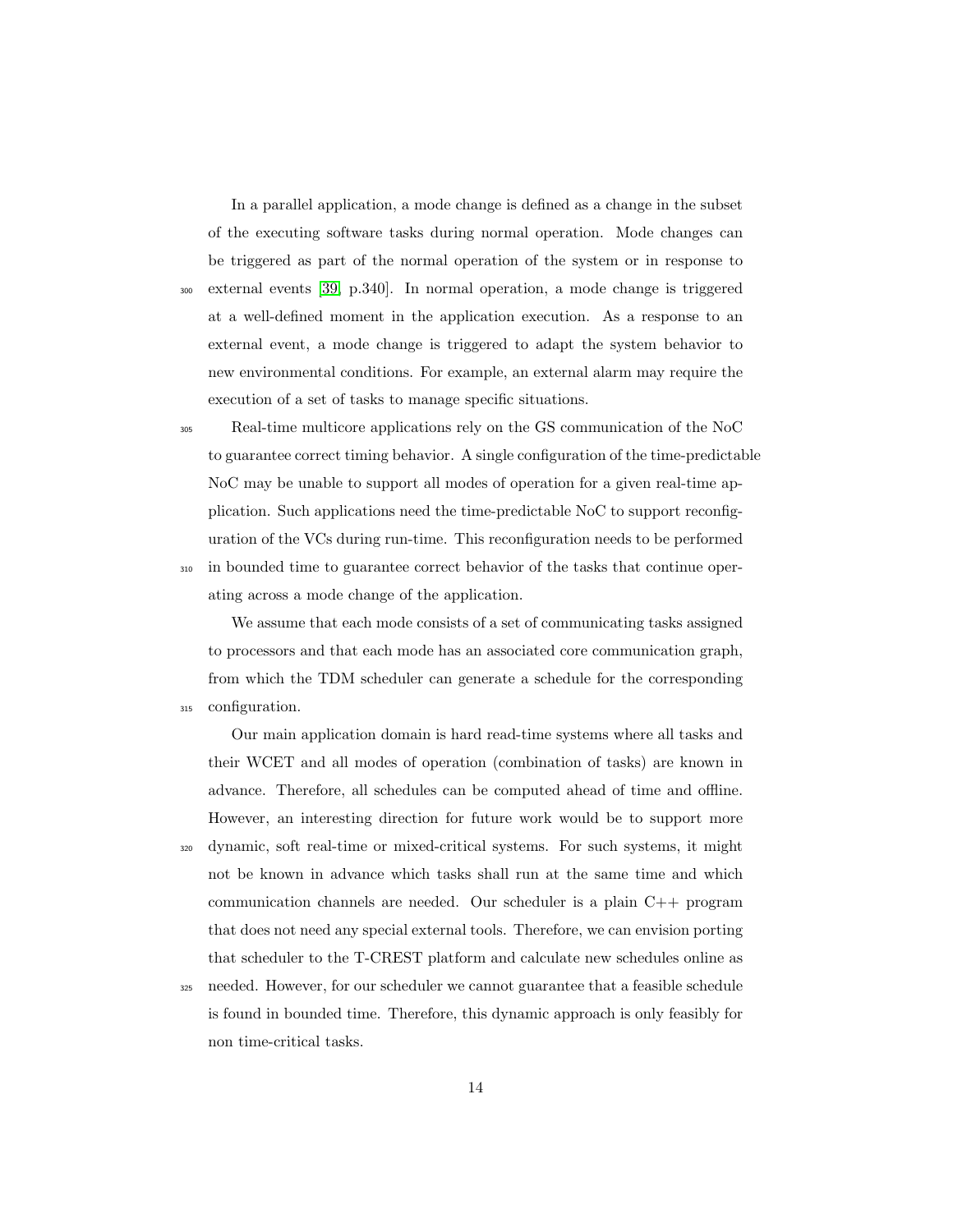<span id="page-14-1"></span>

Figure 4: Argo 2.0 network packet format. A packet contains one 32-bit header word and n 32-bit payload words. For configuration and interrupt packets,  $n = 1$  and for data packets  $n = 1, 2, \ldots, 15$ .

#### <span id="page-14-0"></span>4. Argo 2.0 Microarchitecture

Before discussing reconfiguration, we first present the basic operation and <sup>330</sup> microarchitecture of the Argo 2.0 NI. Compared to the original Argo NI [\[11\]](#page-38-0) the Argo 2.0 NI has a more elaborate microarchitecture that allows a more compact representation of a TDM schedule. The following four subsections describe the Argo 2.0 packet format, the compact schedule representation, and how the Argo 2.0 NI design transmits and receives packets.

# <sup>335</sup> 4.1. Packet Format

The microarchitecture of the Argo 2.0 NI supports three types of network packets: data packets, interrupt packets, and configuration packets. Figure [4](#page-14-1) shows the general packet format, it contains a 32-bit header followed by  $n$  32-bit payloads. For configuration and interrupt packets,  $n = 1$  and for data packets  $n = 1, 2, \ldots, 15$ . The variable length of data packets that allow quite long packets may be used to reduce the header overhead for VCs that require high bandwidth. The two most significant bits of the header contain the packet type. The next 14 header bits contain the write address in the target SPM where the payload data of the packet will be written. The last 16 header bits contain the <sup>345</sup> route that the packet will take through the NoC.

Data packets are used to transfer regular data from the local SPM of one core to the local SPM of another core. A single DMA transfer may involve a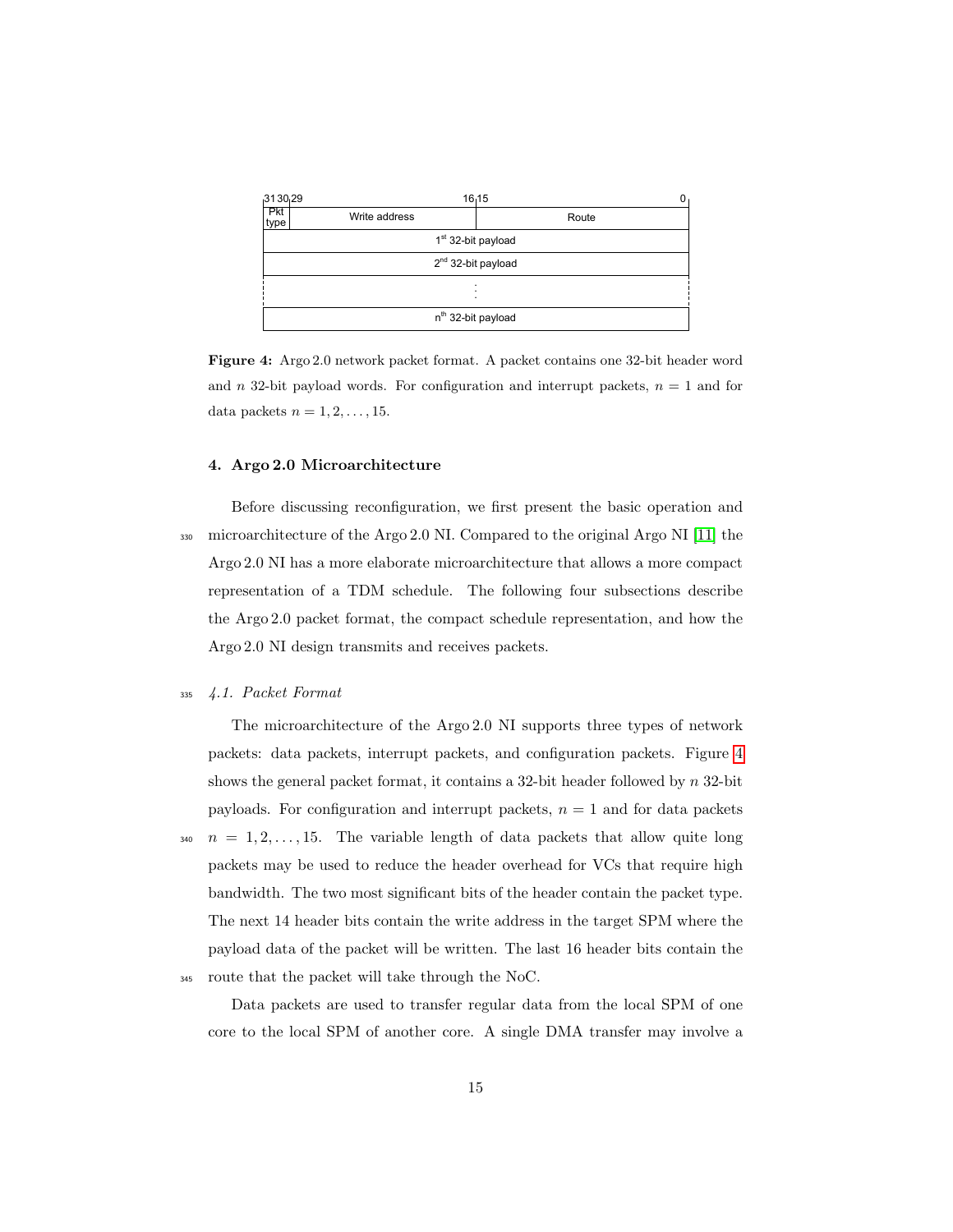<span id="page-15-0"></span>

Figure 5: Detailed view of how the schedule in Figure [1\(](#page-8-0)c)is represented in the NI. 'PL' stands for packet length.

sequence of packets sent during several consecutive TDM periods. If the sender process needs to notify the receiver when the DMA transfer is complete, the <sup>350</sup> sender can mark the last packet to generate an interrupt at the destination core. We call this a local interrupt, as it is generated and processed in the processor node that receives the message.

Interrupt packets are used to generate an interrupt in a remote processor core, and this feature is needed to support multicore operating systems. When <sup>355</sup> an interrupt packet arrives at the remote core it generates an interrupt. We call this a remote interrupt, as it is triggered by a remote core.

Configuration packets are used to write configuration data into the tables of a remote NI. The data of a configuration packet is written word by word into the tables of the NI.

# <sup>360</sup> 4.2. Compact Schedule Representation

The Æthereal family of NoCs and the original Argo NoC use a fixed 3-word packet format. In both designs the TDM counter is incremented once every 3 clock cycles, resulting in a 3 clock cycle slot. The TDM counter in these designs index directly into the schedule table, where unused entries are marked

365 as not valid. Compared to these relative straightforward designs, the Argo 2.0 NI design represents the schedule in a more compact form. Argo 2.0 represent each packet with an entry in the schedule table and adds two fields to each entry of the schedule table. One of these fields specifies the number of payload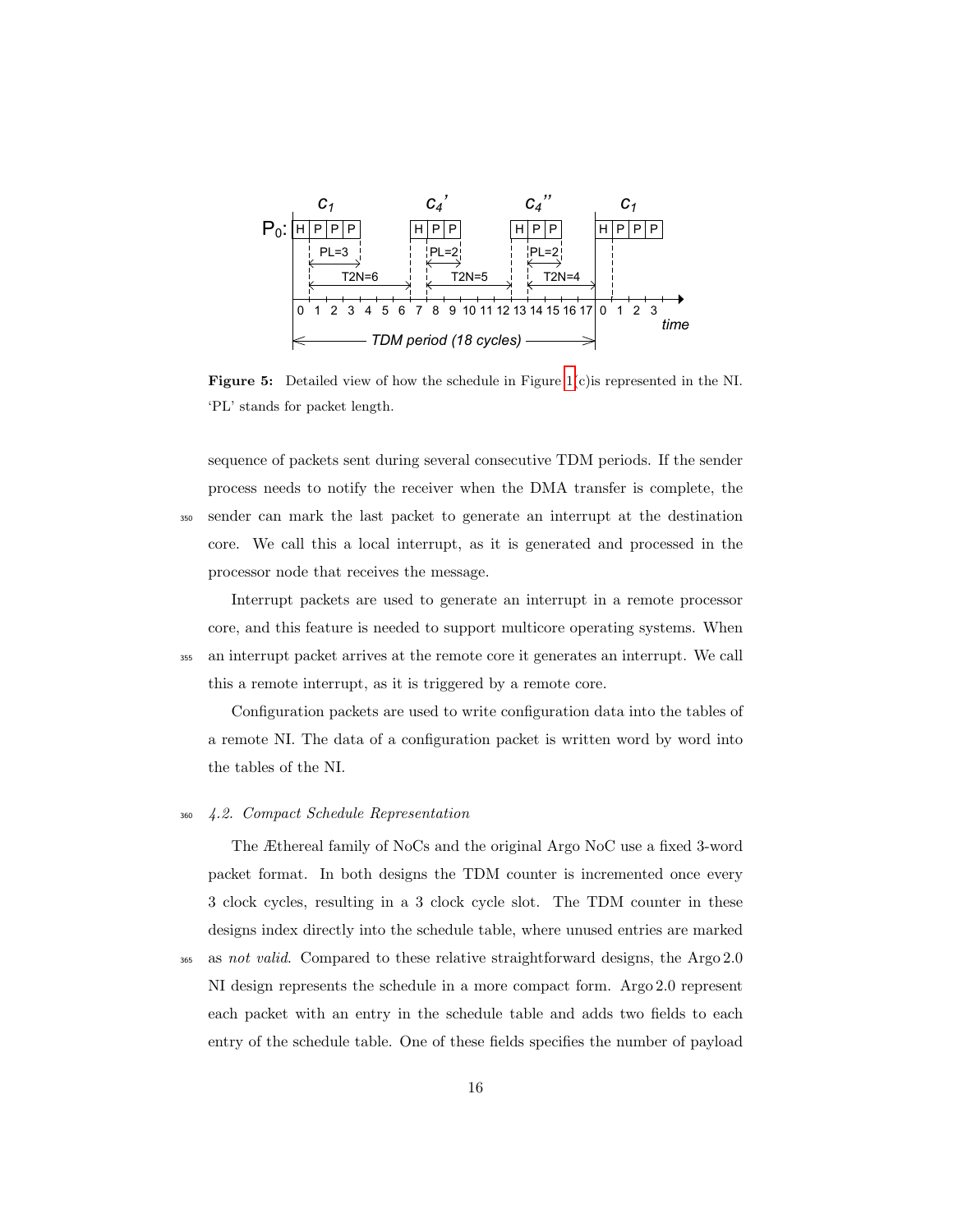words of the specific packet and the other specifies the time until the header of

<sup>370</sup> the next packet; an example of this is illustrated in Figure [5.](#page-15-0) In the example, the schedule period is 18 clock cycles and the schedule requires 3 entries in the schedule table. For comparison, we mention that the original Argo and the Æthereal family would require 6 entries in the schedule table to represent a schedule with a period of 18 cycles (6 TDM slots of 3 cycles each).

<sup>375</sup> The incremental reconfiguration that is used by the Æthereal family requires this uncompressed representation, such that a scheduled packet can be written into the active schedule in one atomic write. Because the Argo 2.0 reconfiguration approach can instantaneously switch between two configurations, we can compress the schedule.

# <sup>380</sup> 4.3. Transmitting Packets

The transmit module of the NI, shown in Figure [6,](#page-17-0) consists of the following components: the TDM controller, the schedule table, the DMA table, the packet manager, and the reconfiguration controller. The reconfiguration controller is described in Section [5.](#page-20-0)

<sup>385</sup> The NI contains several tables where pointers in one table index into the next. Its architecture and operation are best explained using an example. Figure  $1(c)$  showed a schedule executed by the NI in processor node  $P_0$  that has two outgoing VCs c1 and c4. Figure [5](#page-15-0) shows the same schedule in greater detail. The scheduler has assigned one 4-word packet per TDM period to  $c1$  $390$  and two 3-word packets to  $c4$ . The period of the TDM schedule in the example is 18 clock cycles, and in principle the TDM counter operates as a wrapping modulo-18 counter.

The example schedule requires three entries in the schedule table, one for  $c1$  and two for  $c4$ . Passing time in combination with the time-to-next (T2N) <sup>395</sup> field controls how and when the TDM controller indexes/accesses the schedule table. In the example, the TDM controller will access the entry corresponding to  $c_1$  in TDM cycle 0, the entry corresponding to  $c_4$ ' in cycle 7 and the entry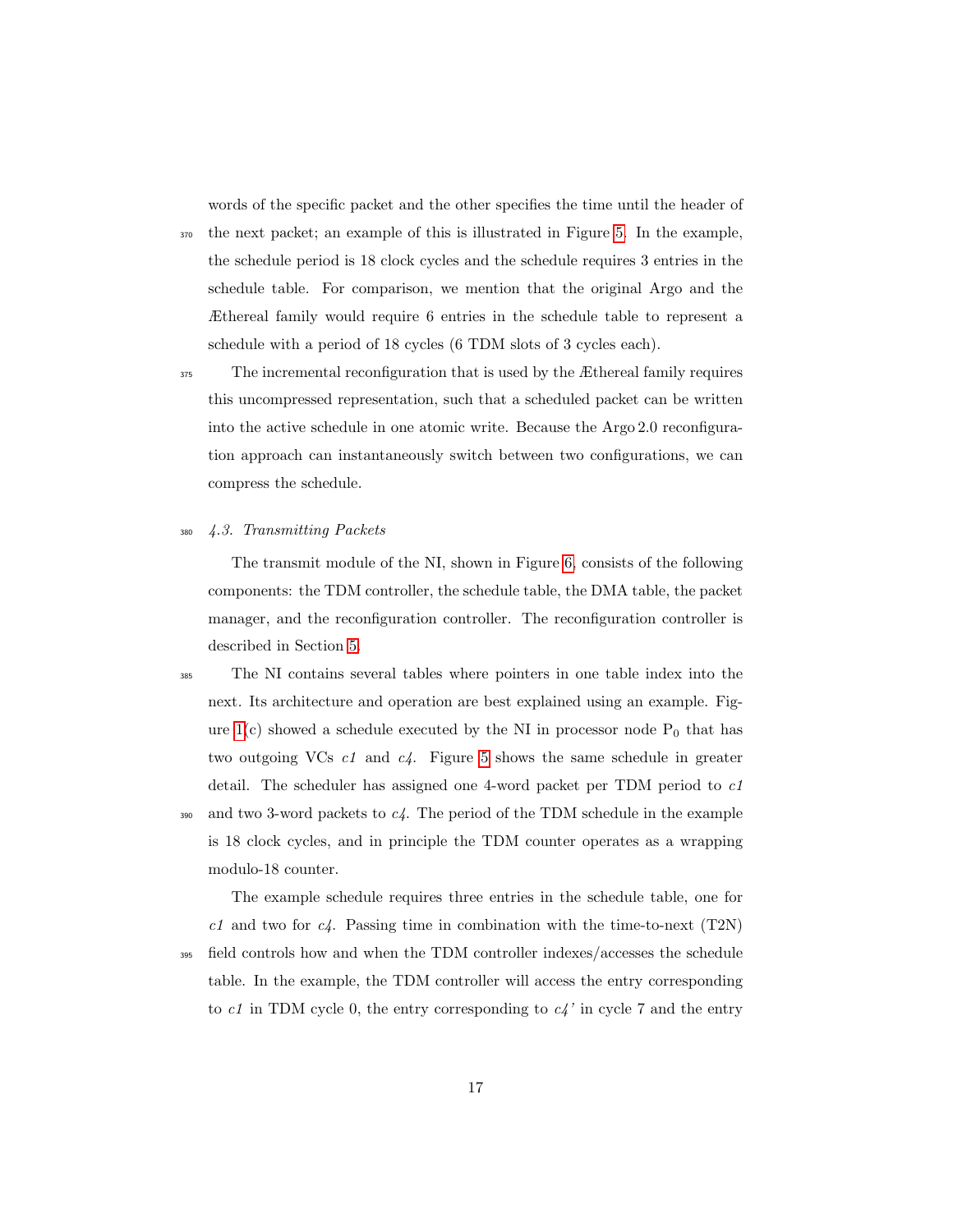<span id="page-17-0"></span>

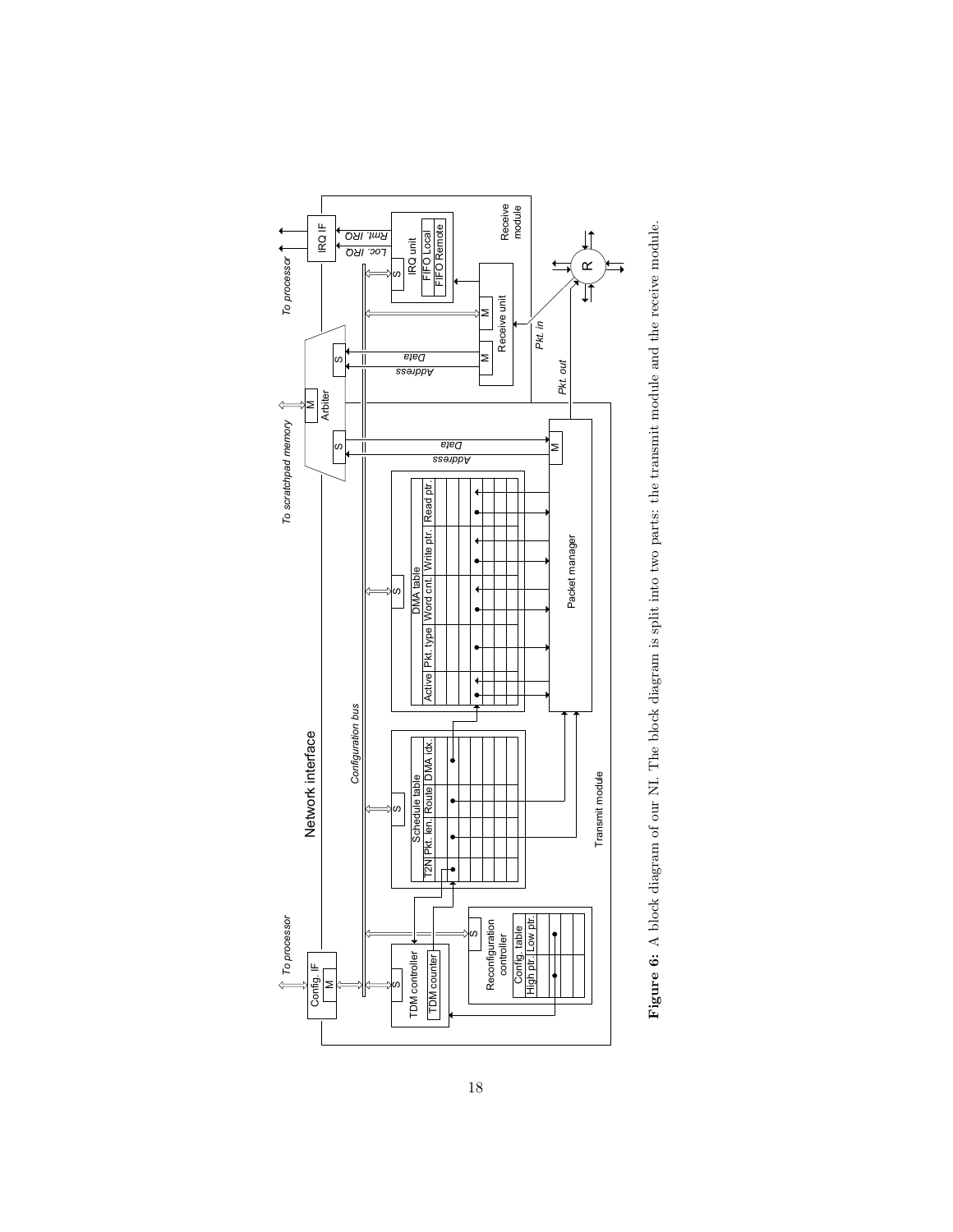corresponding to  $c_4$ " in cycle 13. As the implementation is pipelined, the table is accessed a few cycles earlier.

<sup>400</sup> The schedule table can hold entries belonging to different schedules used for reconfiguration. The reconfiguration controller marks the region in the schedule table of the currently active schedule.

An entry in the schedule table contains the route of the packet that the NI is about to send. The entry also contains an index into the DMA table. Each <sup>405</sup> entry in the DMA table represents a VC. Our example schedule with two VCs requires two entries in the DMA table, one for the DMA controller that pushes data across  $c_1$  and one for the DMA controller that pushes data across  $c_4$ . Using information from the schedule table and from the DMA table the packet manager assembles and sends out packets. The header of an outgoing packet <sup>410</sup> is assembled from the packet type field of the DMA table entry, the route field of the schedule table entry and the write address field of the DMA table entry. The following payload words are read from the SPM. The packet length field Pkt. len. of the schedule table entry indicates the maximum number of payload words that can be appended the header word. The words are read using the <sup>415</sup> read address field of the DMA table entry. During transmission of a packet the read address, the write address and the word count in the DMA table are updated.

If the data DMA transfer is marked as causing a local interrupt when it completes, the NI marks the last packet when the word count field in the DMA table <sup>420</sup> entry reaches zero. When the DMA transfer is complete, the packet manager sets the active field in the DMA entry to inactive. A TDM schedule reserves slots for the different VCs and the schedule table repeatedly indexes the DMA table accordingly. If the indexed DMA table entry is inactive, no packet is transmitted in the reserved slot.

<sup>425</sup> As our scheduler [\[33\]](#page-40-7) generates schedules with shortest-path routing, all the possible paths that a packet can take through the NoC have the same number of hops. This means that packets arrive in order, and this gives the scheduler the freedom to route multiple packets belonging to the same VC along different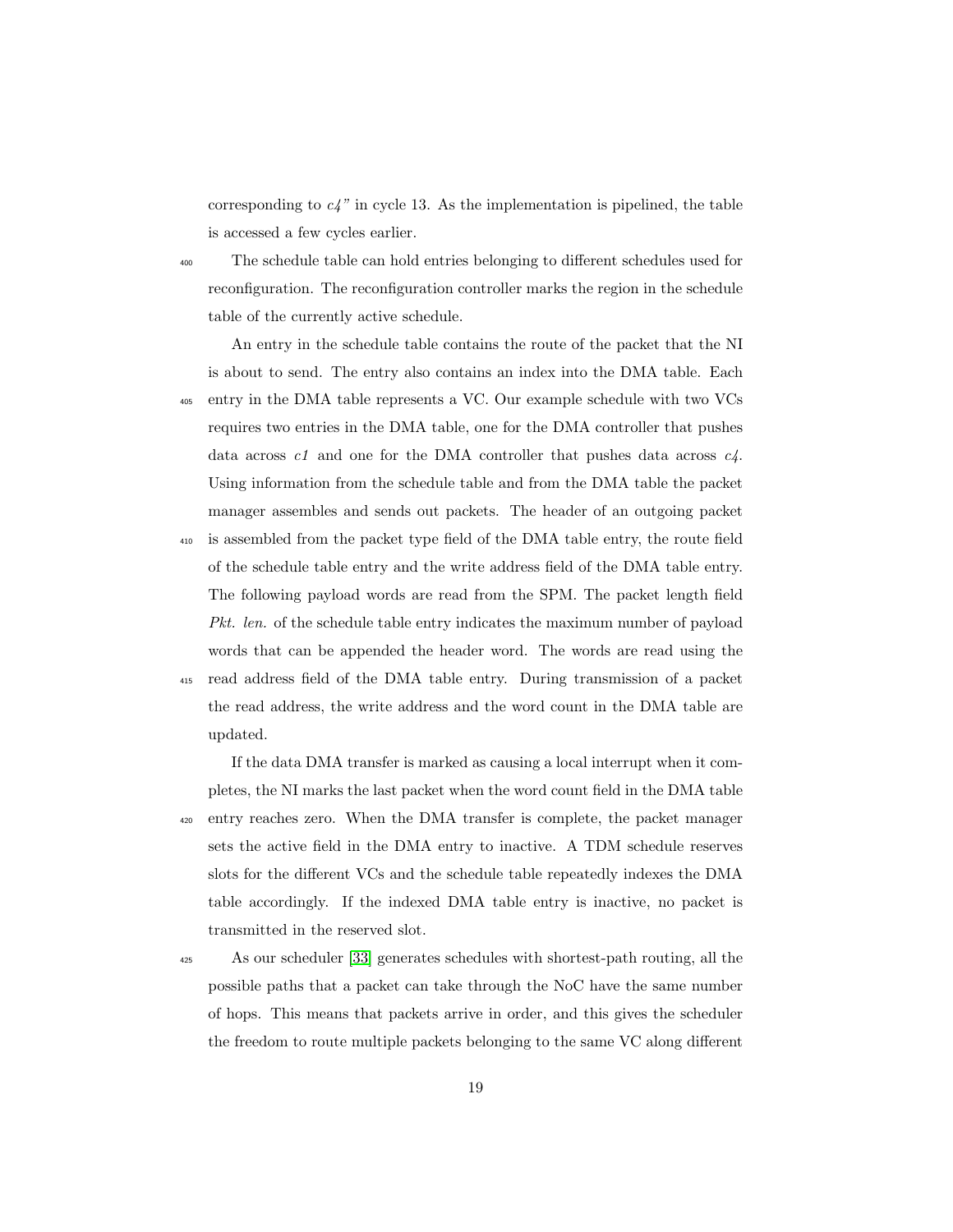paths. For this reason, the Argo 2.0 design places the route field into the schedule <sup>430</sup> table. In the example illustrated in Figure [1](#page-8-0) and Figure [5](#page-15-0) this feature may be

used for VC  $c_4$  where packets  $c_4$ ' and  $c_4$ " may be sent along different routes.

To program a TDM schedule into the NIs, information must be written into the TDM controller, the schedule table, and the reconfiguration controller of every NI. This can be done by the local processors or by a remote master

<sup>435</sup> processor sending out configuration packets as explained in the next subsection. The entries in the DMA table can be written and read by the local processor.

# 4.4. Receiving Packets

The receive module shown in Figure [6](#page-17-0) consists of two blocks: the receive unit and the interrupt (IRQ) unit. The receive unit processes incoming packets <sup>440</sup> depending on the packet type. Incoming data packets carry the target address as part of the header and the data payload is written directly into the SPM as it is being received. For each packet, the receive unit increments the target address for each write into the SPM. If the data packet is the last packet of a DMA transfer, the target address of the last word is written into the IRQ FIFO

<sup>445</sup> for local interrupts.

If the received packet is a configuration packet, the data payload is written into one of the NI tables in the transmit module. The data structures in these blocks are mapped into a private address space of the NI and the address of the configuration packet header points into this address space.

<sup>450</sup> If the received packet is an interrupt packet, the data payload is written into the SPM and the target address is written into the remote interrupt FIFO. The IRQ unit contains two FIFO queues that store interrupts. One queue is for external interrupts communicated using the interrupt packet format. The other is for local interrupts that are generated when the last packet belonging

<sup>455</sup> to a message is received.

The transmit and receive modules share one port to the SPM. To allow sustained and concurrent 32-bit reads and writes, the SPM uses a double width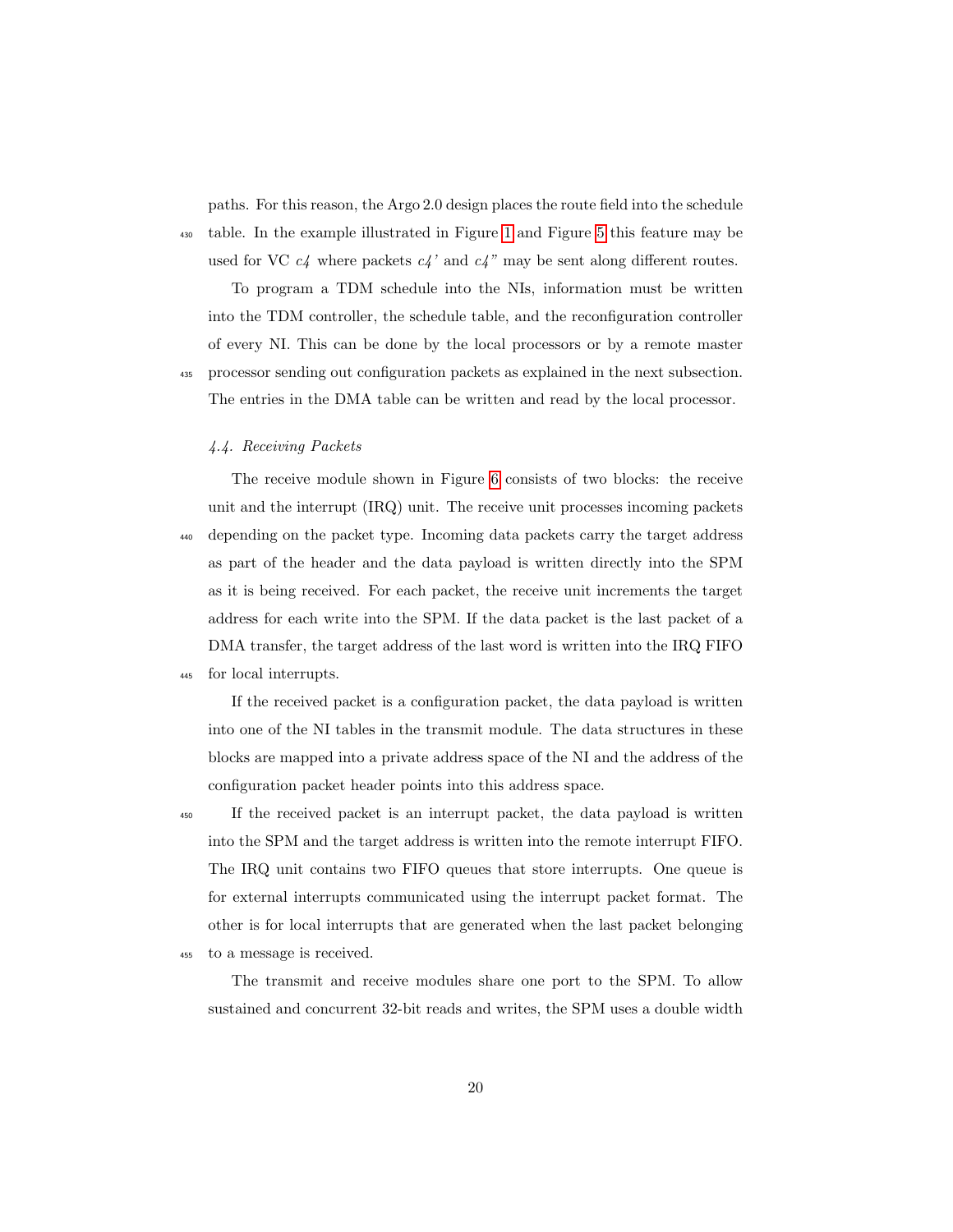read/write port. The associated buffering and arbitration is implemented by the SPM arbiter.

<sup>460</sup> The data payload of incoming packets is written directly to its target address. Therefore, there is no need for buffers or flow control in the NI, or for extra DMA controllers in the processor to copy the received data out of the NI. This makes the area of the receive module very small.

# <span id="page-20-0"></span>5. Reconfiguration

<sup>465</sup> This section describes how we support mode changes by reconfiguration. Firstly, we present the underlying observations and ideas, and introduce the architectural features supporting reconfiguration. Secondly, we discuss several ways in which the reconfiguration mechanism can be used by an application requiring mode changes.

### <sup>470</sup> 5.1. Key Observations and Ideas

As we target domain-specific platforms that support a multitude of applications, our primary concern is to avoid adding resources that are specialized for one use. Therefore, we decided to use the available NoC for reconfiguration commands and transmission of schedules. This contrasts with a dedicated <sup>475</sup> (re)configuration network, as for example used in dAElite [\[9\]](#page-37-5). Given a fixed amount of hardware resources for the NoC, a dedicated reconfiguration NoC establishes a static split of bandwidth between regular traffic and configuration traffic. We prefer to use all hardware resources to provide as much total bandwidth as possible, leaving it to the application programmer to allocate <sup>480</sup> bandwidth for schedule transmission and regular traffic.

In Argo 2.0, this implies that the VCs dedicated for reconfiguration commands and possible transmission of new schedules must be set up alongside the VCs that are used for transmission of regular data; for example, a VC for reconfiguration from a master core to each of the other cores in the platform. As

<sup>485</sup> seen in the results section, the addition of VCs for configuration often has little impact on the TDM schedule period of an application.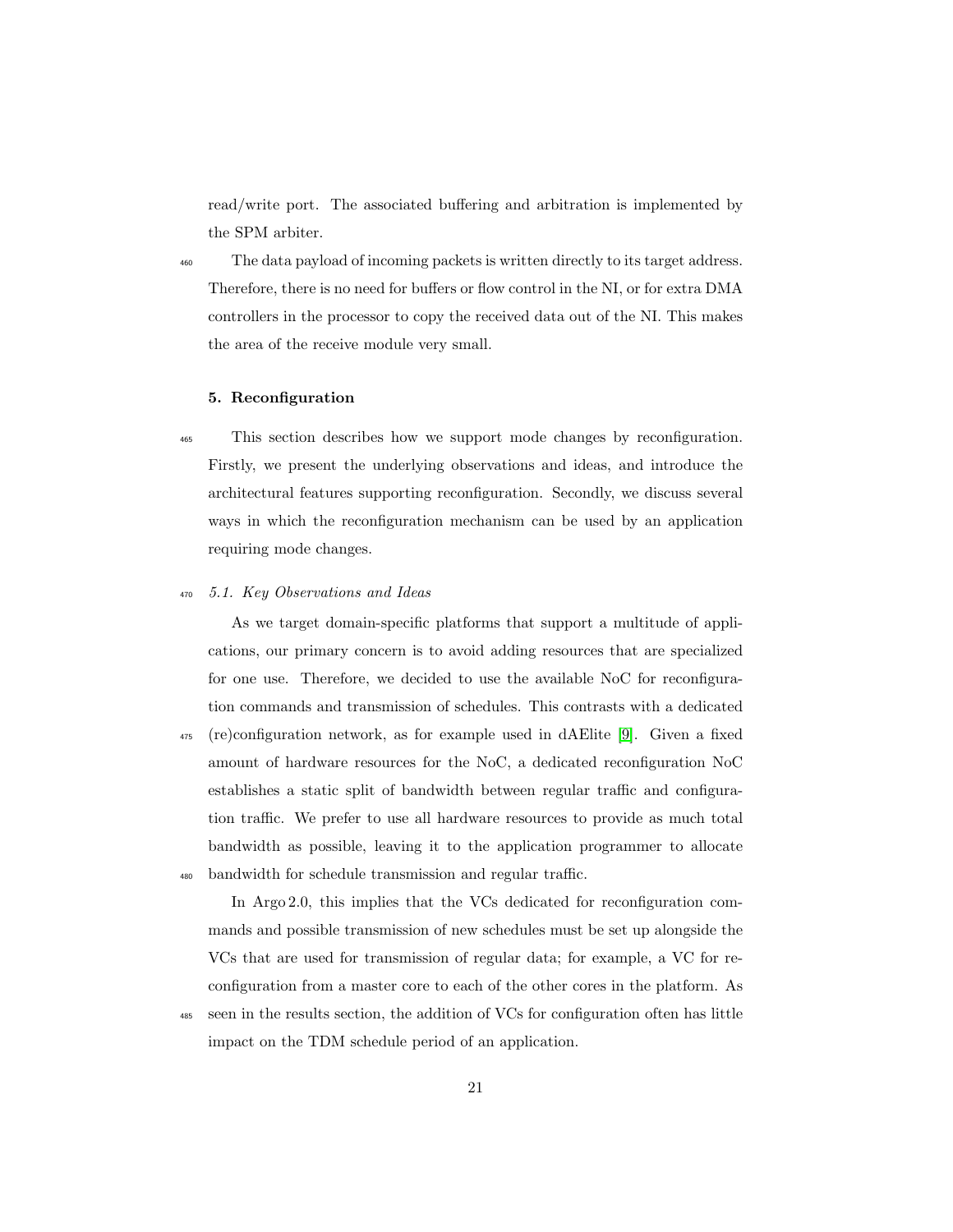As previously mentioned, Argo 2.0 does not natively support any form of multicast and broadcast transmission, since this kind of traffic can be implemented using multiple unicast transmission. The VCs added from the recon-<sup>490</sup> figuration master to all the other nodes of the network and used to send the configuration commands is a clear example of this form of broadcast transmission.

An eventual support to multicast and broadcast traffic with dedicated VCs scheduled over a TDM period would not lead to any relevant speed-up in the <sup>495</sup> reconfiguration time, since an entire TDM period is the minimum amount of time required to complete a broadcast transmission, which is the same as using multiple unicast VCs.

As mentioned earlier, reconfiguration of a NoC typically requires accessing and modifying the state in the NoC, as well as flushing the VCs that are torn <sup>500</sup> down and some initialization of VCs that are set up. In this respect, the Argo 2.0 NI has three characteristics that both individually and in combination greatly simplify reconfiguration.

Firstly, the combination of TDM and source routing means that the routers are simple, pipelined switches, without any buffers, flow control, or arbitration. <sup>505</sup> A router does not preserve any state when switching between VCs. For this reason, reconfiguration does not involve the routers; only the NIs.

Secondly, Argo 2.0 avoids VC buffers in the NIs and credit-based flow control among these buffers. Therefore, Argo 2.0 does not need to flush VCs and initialize credits counters when new connections are set up.

<sup>510</sup> Thirdly, end-to-end transmission of packets, in which incoming packets are written directly into the destination SPM, in combination with the way the scheduler maps VCs to timeslots in the TDM schedule, means that the network is conceptually empty at the end of each TDM period. This opens for the very interesting perspective of instantaneously switching from one TDM schedule

<sup>515</sup> to another in a way that is fully transparent to VCs that persist across the reconfiguration. These circuits can even be re-mapped to different TDM slots and different (shortest path) routes. This feature avoids the fragmentation of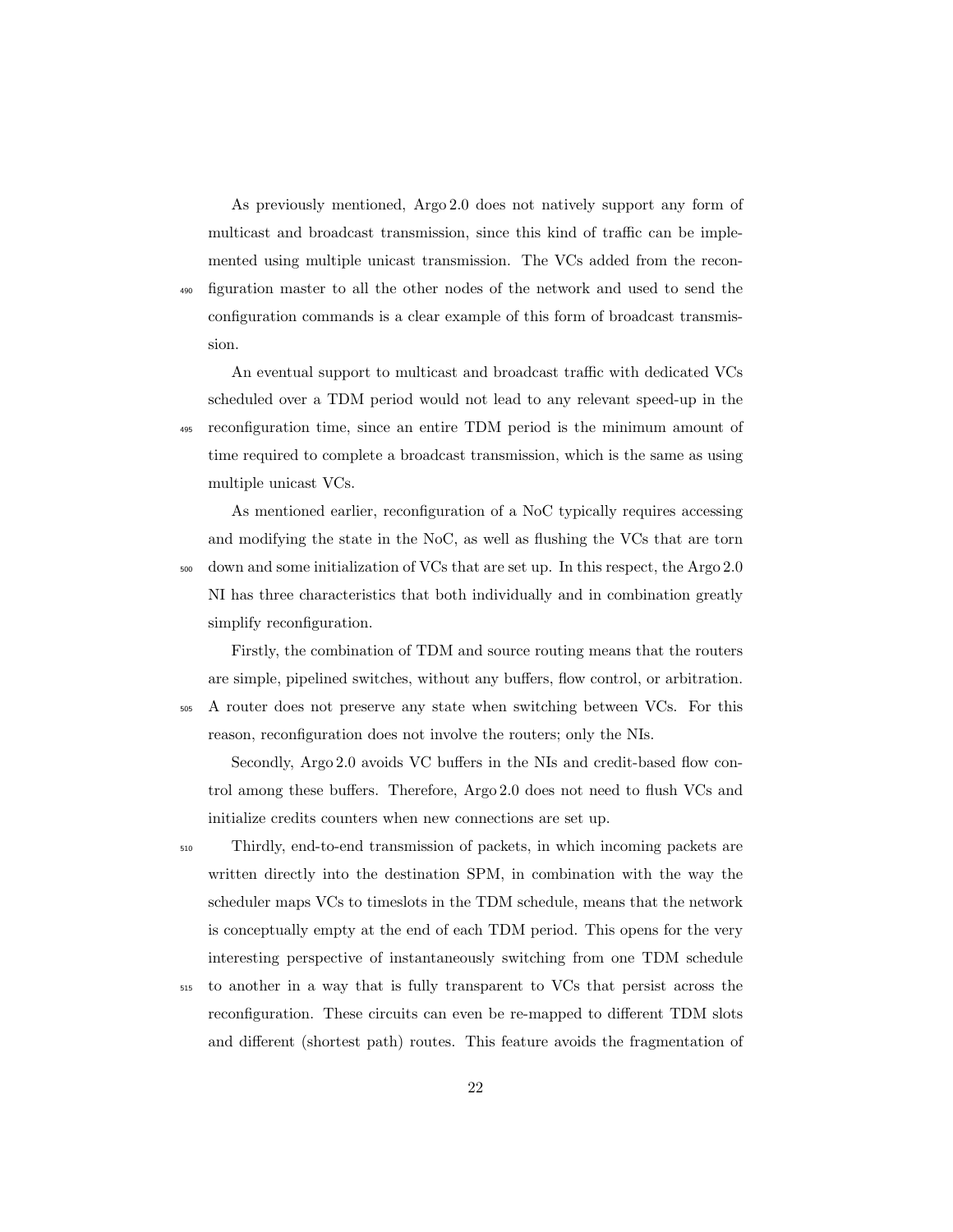resources that is seen in NoCs where VCs are torn down and created on an incremental basis. This ability to switch from one TDM schedule to another <sup>520</sup> can be used to support reconfiguration and mode changes in several ways, as described at the end of this section.

#### 5.2. Reconfiguration Controller

To support reconfiguration, we add a reconfiguration controller to the NI and connect the receive unit to the configuration bus, as seen in Figure [6.](#page-17-0) <sup>525</sup> Connecting the receive unit to the configuration bus allows the receive unit to write incoming configuration packets into all the tables connected to the configuration bus. The schedule table may hold several different schedules, each spanning a range of entries. Each range is represented by a pair of pointers, high and low, that are stored in the configuration table of the reconfiguration <sup>530</sup> controller. A reconfiguration simply requires that the TDM counter is set to the start entry of the new schedule when the TDM counter reaches the end of the current schedule.

A master invokes a reconfiguration of the NoC by sending a reconfiguration packet to the reconfiguration controller of all the slave NIs, announcing that <sup>535</sup> they must switch to the new schedule. This packet contains two parameters: the index of the reconfiguration table entry that holds the high and low pointers for the new schedule and the number of the TDM period after which the new schedule should be used.

The reconfiguration process is illustrated in Figure [7.](#page-23-0) When the master  $_{540}$  issues the reconfiguration command in TDM period i, the NI transmit configuration packets to all the slave reconfiguration controllers in period  $i + 1$ . Due to pipelining in the routers and in the NIs, packets sent during a TDM period arrive in a time window that is phase-shifted by some clock cycles. The time shift of the beginning of a TDM period corresponds to the pipeline depth in a <sup>545</sup> shortest possible path between two NIs. In the implementation assumed in this

paper this is 6 cycles. To minimize the period of a TDM schedule and avoid wasting bandwidth, the scheduler is constrained to allow a similar phase-shift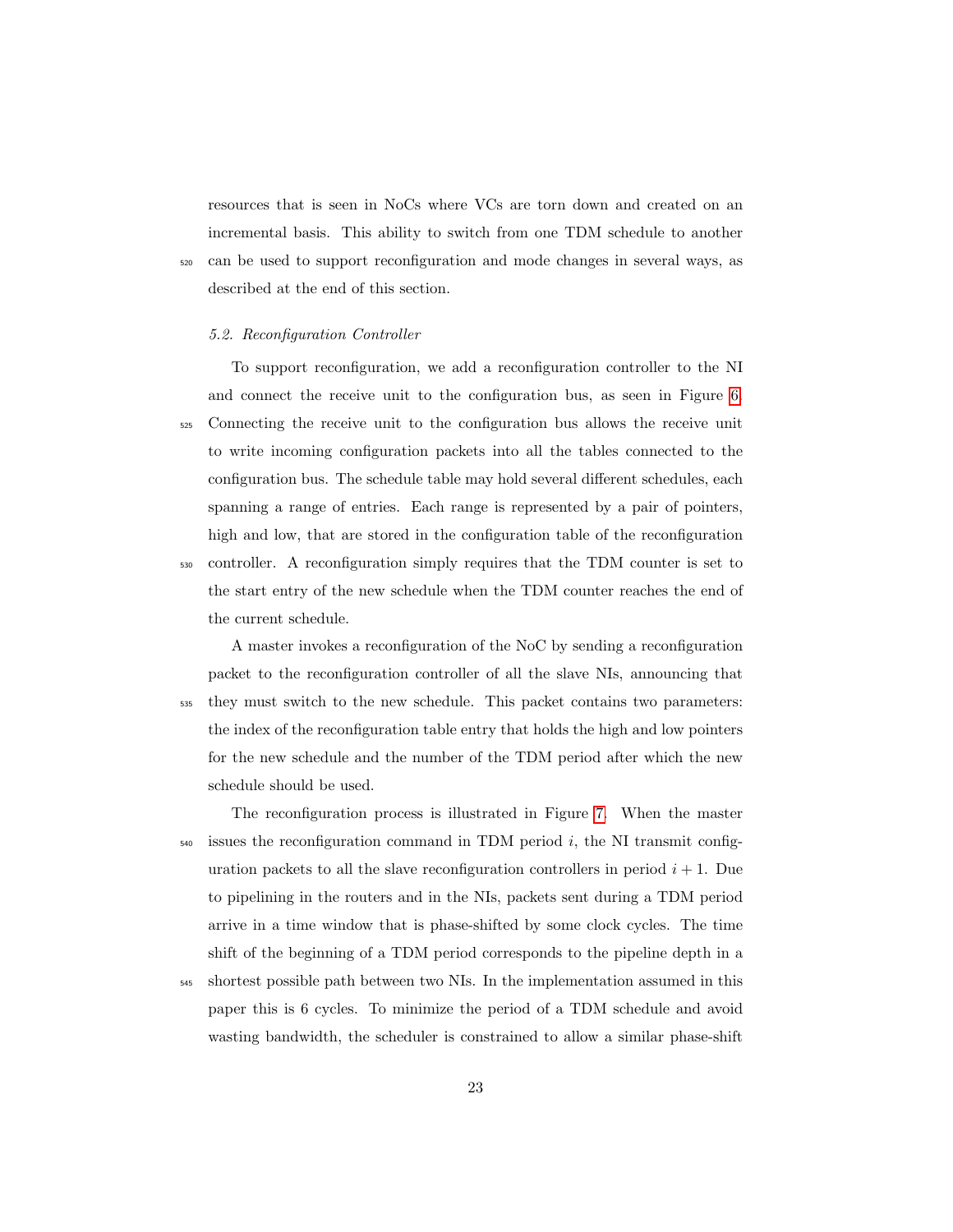<span id="page-23-0"></span>

Figure 7: Time diagram illustrating the reconfiguration of the NoC.

at the end of the TDM period. In this way, the flushing of the network at the end of a TDM period and the filling at the beginning of the next TDM period is <sup>550</sup> overlapped. Because of this, and because an NI need two clock-cycles to process the reconfiguration command, a reconfiguration request issued by the master processor in TDM period i can take effect at the earliest from TDM period  $i + 3$ . This argument assumes that the period of the TDM schedule is longer than the  $6 + 2$  cycles. In the rare case where the schedule is shorter it can be <sup>555</sup> unrolled two or more times within a TDM period.

All the tables that contain configuration data in the NI are connected to the receive unit through the configuration bus. The receive unit writes the incoming NoC configuration packets into these tables. Therefore, we can also use the NoC to transmit new schedules from the master core to the slave cores by sending <sup>560</sup> the schedules using configuration packets. This transmission is transparent to the slave core.

# 5.3. Using the Reconfiguration Features

The reconfiguration mechanism described above can be used to implement reconfiguration in several ways when an application requests a reconfiguration:

<sup>565</sup> 1. In cases where the schedule table and the DMA table have sufficient capacity to store all possible configurations, these can be loaded into the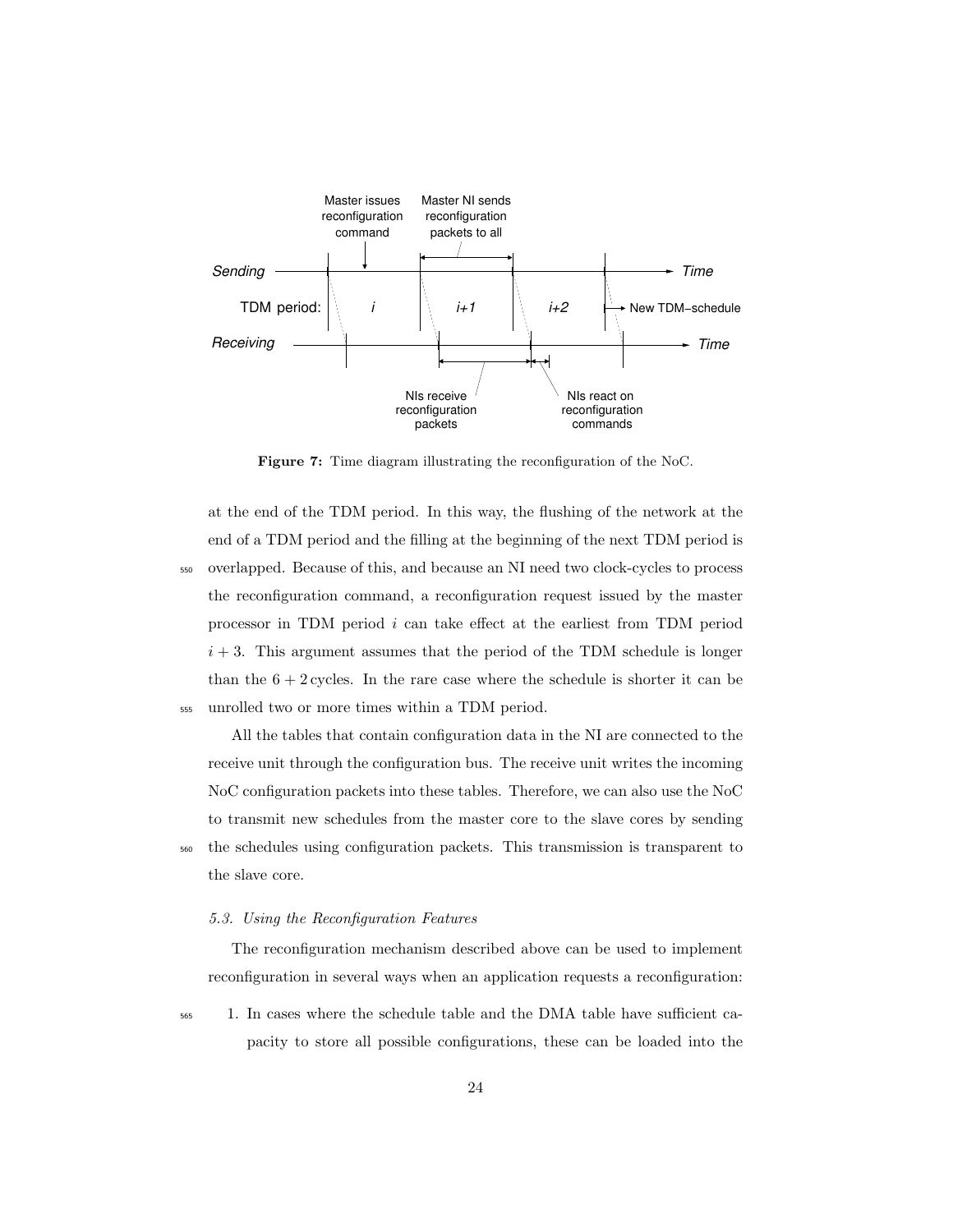NIs when the platform is booted. In this way, a master only needs to send reconfiguration requests to the NIs, and this method has the lowest reconfiguration latency.

- <sup>570</sup> 2. Another approach is first to transmit the new schedule and then send a reconfiguration request. As seen in the next section, the time required to first distribute and then activate a new schedule is relatively short and comparable to the reconfiguration seen in other NoCs.
- 3. A hybrid of the above two methods is also possible, and is preferred if 1) is <sup>575</sup> not possible. This hybrid divides the mode change graph into components, such that each component can be mapped into a statically sized portion of the schedule table. The mode change graph is divided by cutting either the least likely mode transitions or the mode transitions with the longest timing requirements. In this way, the reconfiguration master can switch <sup>580</sup> rapidly between the schedules of one group. Switching between groups of schedules will include the transmission of the new group.
- 4. It is also possible to use the incremental approach [\[9\]](#page-37-5), by tearing down and setting up individual circuits by writing into the live schedule. This approach requires a non-compacted schedule, where T2N and Pkt. len. <sup>585</sup> are 3 and empty slots are represented by an invalid schedule table entry. As mentioned earlier, this method can suffer from fragmentation in the schedule tables.

Not all of these procedures are feasible for all applications, but the best solution is to use as much of the schedule table as possible. In general, this <sup>590</sup> reduces the worst-case reconfiguration time.

# <span id="page-24-0"></span>6. Evaluation

This section evaluates the proposed architecture in terms of six criteria: (i) the TDM period extension due to statically allocating VCs for reconfiguration, (ii) the impact of variable-length packets on the schedule period, (iii) the stor-<sup>595</sup> age size of the schedule in the schedule table, (iv) the worst-case reconfiguration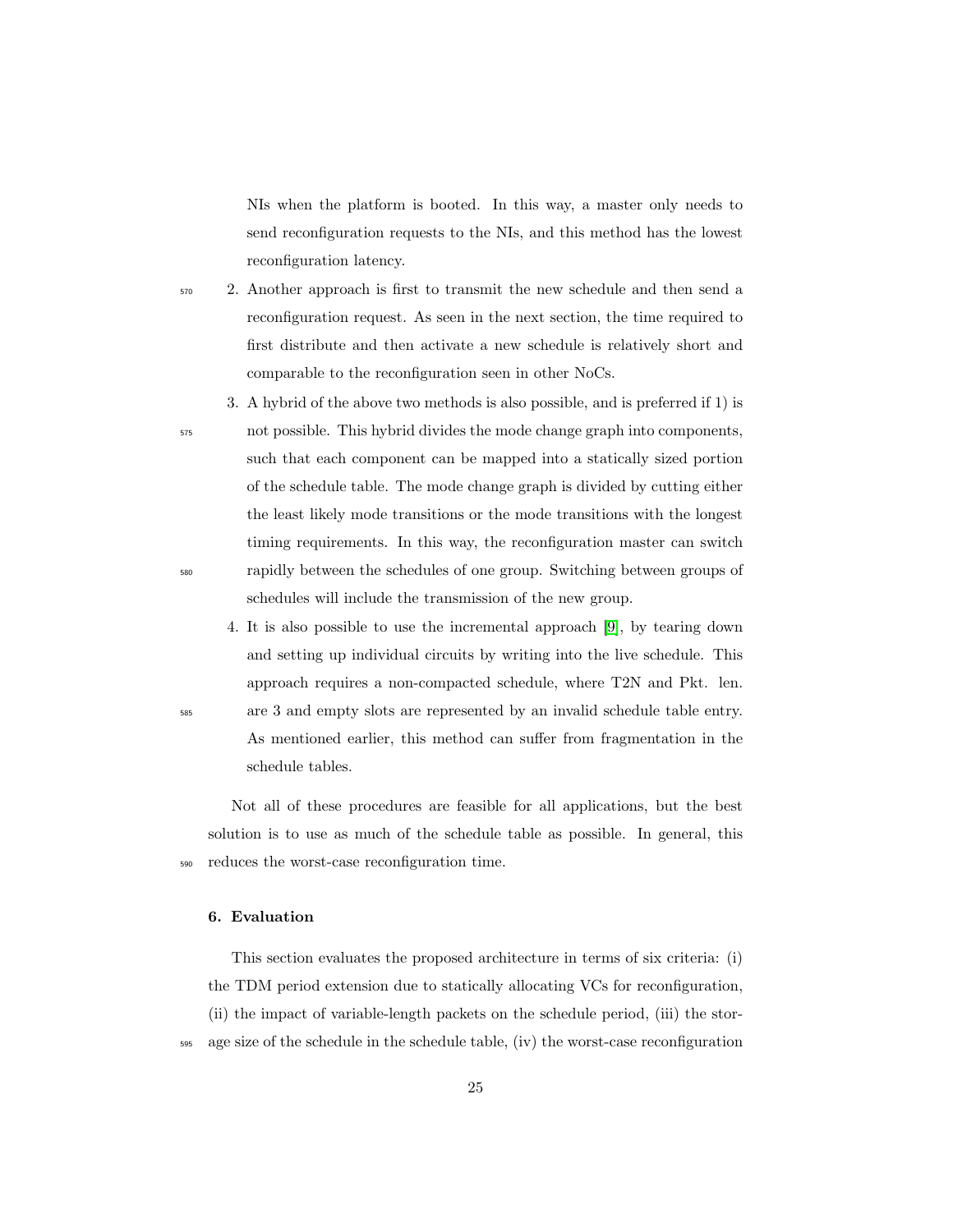<span id="page-25-0"></span>

| Benchmark | Baseline | $w / VCs$ for config. |                |  |
|-----------|----------|-----------------------|----------------|--|
|           | (cc)     | (cc)                  | $(\%)$         |  |
| FFT-1024  | 63       | 78                    | 24             |  |
| Fpppp     | 120      | 120                   | 0              |  |
| RS-dec    | 90       | 92                    | 2              |  |
| $RS$ -enc | 84       | 86                    | $\mathfrak{D}$ |  |
| H264-720p | 90       | 92                    | $\overline{2}$ |  |
| Robot     | 171      | 171                   | 0              |  |
| Sparse    | 27       | 30                    | 11             |  |
| All2all   | 54       | 75                    | 39             |  |

Table 1: TDM period in clock cycles (cc) and overhead (%) relative to the baseline, when VCs are used for configuration.

time, (v) the worst-case schedule transmission time, (vi) and the hardware cost and maximum operating frequency of the NI. Each criterion is evaluated in one of the following subsections. For the evaluation, we use a 4-by-4 platform with a bi-torus network and 3-stage pipelined routers. We use the MCSL benchmark <sup>600</sup> suite [\[40\]](#page-41-6) and an All2all schedule as communication patterns for the evaluation. For space reasons, we leave out the H264-1080p benchmark, as its communica-

# 6.1. Virtual Circuits For Configuration

tion pattern is identical to that of H264-720p.

This subsection evaluates the TDM period extension due to statically allo-<sup>605</sup> cating VCs for configuration packets in the application-specific schedules from the MCSL benchmark and an All2all schedule. In the All2all schedule, each core communicates with equal bandwidth to all other cores. For the MCSL benchmarks, the traffic patterns are mapped to the cores of an homogeneous platforms of square dimension. Then, the bandwidth requirements between the cores of

<sup>610</sup> the platform are extracted and used to generate the proper TDM schedule, as explained in Subsection [3.3.](#page-7-1)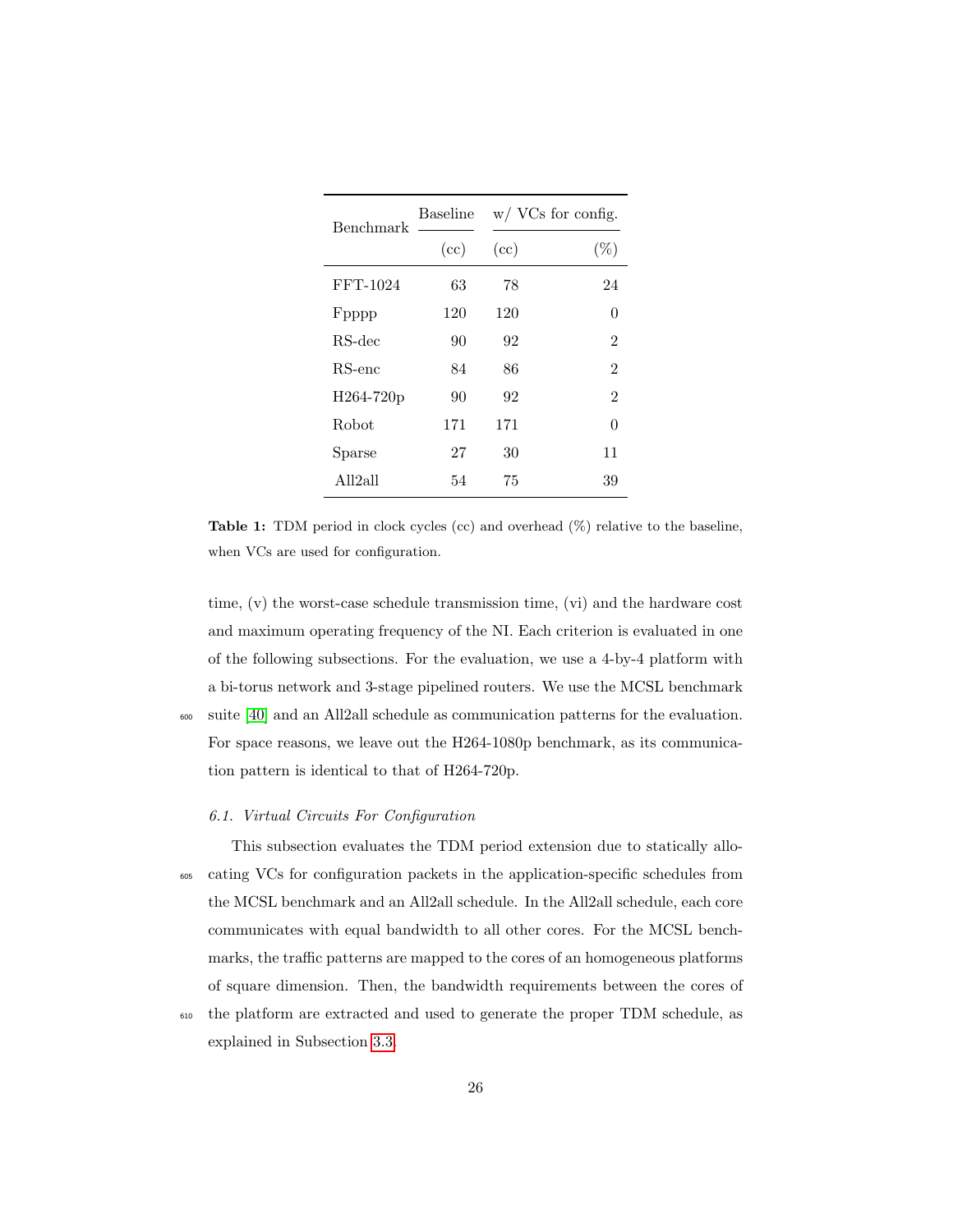Table [1](#page-25-0) shows the TDM period of the baseline schedules without VCs for configuration and of the baseline schedules plus the added VCs for configuration. The VCs for configuration connect the master core to all slave cores in the <sup>615</sup> platform.

When the traffic patterns from the MCSL benchmarks are mapped to the cores of the platform, we choose the core with the smallest outgoing bandwidth as the reconfiguration master core. We believe that this mimics a real application best, since in most cases the reconfiguration master would not have a high <sup>620</sup> communication load.

A TDM schedule involving a master core that sends a single configuration packet to each slave core in the platform has a lower input/output  $(I/O)$  bound, on the TDM period, of two words per slave core. This is because the master needs to transmit for two clock cycles per slave core. For a 16 core platform,  $625$  this lower I/O bound on the TDM period is 2 words per packet times 15 slave cores, in total 30 clock cycles.

The Sparse benchmark in Table [1](#page-25-0) reaches this I/O bound. Table [1](#page-25-0) shows that the TDM periods of some benchmarks are only increased by two clock cycles when VCs for configuration are added. These two slots are the two <sup>630</sup> words of the configuration packet from the master to the node that has the highest incoming bandwidth requirements. The TDM periods of the *All2all* and FFT-1024 benchmarks are increased considerably, because all cores have high outgoing bandwidths.

## 6.2. Variable-Length Packets

<sup>635</sup> This subsection evaluates the TDM period reduction of the MCSL benchmarks, when allowing variable-length packets. We let the scheduler route fewer packets with more payload words, such that the number of payload bytes during one TDM period is the same as without variable-length packets. Table [2](#page-27-0) shows the TDM periods with VCs for configuration and packet lengths between 3 and <sup>640</sup> 16 words, which is one header word plus 1 to 15 payload words.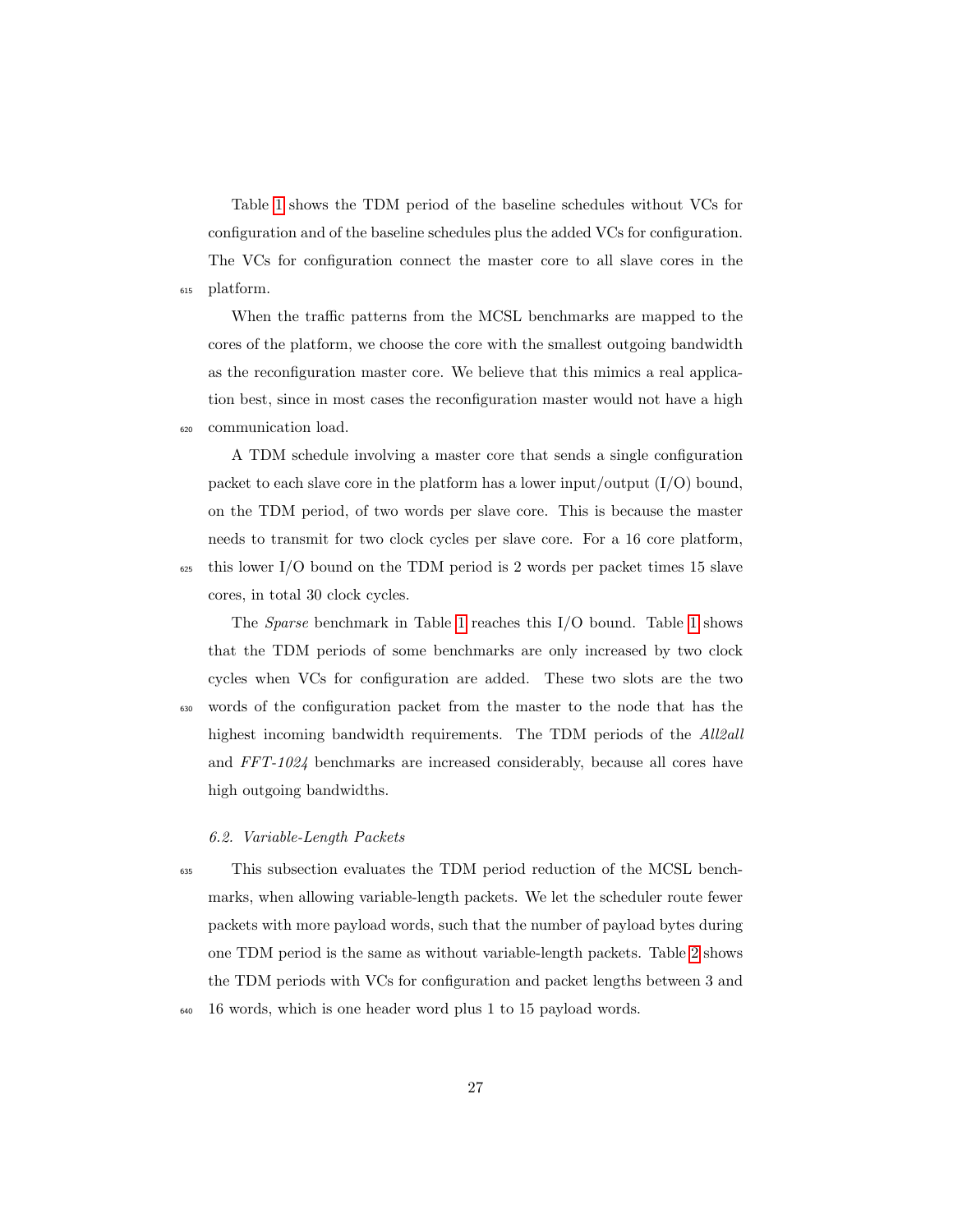<span id="page-27-0"></span>

| Benchmark             | $w / VCs$ for config. |      | Var.-len. pkt. |  |  |
|-----------------------|-----------------------|------|----------------|--|--|
|                       | (cc)                  | (cc) | $(\%)$         |  |  |
| FFT-1024              | 78                    | 74   | 5              |  |  |
| Fpppp                 | 120                   | 95   | 21             |  |  |
| RS-dec                | 92                    | 77   | 16             |  |  |
| $RS$ -enc             | 86                    | 73   | 15             |  |  |
| H264-720 <sub>p</sub> | 92                    | 78   | 15             |  |  |
| Robot                 | 171                   | 127  | 26             |  |  |
| Sparse                | 30                    | 30   | 0              |  |  |
| All2all               | 75                    | 75   | $\Omega$       |  |  |

Table 2: TDM period in clock cycles (cc) and reduction (%) relative to the schedules with VCs for configuration when variable-length packets are allowed.

In Table [2](#page-27-0) we see two benchmarks, Fpppp and Robot, where the reduction is considerable, 21% and 26%, respectively. Considering the communication patterns of the Fpppp and Robot benchmarks, we see that they have a few cores that are involved in most of the communication. These few cores communicate <sup>645</sup> through VCs that require a high bandwidth, so reducing the header overhead of these VCs causes this more than 20% reduction in TDM period. The variablelength packets reduce the TDM period of most benchmarks, except for the sparse and All2all benchmarks.

# <span id="page-27-1"></span>6.3. Schedule Storage Size

<sup>650</sup> This subsection evaluates the size of the schedules in the schedule table and the size of the DMA controllers in the DMA table. The minimum and maximum number of bytes that it takes to store the schedule in the schedule table of one node in the platform is shown in Table [3,](#page-28-0) for each MCSL benchmark and an All2all schedule. The sum of the maximum schedule table sizes of all the MCSL

<sup>655</sup> benchmarks and the All2all schedule is 696 bytes for one node. This is an upper bound on the schedule table size that is required to store all the schedules at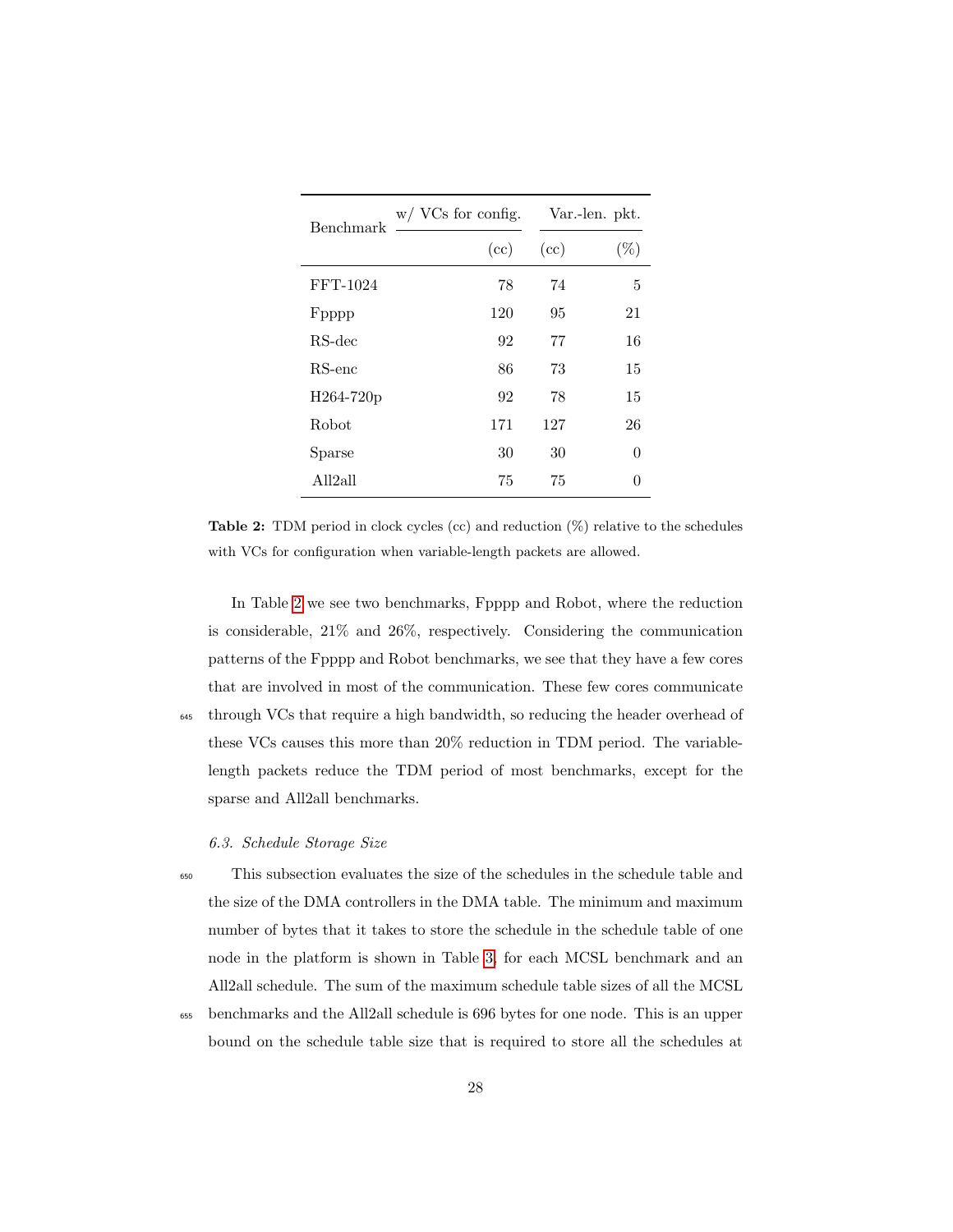<span id="page-28-0"></span>

| Benchmark | Sched. tbl.<br>(Byte) |     |     | DMA tbl.<br>(Byte) |     | # VC |  |
|-----------|-----------------------|-----|-----|--------------------|-----|------|--|
|           | min                   | max | min | max                | min | max  |  |
| FFT-1024  | 52                    | 108 | 74  | 152                | 13  | 27   |  |
| Fpppp     | 56                    | 108 | 74  | 147                | 13  | 26   |  |
| RS-dec    | 24                    | 76  | 23  | 102                | 4   | 18   |  |
| $RS$ -enc | 20                    | 68  | 6   | 90                 | 1   | 16   |  |
| H264-720p | 20                    | 72  | 6   | 90                 | 1   | 16   |  |
| Robot     | 32                    | 84  | 6   | 85                 | 1   | 15   |  |
| Sparse    | 8                     | 60  | 6   | 85                 | 1   | 15   |  |
| All2all   | 60                    | 120 | 85  | 169                | 15  | 30   |  |

Table 3: The minimum and maximum number of bytes of storage in the schedule table and in the DMA table of one node, and the minimum and maximum number of outgoing VCs in one node.

the same time. For further studies, we assume that a schedule table of 1 KB is enough to keep all the schedules of most applications in the schedule table at the same time, avoiding the need to transmit a new schedule from the master <sup>660</sup> core to all the slave cores through the NoC.

The minimum and maximum number of bytes that are required in the DMA table of one node in the platform to execute the DMA controllers are shown in Table [3.](#page-28-0) The required number of bytes in the DMA table is the number of VCs multiplied by the width of the DMA table. The width of the DMA table <sup>665</sup> mainly depends on the read pointer, the write pointer and the word count. The numbers that are shown in Table [3](#page-28-0) are for a case where 14 bits are used for the three fields, which enables an SPM of 64 KB to be used, and this is also what the current packet format supports. Each entry in the DMA table represent an outgoing VC. Therefore, the memory requirements for the DMA tables of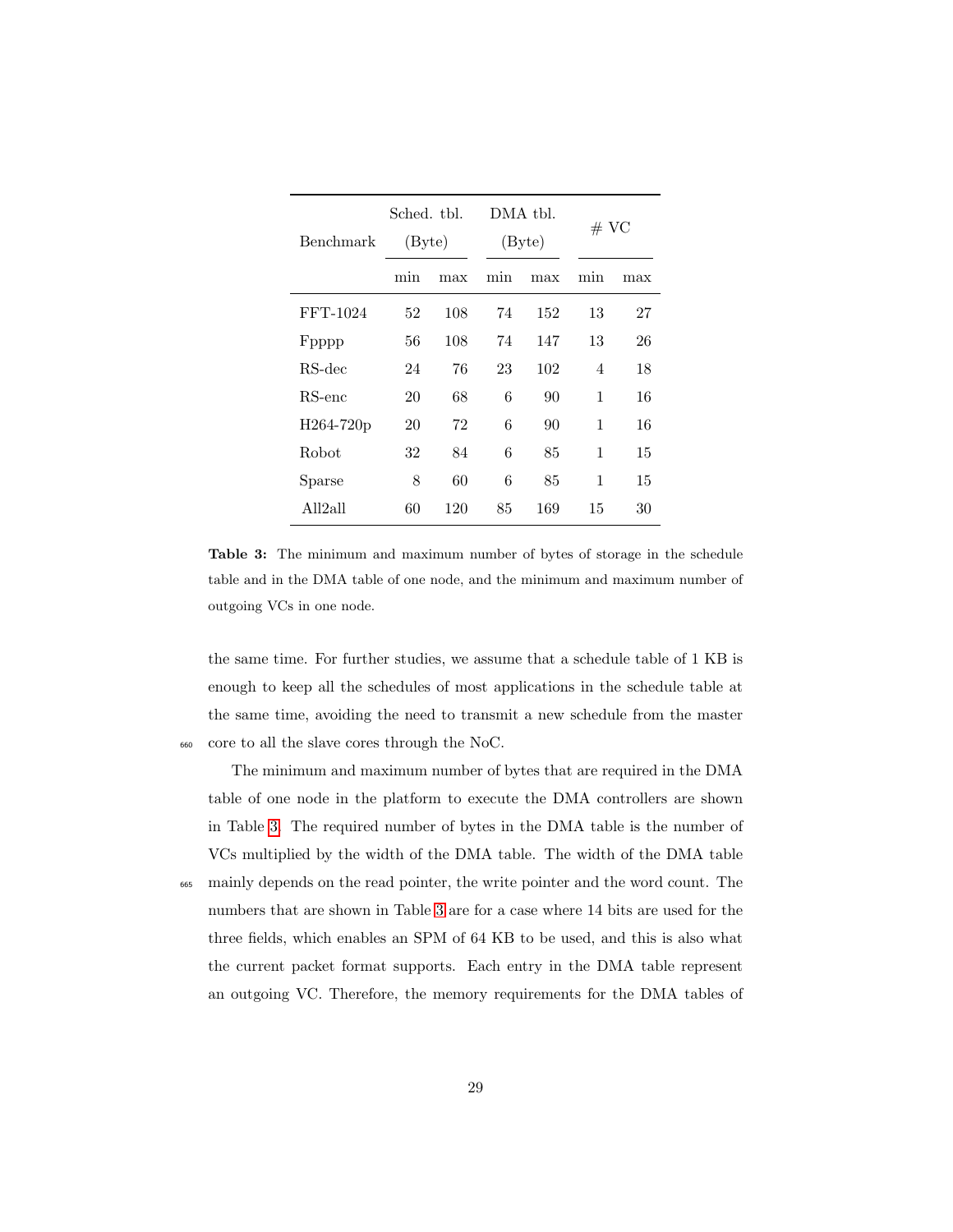<span id="page-29-0"></span>

| Benchmark | Original<br>(entries) | Argo $2.0$<br>(entries) | Reduction<br>$(\%)$ |
|-----------|-----------------------|-------------------------|---------------------|
| FFT-1024  | 21                    | 15                      | 28.6                |
| Fpppp     | 40                    | 16                      | 60.0                |
| RS-dec    | 30                    | 8                       | 73.3                |
| $RS$ -enc | 28                    | 6                       | 78.6                |
| H264-720p | 30                    | 7                       | 76.7                |
| Robot     | 57                    | 10                      | 82.5                |
| Sparse    | 9                     | 4                       | 55.6                |
| All2all   | 18                    | 16                      | 11.1                |

Table 4: The number of schedule table entries in each core of the original Argo version (Original.) and the average number of entries in Argo 2.0.

<sup>670</sup> each schedule can be overlapped by the VCs that persist across reconfigurations between the schedules of an application.

In the original version of Argo and in Argo 2.0, the number of entries in the DMA tables of each node is the same, since it is determined by the application. Therefore, we only compare the number of schedule table entries in each node of

 $675$  the original version of Argo against the number of entries in Argo 2.0, in table [4.](#page-29-0) The average reduction in the schedule table entries of each node is 58 %, this improvement is due to the new and more efficient architecture of the Argo 2.0 NI.

#### 6.4. Worst-case Reconfiguration Time

This subsection gives an overview of how to calculate the worst-case reconfiguration time  $T_{\text{recon}}$  of a new schedule  $C_{\text{new}}$ .  $T_{\text{recon}}$  depends only on the currently executing schedule  $C_{\text{curr}}$ . From Figure [7](#page-23-0) we see that:

$$
T_{\text{recon}} = 3 \cdot P_{\text{curr}} \tag{1}
$$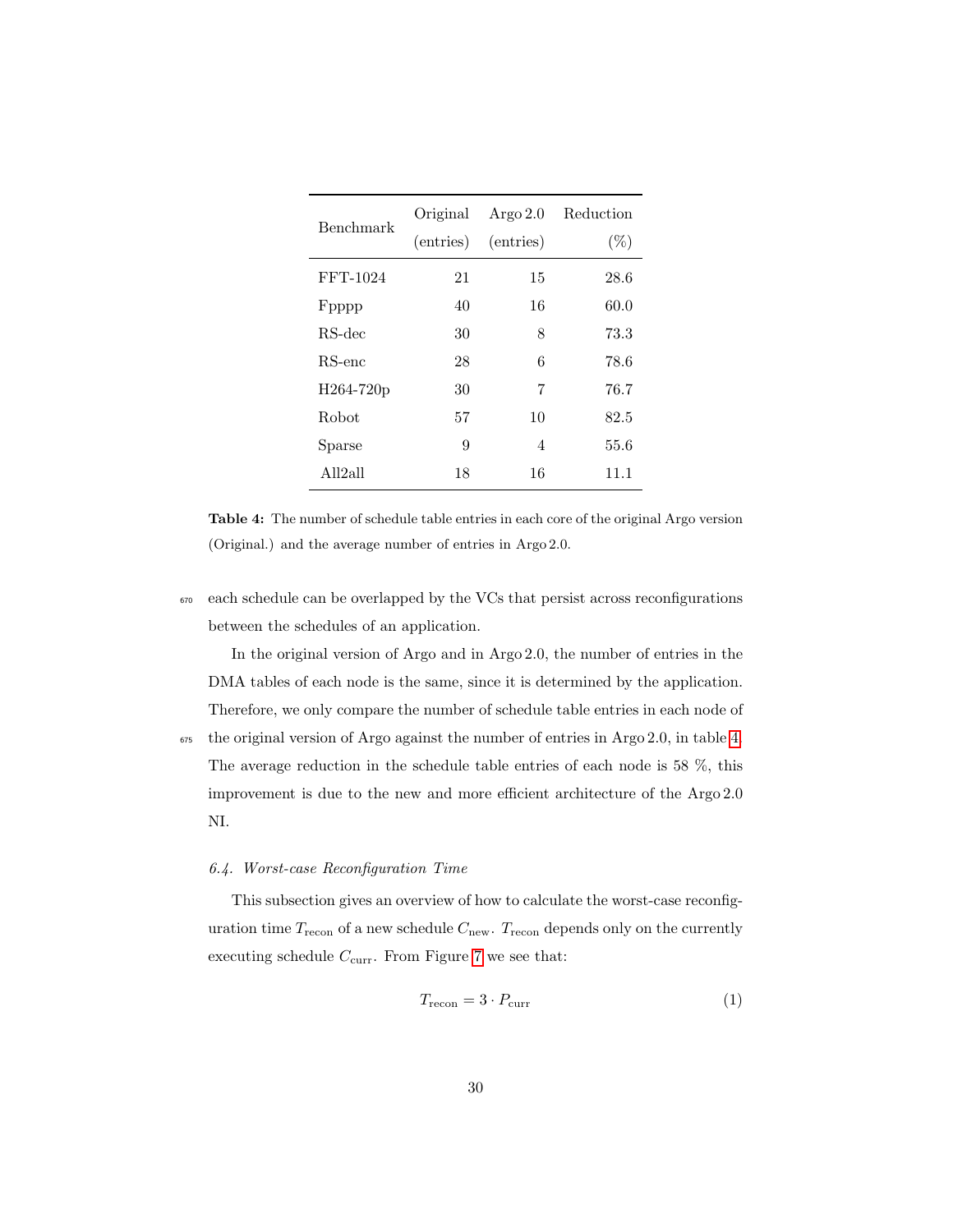<span id="page-30-0"></span>

| $C_{\rm curr}$ | $T_{\rm reco}$ |
|----------------|----------------|
| FFT-1024       | 222            |
| Fpppp          | 285            |
| $RS-dec$       | 231            |
| $RS$ -enc      | 219            |
| H264-720p      | 234            |
| Robot          | 381            |
| Sparse         | 90             |
| All2all        | 225            |

**Table 5:** The worst-case reconfiguration time  $T_{\text{recon}}$ , starting from each benchmark as the current schedule.

- 680 Where,  $P_{\text{curr}}$  is the TDM period of  $C_{\text{curr}}$ . We calculate  $T_{\text{recon}}$  of the MCSL benchmark and an All2all schedule, shown in Table [5.](#page-30-0) An application programmer needs to add the software overhead of setting up DMA transfers and triggering a reconfiguration request to the numbers in the table.
- For the benchmarks presented in Table [5,](#page-30-0) the  $T_{\text{recon}}$  is between 135 and 381 <sup>685</sup> clock cycles, depending on the current benchmark. For the maximum number of entries shown in Table [3](#page-28-0) and assuming a schedule table of 256 entries (1 KB), it is possible to store of the order of 10 schedules. We believe that in most cases this schedule table size is sufficient to store the schedules associated with all the modes of an application.
- <sup>690</sup> The reconfiguration mechanism in Æthereal and dAElite are different from our approach. With both NoCs, VCs are teared down and setup individually. This requires 246 and 60 clock cycles respectively [\[9\]](#page-37-5). With Argo 2.0 we can switch the complete schedule, which is between 135 and 381 clock cycles with our benchmarks. To compare those numbers let us assume we want to switch
- <sup>695</sup> from benchmark RS-dec to benchmark RS-enc. RS-dec has a maximum of 18 outgoing VCs and RS-enc a maximum of 16 outgoing VCs per node. Let us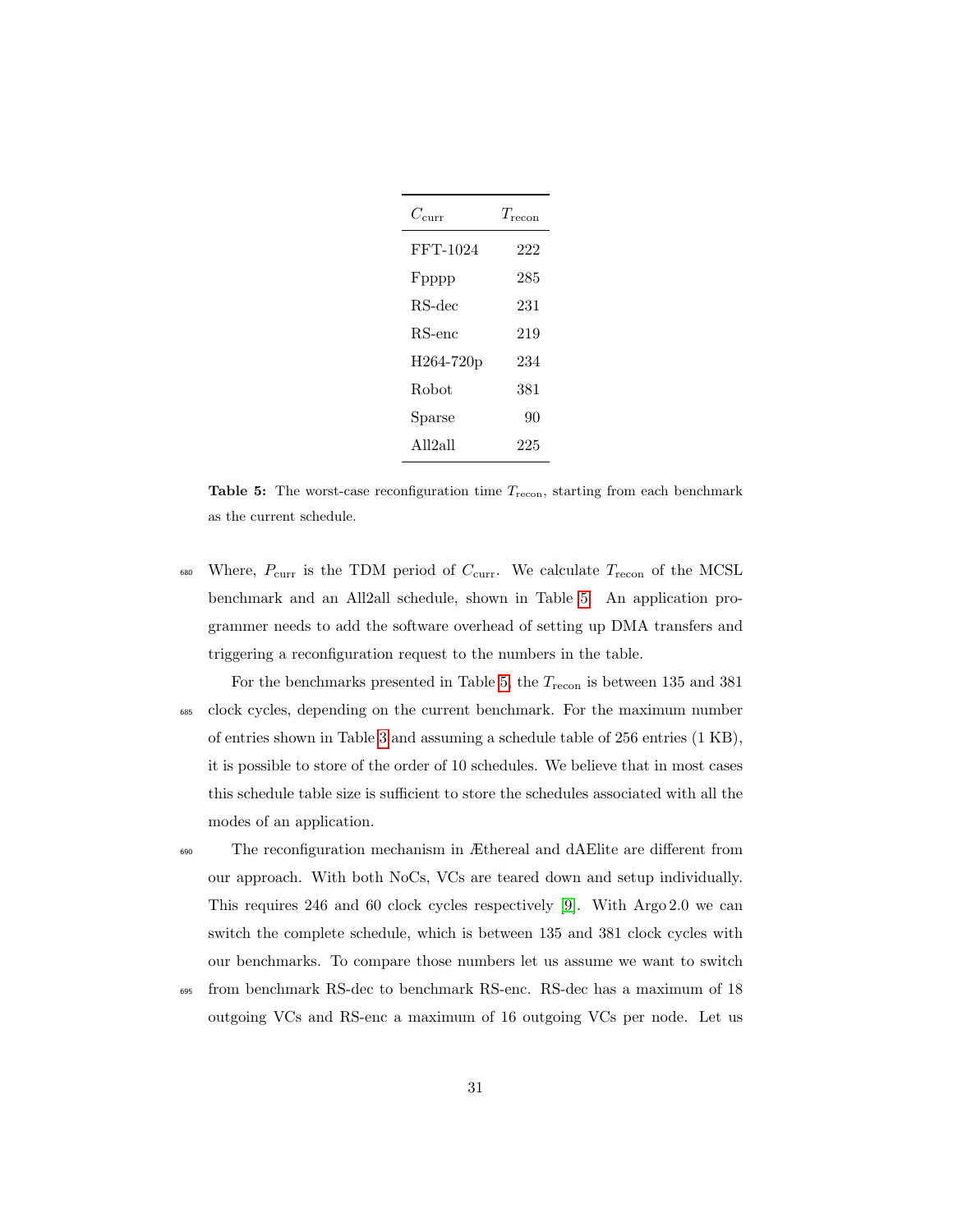assume that 2/3 (12) of the VCs stay the same in the two modes. Therefore, we need to tear down 6 VCs and setup 4 VCs. On dAElite this would require  $(6 + 4) \cdot 60 = 600$  clock cycles. In Argo 2.0 this reconfiguration from RS-dec

<sup>700</sup> to RS-enc needs 279 clock cycles. If any two modes differ by more than a handful of VCs, the reconfiguration time of Argo 2.0 is in general shorter than the reconfiguration time of Æthereal and comparable to or less than that of dAElite.

# 6.5. Worst-case Schedule Transmission Time

<sup>705</sup> This subsection gives an overview of how to calculate the schedule transmission time  $T_{\text{st}}$  of a new schedule  $C_{\text{new}}$  that is not stored in the schedule tables of the slave processors. The  $T_{\text{st}}$  of  $C_{\text{new}}$  depends on the currently executing schedule  $C_{\text{curr}}$ . The worst-case analysis of software depends on the processor that executes the software. Therefore, we do not include the software overhead  $_{710}$  of setting up DMA transfers in the  $T_{\text{st}}$ . We assume that  $C_{\text{new}}$  is loaded in the processor local SPM of the reconfiguration master.

A NoC schedule is different in each NI and with the compact schedule representation that we evaluated in subsection [6.3,](#page-27-1) the schedules for each NI might be of different sizes. The  $T_{\text{st}}$  of transferring  $C_{\text{new}}$  to the slave NIs is the maximum of the individual worst-case latencies for each slave NI. We calculate the  $T_{\rm st}$  as:

<span id="page-31-0"></span>
$$
T_{\rm st} = \max_{i \in N} \left( L_{\rm curr}^i + \left\lceil \frac{S_{\rm new}^i - P_{\rm curr}^i}{B_{\rm curr}^i} \right\rceil \cdot L_{\rm curr} + L_{\rm chan}^i \right) \tag{2}
$$

Here *i* is the slave NI from the set N of nodes in the platform,  $L^i_{\text{curr}}$  is the worst-case latency of waiting for a time slot to slave  $i, S^i_{\text{new}}$  is the number of words of  $C_{\text{new}}$  to be sent to slave  $i, P_{\text{curr}}^i$  is the number of words that can be sent <sup>715</sup> in one packet towards slave i in  $C_{\text{curr}}$ ,  $B_{\text{curr}}^i$  is the bandwidth of  $C_{\text{curr}}$  towards slave *i*,  $L_{\text{curr}}$  is the TDM period of  $C_{\text{curr}}$ , and  $L_{\text{chan}}^i$  is the NoC latency in clock cycles to slave i.

We apply [\(2\)](#page-31-0) to calculate the worst-case schedule transmission time between the schedules of the MCSL benchmark and an All2all schedule, shown in Table [6.](#page-32-0)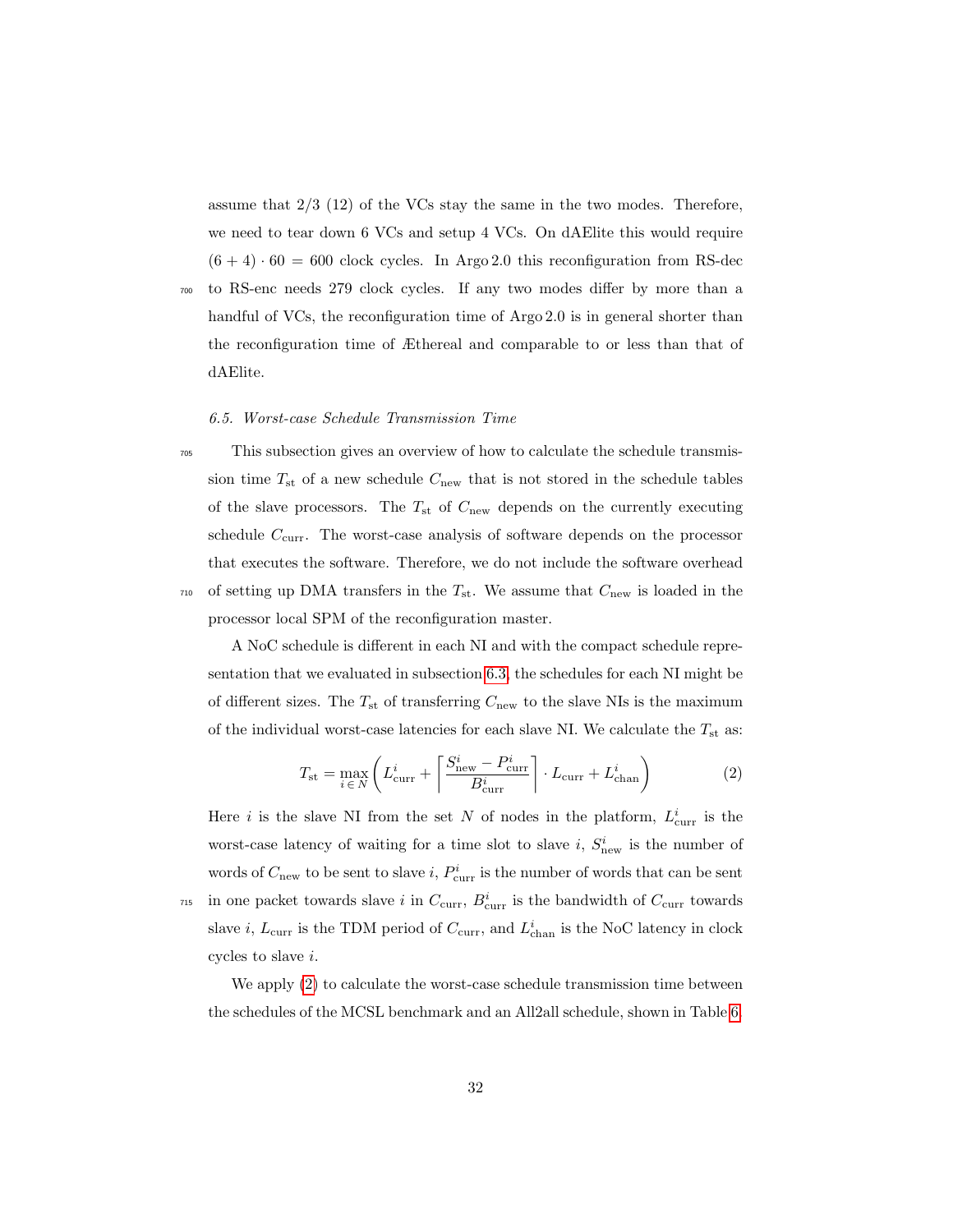<span id="page-32-0"></span>

| $C_{\rm new}$<br>$C_{\rm curr}$ | FFT-1024 | Fpppp | RS-dec | RS-enc | H264-720p | Robot | Sparse | All <sub>2all</sub> |
|---------------------------------|----------|-------|--------|--------|-----------|-------|--------|---------------------|
| FFT-1024                        |          | 2010  | 1418   | 1270   | 1341      | 1560  | 1122   | 2229                |
| Fpppp                           | 2577     |       | 1814   | 1624   | 1716      | 2004  | 579    | 2862                |
| RS-dec                          | 2091     | 2088  |        | 1318   | 1398      | 1626  | 1164   | 2316                |
| $RS$ -enc                       | 1983     | 1980  | 1396   |        | 1326      | 1548  | 1104   | 2196                |
| H264-720p                       | 2115     | 2112  | 1494   | 1338   |           | 1644  | 1176   | 2355                |
| Robot                           | 3435     | 3438  | 2422   | 2174   | 2292      | -     | 1914   | 3822                |
| Sparse                          | 822      | 549   | 579    | 519    | 546       | 639   | -      | 912                 |
| All <sub>2all</sub>             | 2034     | 2037  | 1431   | 1281   | 1365      | 1587  | 1137   |                     |

Table 6: Worst-case schedule transmission time of a new schedule  $C_{\text{new}}$  expressed in clock cycles. Since this depends on both the current schedule  $C_{\text{curr}}$  and the new one  $C<sub>new</sub>$ , we show a matrix of the combination of current and new schedules.

<sup>720</sup> We see that the  $T_{st}$  in Table [6](#page-32-0) is between 519 and 3822 clock cycles. The Sparse benchmark, as  $C_{curr}$ , results in the lowest  $T_{st}$ , as Sparse has the shortest TDM period, and thus the highest bandwidth to the slaves.

In the rare case that a schedule needs to be transmitted to the slave NIs, our approach is still comparable. The maximum schedule transmission time <sup>725</sup> in Table [6](#page-32-0) is 3822 clock cycles. For Argo 2.0, this transmission represents the transmission of 255 VCs. In this time interval, Æthereal and dAElite can only set-up 16 and 64 VCs, respectively, this does not include tearing-down VCs.

#### 6.6. Hardware Results

This subsection presents the evaluation of the Argo 2.0 FPGA implemen-<sup>730</sup> tation presented here with respect to hardware size and maximum operating frequency. All the results presented in this section were produced using Xilinx ISE Design Suite (version 14.7) and targeting the Xilinx Virtex-6 FPGA (model XC6VLX240T-1FFG1156). All the synthesis properties were set to their defaults, except for the synthesis optimization goal which were set to area or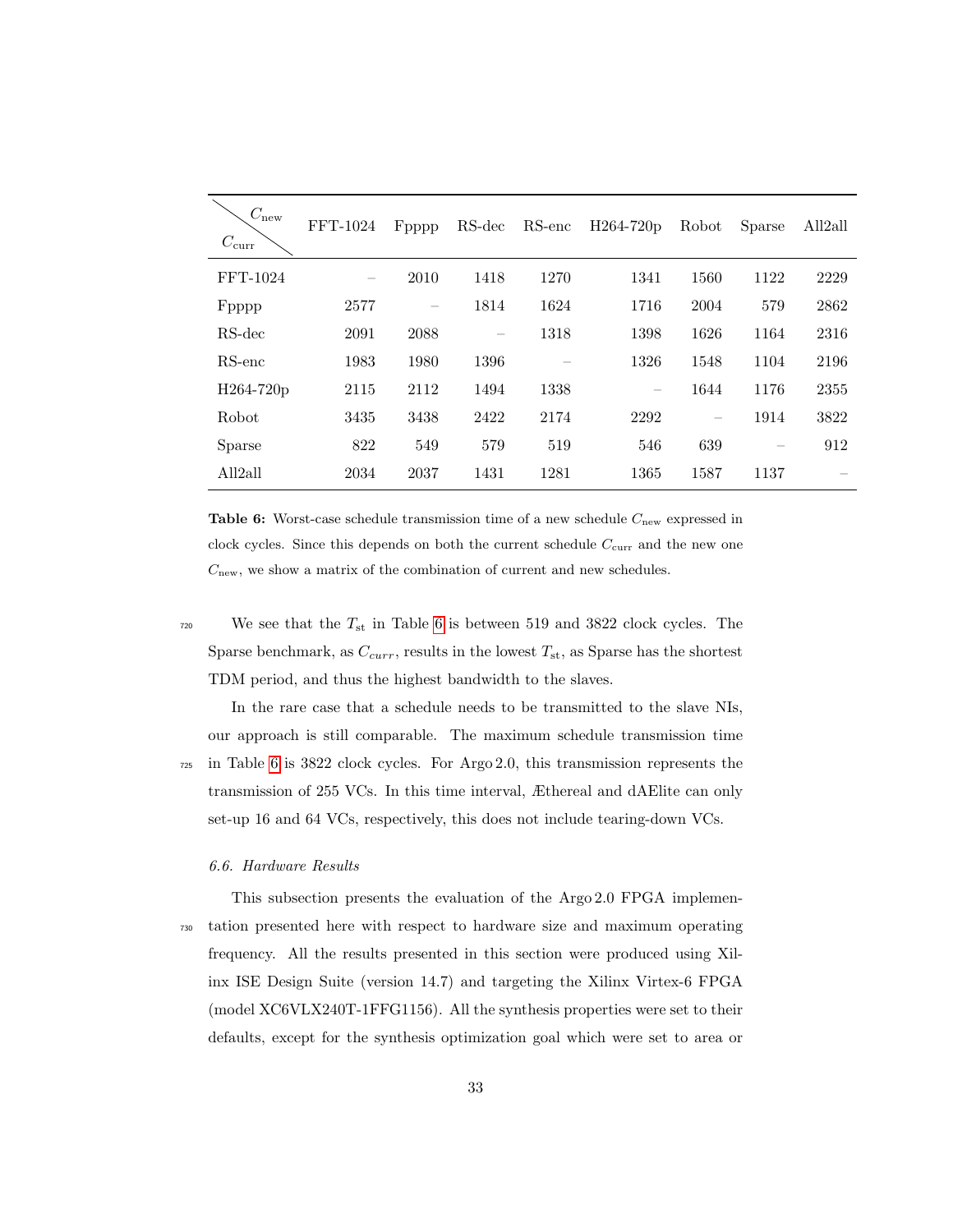<span id="page-33-0"></span>

|                 | Optimized for area |          |                | Optimized for speed |          |                |       |
|-----------------|--------------------|----------|----------------|---------------------|----------|----------------|-------|
|                 | aelite             | dAElite  | Argo $2.0$     | aelite              | dAElite  | Argo $2.0$     | IDAMC |
| <b>Slots</b>    | 8                  | 8        | 8              | 8                   | 8        | 8              | N/A   |
| Conn            | 1                  | 1        | $\overline{2}$ | 1                   | 1        | $\overline{2}$ | 8     |
| <b>LUTs</b>     | 1916               | 2506     | 1185           | 2351                | 3117     | 1342           | 9160  |
| FFs             | 3861               | 3081     | 1021           | 3960                | 3243     | 1047           | 5462  |
| <b>BRAM</b>     | $\theta$           | $\theta$ | $\overline{0}$ | $\theta$            | $\Omega$ | $\theta$       |       |
| $f_{max}$ (MHz) | 119                | 122      | 125            | <b>200</b>          | 201      | 204            | N/A   |

Table 7: Hardware resources and maximum operating frequency of the Argo 2.0 architecture presented here and three similar designs for one 3-port router and one NI.

<sup>735</sup> speed. The results are expressed in terms of numbers of flip-flops (FFs), 6-input look-up tables (LUTs), and block RAMs (BRAMs).

Table [7](#page-33-0) shows the comparison of the Argo 2.0 implementation to the TDMbased NoCs aelite and dAElite [\[9\]](#page-37-5), and to the IDAMC [\[17\]](#page-38-6) NoC that uses a classic router designed with virtual channel buffers and flow control. The table <sup>740</sup> shows the results of the four designs for one router and one NI and the number of supported TDM slots and connections per node. The published numbers we compare against are available for comparison for a 2-by-2 platform with mesh topologies. From these results, we derived the hardware consumption of one 3-ported router and one NI.

<sup>745</sup> The results in Table [7](#page-33-0) show that overall the Argo 2.0 NoC implementation is smaller than the other NoCs. The results also show that the numbers for the IDAMC are much higher that the aelite, dAElite and Argo 2.0. This is due to its use of virtual channels buffers and the flow control mechanisms.

The results in Table [7](#page-33-0) shows that the maximum frequency  $f_{max}$  of the <sup>750</sup> Argo 2.0 implementation is comparable to the ones of aelite and dAElite for a 3-port router. The  $f_{max}$  results for the IDAMC NoC are not available for comparison.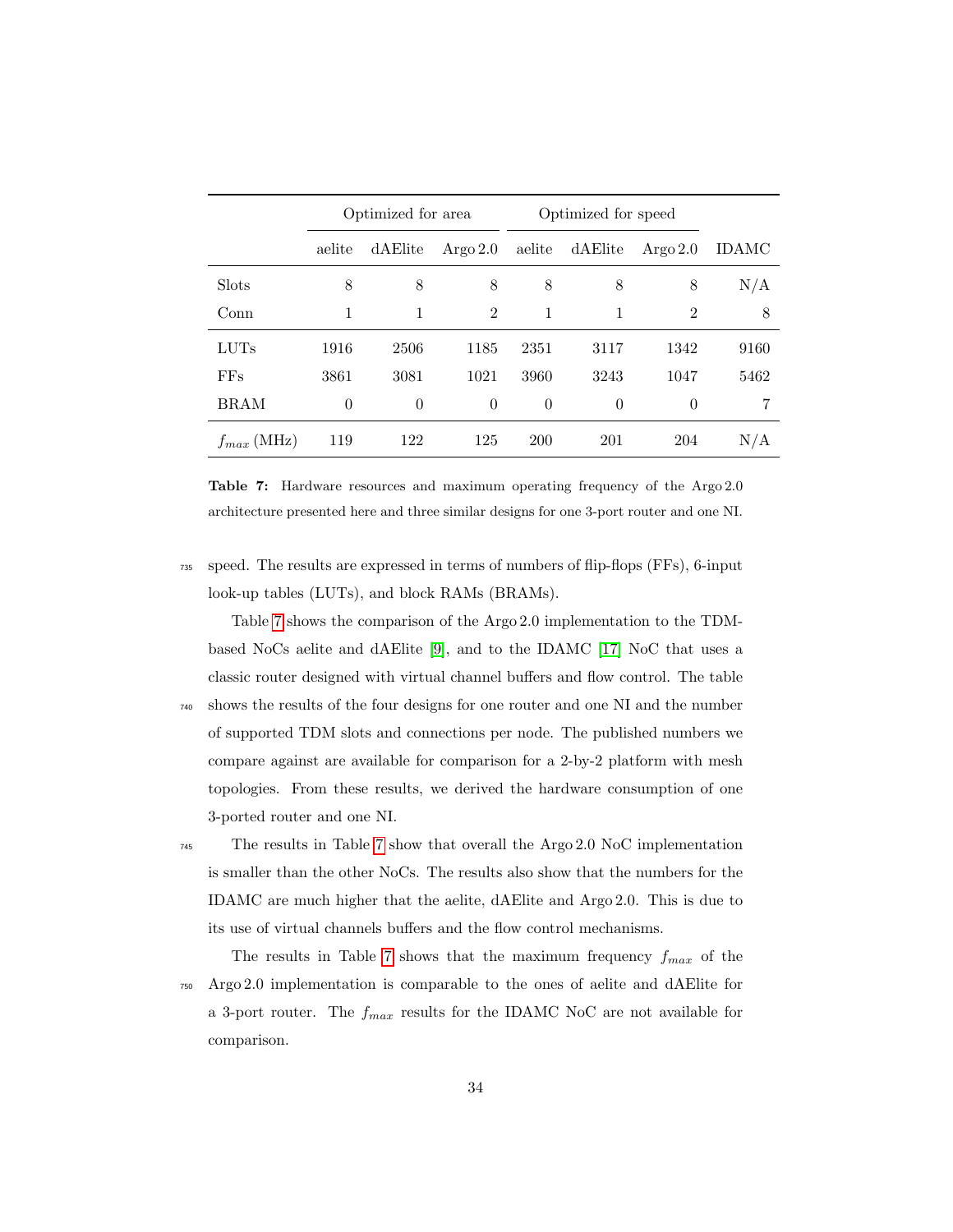<span id="page-34-0"></span>

|                 |      | Opt. for area |      | Opt. for speed |
|-----------------|------|---------------|------|----------------|
|                 | Argo | Argo $2.0$    | Argo | Argo $2.0$     |
| LUTs            | 926  | 1071          | 1155 | 1358           |
| FFs             | 897  | 908           | 923  | 931            |
| BRAM            | 4    | 4             | 4    | 4              |
| $f_{max}$ (MHz) | 155  | 166           | 167  | 179            |

Table 8: Hardware resources and maximum operating frequency of the Argo 2.0 architecture and the original Argo NoC, for one 5-port router and one NI. The implemented design has 256 slots and 64 connections.

As mentioned, the Argo 2.0 NoC is designed to be used in a domain-specific platform. Therefore, Table [8](#page-34-0) presents numbers for a network node comprising <sup>755</sup> one 5-ported router and one NI with 256 TDM slots and 64 connections, which we consider reasonable numbers for a larger platform. Moreover, it compares the Argo 2.0 NoC against the original Argo NoC to show that our extensions only add a small amount of hardware resources. We re-synthesized the original Argo implementation for the results in the table. For the results in Table [8,](#page-34-0) we <sup>760</sup> used BRAM to implement the tables in the NI.

In terms of  $f_{max}$ , the Argo 2.0 5-port router implementation optimized for area is around 33% faster than the 3-port one, since it uses BRAM instead of distributed memory (implemented using FFs), and around 7% faster than the original Argo.

# <sup>765</sup> 6.7. Scalability

The results in the previous subsections are based on a 16-core platform. As the number of cores in the platform increases, we consider the hardware size and the TDM period to evaluate the scalability of the new reconfiguration capability of Argo 2.0. We consider the hardware size of the NoC per core and the extension <sup>770</sup> of the TDM period due to statically allocating VCs for reconfiguration. As the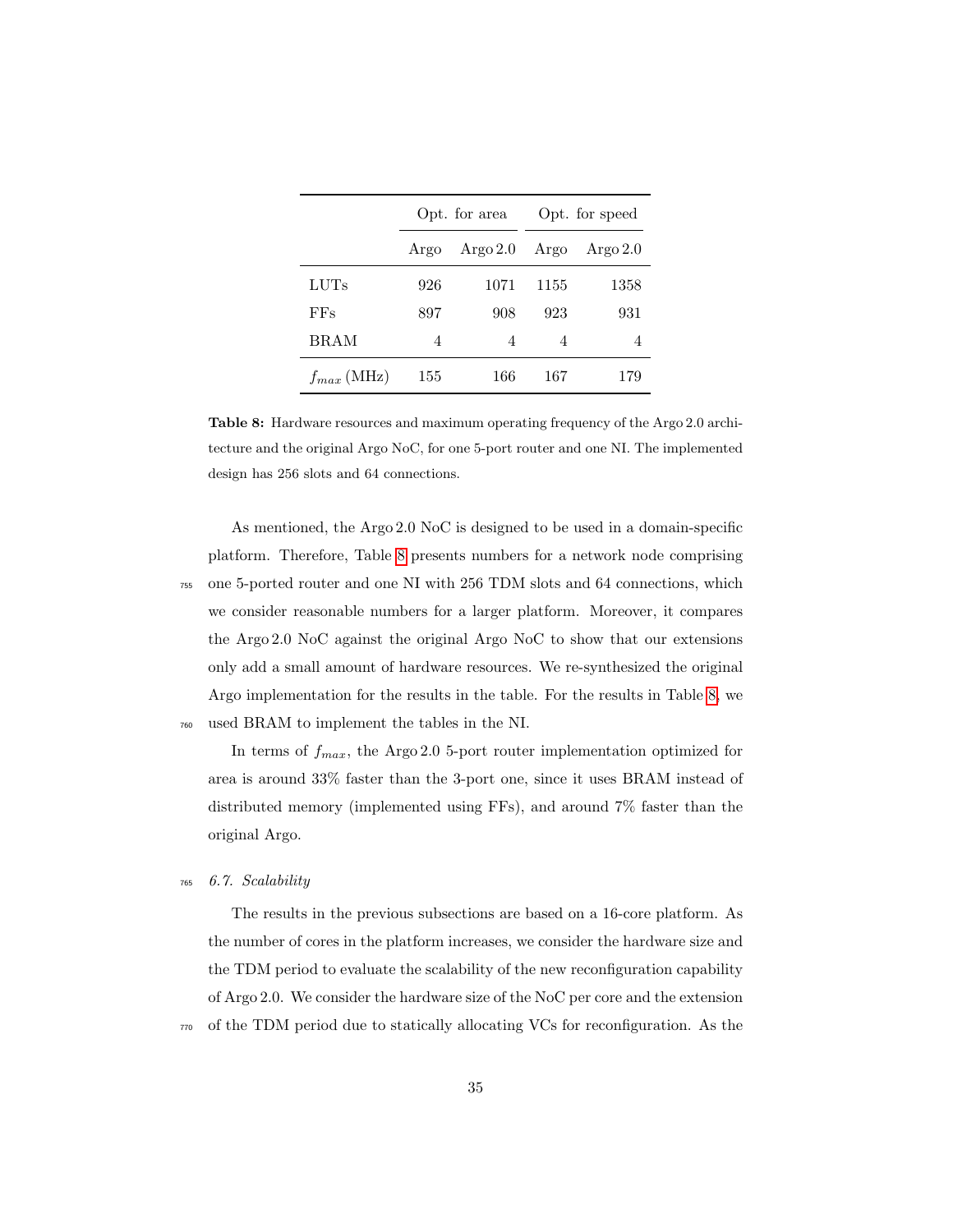number of cores increase, the hardware size of one NI and one router increases due to the number of required entries in the schedule table and in the DMA table.

The number of entries that are required in the schedule table is the accu-<sup>775</sup> mulated number of entries per core. Our reconfiguration approach requires the TDM schedule to include VCs for configuration from the master to all slave cores. The lower bound on the TDM period increases linearly with the number of slave cores, due to the increasing number of VCs for configuration. The lower bound is two clock cycles per slave core, which can be represented by one sched-<sup>780</sup> ule table entry. The aelite NoC has the same property, as it also allocates VCs for reconfiguration. The dAElite NoC does not allocate VCs for configuration in the TDM schedule, but dAElite uses a separate single-master configuration tree network that causes a minor increase in the hardware size. The single-

master configuration tree network results in a fixed, i.e., less flexible, allocation <sup>785</sup> of bandwidth between the configuration and data communication.

As mentioned previously, the number of active entries in the DMA table is the number of outgoing VCs from the processor node. The number of DMA table entries in the Argo 2.0 NI grows in the same way as the VC buffers with credit-based flow control grows in the aelite and dAElite NIs. The hardware <sup>790</sup> size of a DMA table entry is considerably smaller than the size of a VC buffer with credit-based flow control.

#### <span id="page-35-0"></span>7. Conclusion

This paper presented an area-efficient time-division multiplexing networkon-chip that supports reconfiguration for mode changes. The NoC addresses <sup>795</sup> hard real-time systems and provides guaranteed-service VCs between processors. The NI provides reconfiguration capabilities of end-to-end VCs to support mode changes at the application level. For the set of benchmarks used for evaluation, we showed that the TDM period overhead of statically allocating VCs for configuration was on average 10%. Furthermore, we showed that our compact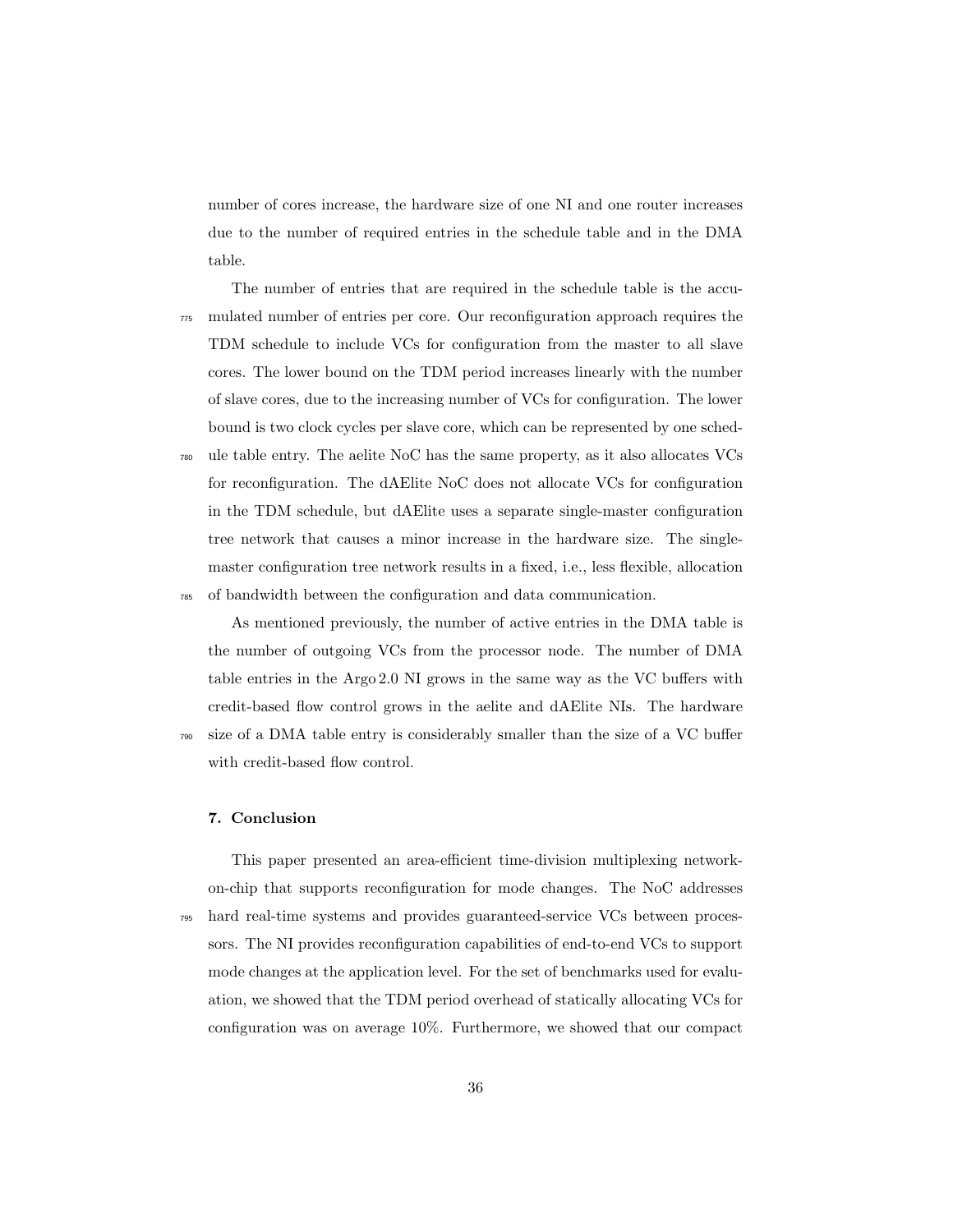<sup>800</sup> schedule representation reduces the memory requirements by more than 50% on average.

We evaluated an implementation of the proposed architecture in terms of hardware cost and worst-case reconfiguration time. The results show that the proposed architecture is less than half the size of NoCs with similar functional-

<sup>805</sup> ity and that the worst-case reconfiguration time is comparable to those NoCs. If the new schedule is already loaded in the schedule table, the worst-case reconfiguration time is significantly shorter.

#### Acknowledgment

The work presented in this paper was funded by the Danish Council for <sup>810</sup> Independent Research | Technology and Production Sciences under the project RTEMP,[2](#page-36-3) contract no. 12-127600.

# Source Access

The presented work is open source and can be downloaded from GitHub and built under Ubuntu as described in the Patmos reference handbook [\[41,](#page-41-7) <sup>815</sup> Chap. 6].

- <span id="page-36-0"></span>[1] F. Clermidy, C. Bernard, R. Lemaire, J. Martin, I. Miro-Panades, Y. Thonnart, P. Vivet, N. Wehn, A 477mW NoC-based digital baseband for MIMO 4G SDR, in: Proc. IEEE Intl. Solid-State Circuits Conference (ISSCC), 2010, pp. 278–279.
- <span id="page-36-1"></span><sup>820</sup> [2] L. Benini, E. Flamand, D. Fuin, D. Melpignano, P2012: Building an ecosystem for a scalable, modular and high-efficiency embedded computing accelerator, in: Proc. Design, Automation and Test in Europe (DATE), 2012, pp. 983–987.
	- [3] G. Chen, M. A. Anders, H. Kaul, S. K. Satpathy, S. K. Mathew, S. K. Hsu,

<span id="page-36-2"></span><sup>825</sup> A. Agarwal, R. K. Krishnamurthy, V. De, S. Borkar, A 340 mV-to-0.9

<span id="page-36-3"></span><sup>2</sup><http://rtemp.compute.dtu.dk>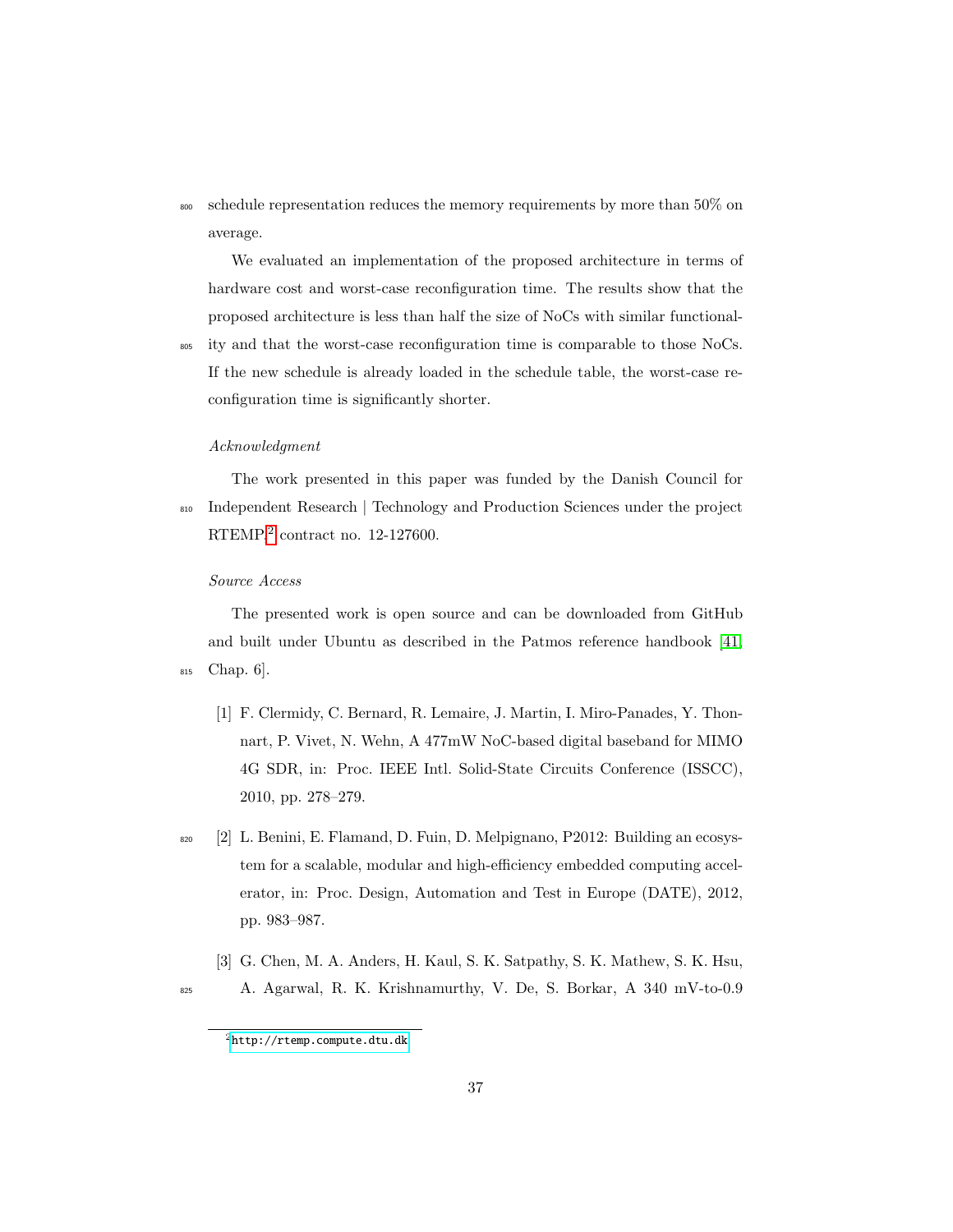V 20.2 Tb/s Source-Synchronous Hybrid Packet/Circuit-Switched 16 x 16 Network-on-Chip in 22 nm Tri-Gate CMOS, IEEE Journal of Solid-State Circuits 50 (1) (2015) 59–67.

- <span id="page-37-1"></span><span id="page-37-0"></span>[4] B. Dupont de Dinechin, D. van Amstel, M. Poulhiès, G. Lager, Time-<sup>830</sup> critical computing on a single-chip massively parallel processor, in: Proc. Design, Automation and Test in Europe (DATE), 2014, pp. 97:1–97:6.
	- [5] S. Murali, G. D. Micheli, A. Jalabert, L. Benini, XpipesCompiler: A tool for instantiating application specific networks-on-chip, in: Proc. Design, Automation and Test in Europe (DATE), 2004, pp. 884–889.
- <span id="page-37-2"></span><sup>835</sup> [6] D. Bertozzi, A. Jalabert, S. Murali, R. Tamhankar, S. Stergiou, L. Benini, G. D. Micheli, NoC synthesis flow for customized domain specific multiprocessor systems-on-chip, IEEE Trans. Parallel and Distributed Systems 16 (2) (2006) 113–129.
	- [7] D. Berozzi, Network interface architecture and design issues, in:
- 

<span id="page-37-3"></span><sup>840</sup> G. DeMicheli, L. Benini (Eds.), Networks on Chips, Morgan Kaufmann Publishers, 2006, Ch. 6, pp. 203–284.

- <span id="page-37-4"></span>[8] A. Radulescu, J. Dielissen, S. Pestana, O. Gangwal, E. Rijpkema, P. Wielage, K. Goossens, An efficient on-chip NI offering guaranteed services, shared-memory abstraction, and flexible network configuration,
- <span id="page-37-5"></span><sup>845</sup> IEEE Transactions on Computer-Aided Design of Integrated Circuits and Systems 24 (1) (2005) 4–17.
	- [9] R. A. Stefan, A. Molnos, K. Goossens, dAElite: A TDM NoC Supporting QoS, Multicast, and Fast Connection Set-Up, IEEE Transactions on Computers 63 (3) (2014) 583–594.
- <span id="page-37-6"></span><sup>850</sup> [10] K. Goossens, A. Hansson, The aethereal network on chip after ten years: Goals, evolution, lessons, and future, in: Proc. ACM/IEEE Design Automation Conference (DAC), 2010, pp. 306 –311.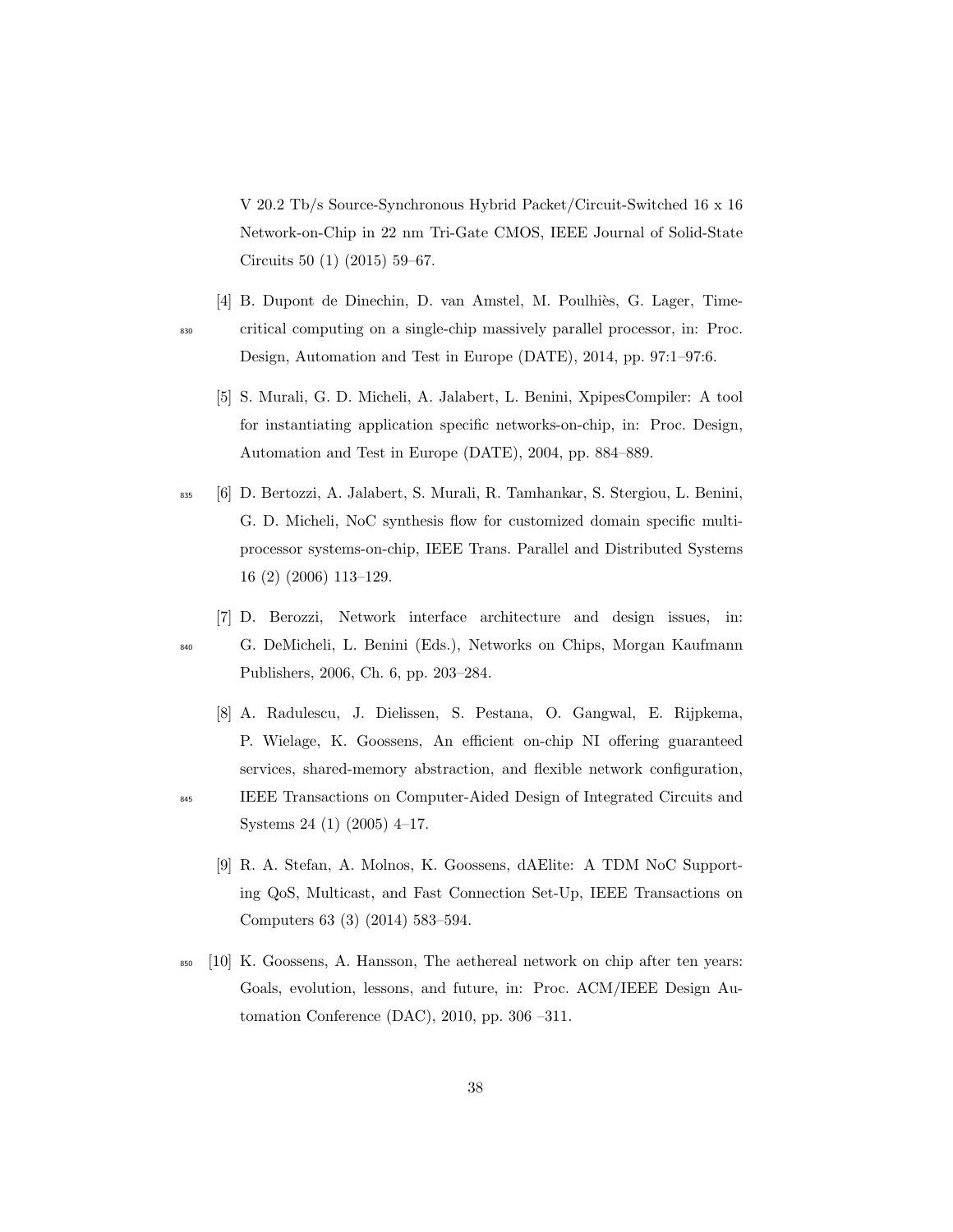- <span id="page-38-1"></span><span id="page-38-0"></span>[11] J. Sparsø, E. Kasapaki, M. Schoeberl, An area-efficient network interface for a TDM-based network-on-chip, in: Proc. Design, Automation and Test <sup>855</sup> in Europe (DATE), 2013, pp. 1044–1047.
	- [12] E. Kasapaki, M. Schoeberl, R. B. Sørensen, C. T. Müller, K. Goossens, J. Sparsø, Argo: A Real-Time Network-on-Chip Architecture with an Efficient GALS Implementation, IEEE Transactions on VLSI Systems 24 (2) (2015) 479–492.
- <span id="page-38-2"></span><sup>860</sup> [13] R. B. Sørensen, L. Pezzarossa, J. Sparsø, An area-efficient TDM NoC supporting reconfiguration for mode changes, in: Proc. of ACM/IEEE International Symposium on Networks-on-Chip (NOCS), 2016, pp. 1–4.
- <span id="page-38-4"></span><span id="page-38-3"></span>[14] T. Bjerregaard, J. Sparsø, A router architecture for connection-oriented service guarantees in the MANGO clockless network-on-chip, in: Proc. <sup>865</sup> Design, Automation and Test in Europe (DATE), 2005, pp. 1226–1231.
	- [15] B. Dupont de Dinechin, Y. Durand, D. van Amstel, A. Ghiti, Guaranteed services of the NoC of a manycore processor, in: Proc. Intl. Workshop on Network on Chip Architectures (NoCArc), ACM, New York, NY, USA, 2014, pp. 11–16.
- <span id="page-38-5"></span><sup>870</sup> [16] R. L. Cruz, A calculus for network delay. I. Network elements in isolation, IEEE Transactions on Information Theory 37 (1) (1991) 114–131.
- <span id="page-38-7"></span><span id="page-38-6"></span>[17] B. Motruk, J. Diemer, R. Buchty, R. Ernst, M. Berekovic, IDAMC: A many-core platform with run-time monitoring for mixed-criticality, in: Proc. IEEE Intl. Symposium on High-Assurance Systems Engineering  $875$  (HASE), 2012, pp. 24–31.
	- [18] J. Diemer, R. Ernst, Back suction: Service guarantees for latency-sensitive on-chip networks, in: ACM/IEEE International Symposium on Networkson-Chip (NOCS), 2010, pp. 155–162.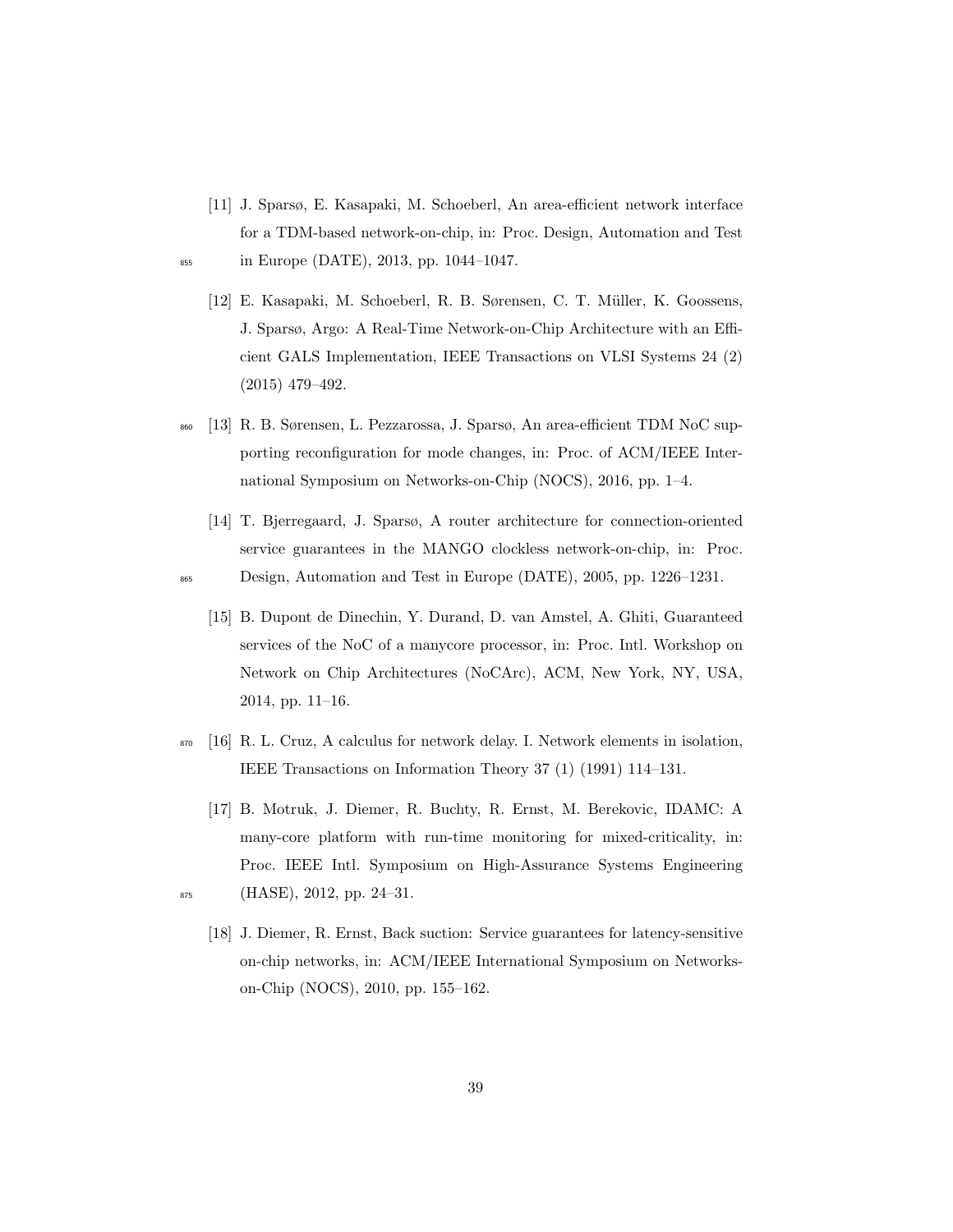<span id="page-39-0"></span>[19] K. Goossens, J. Dielissen, A. Radulescu, AEthereal network on chip: con-

<span id="page-39-1"></span>

- <sup>880</sup> cepts, architectures, and implementations, IEEE Design Test of Computers 22 (5) (2005) 414–421.
	- [20] A. Hansson, M. Coenen, K. Goossens, Undisrupted quality-of-service during reconfiguration of multiple applications in networks on chip, in: Proc. Design, Automation and Test in Europe (DATE), 2009, pp. 954–959.
- <span id="page-39-2"></span><sup>885</sup> [21] S. Murali, M. Coenen, A. Radulescu, K. Goossens, G. D. Micheli, A methodology for mapping multiple use-cases onto networks on chips, in: Proc. Design, Automation and Test in Europe (DATE), 2006, pp. 118–123.
	- [22] Y. Xue, P. Bogdan, Improving NoC performance under spatio-temporal variability by runtime reconfiguration: a general mathematical framework,

- <span id="page-39-3"></span><sup>890</sup> in: Proceedings of the 10th International Symposium on Networks-on-Chip (NOCS), 2016, pp. 1–8.
- <span id="page-39-4"></span>[23] M. Schoeberl, S. Abbaspour, B. Akesson, N. Audsley, R. Capasso, J. Garside, K. Goossens, S. Goossens, S. Hansen, R. Heckmann, S. Hepp, B. Huber, A. Jordan, E. Kasapaki, J. Knoop, Y. Li, D. Prokesch, W. Puffitsch, <sup>895</sup> P. Puschner, A. Rocha, C. Silva, J. Sparsø, A. Tocchi, T-CREST: Time
	- predictable multi-core architecture for embedded systems, Journal of Systems Architecture 61 (9) (2015) 449–471.
	- [24] M. Schoeberl, P. Schleuniger, W. Puffitsch, F. Brandner, C. W. Probst, S. Karlsson, T. Thorn, Towards a time-predictable dual-issue micropro-

- <span id="page-39-5"></span><sup>900</sup> cessor: The Patmos approach, in: First Workshop on Bringing Theory to Practice: Predictability and Performance in Embedded Systems (PPES), 2011, pp. 11–20.
- <span id="page-39-6"></span>[25] J. Garside, N. C. Audsley, Investigating shared memory tree prefetching within multimedia noc architectures, in: Memory Architecture and Organ-<sup>905</sup> isation Workshop, 2013, pp. 1–7.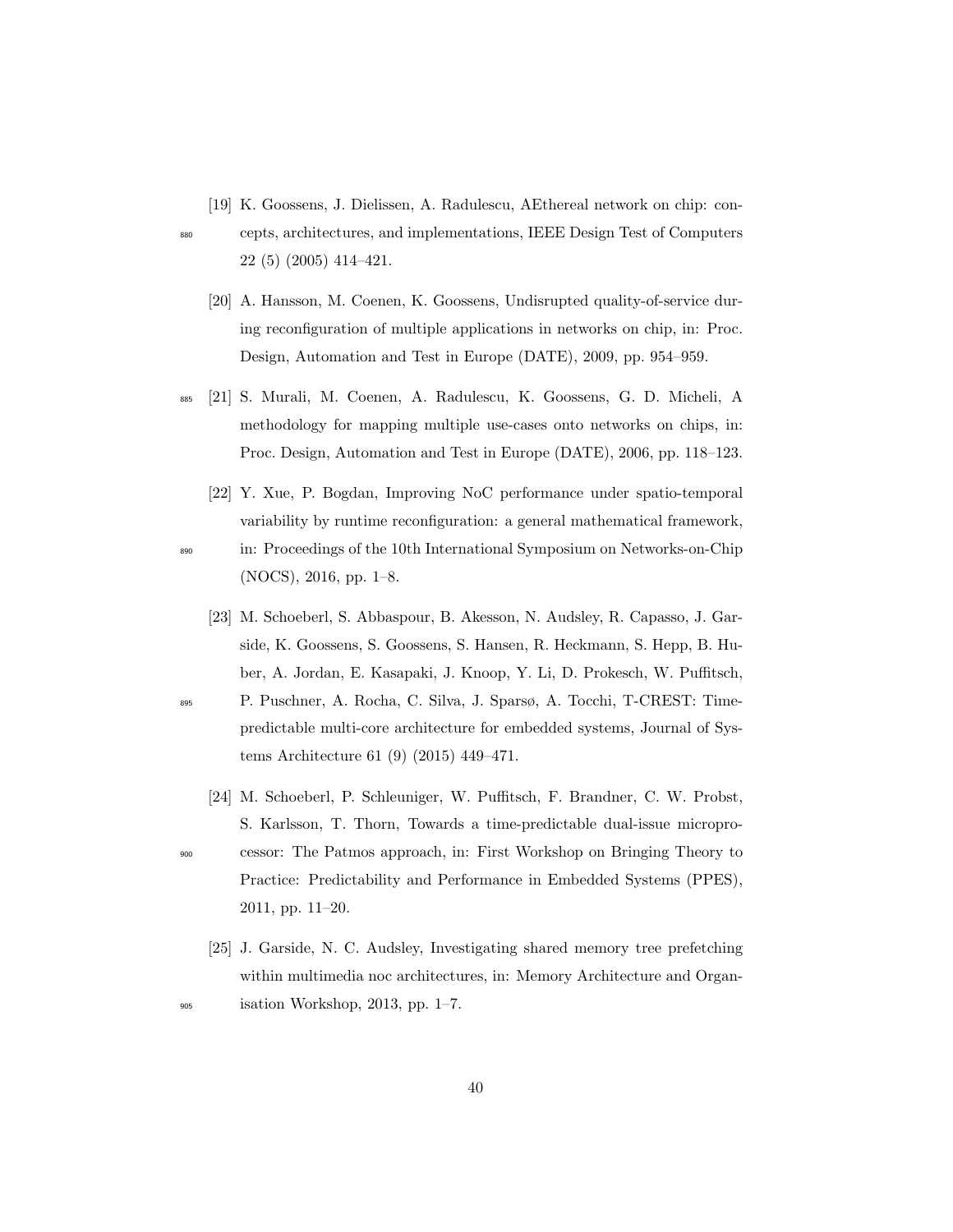- <span id="page-40-0"></span>[26] M. D. Gomony, B. Akesson, K. Goossens, Architecture and optimal configuration of a real-time multi-channel memory controller, in: Proc. Design, Automation Test in Europe Conference Exhibition (DATE), 2013, pp. 1307–1312.
- <span id="page-40-1"></span><sup>910</sup> [27] P. Puschner, D. Prokesch, B. Huber, J. Knoop, S. Hepp, G. Gebhard, The T-CREST approach of compiler and WCET-analysis integration, in: Proc. Workshop on Software Technologies for Future Embedded and Ubiquitious Systems (SEUS), 2013, pp. 33–40.
- <span id="page-40-2"></span>[\[](http://www.absint.de/aiT_WCET.pdf)28] R. Heckmann, C. Ferdinand, [Worst-case execution time prediction by static](http://www.absint.de/aiT_WCET.pdf) <sup>915</sup> [program analysis,](http://www.absint.de/aiT_WCET.pdf) Tech. rep., AbsInt Angewandte Informatik GmbH, [Online, last accessed November 2013].

URL [http://www.absint.de/aiT\\_WCET.pdf](http://www.absint.de/aiT_WCET.pdf)

- <span id="page-40-3"></span>[29] A. Rocha, C. Silva, R. B. Sørensen, J. Sparsø, M. Schoeberl, Avionics applications on a time-predictable chip-multiprocessor, in: Proc. 24th Euromi-
- <span id="page-40-4"></span><sup>920</sup> cro International Conference on Parallel, Distributed, and Network-Based Processing (PDP), IEEE Computer Society, 2016, pp. 777–785.
	- [30] M. Kistler, M. Perrone, F. Petrini, Cell multiprocessor communication network: Built for speed, IEEE Micro 26 (2006) 10–25.
	- [31] A. Hansson, K. Goossens, M. Bekooij, J. Huisken, CoMPSoC: A template
- <span id="page-40-5"></span><sup>925</sup> for composable and predictable multi-processor system on chips, ACM Transactions on Design Automation of Electronic Systems (TODAES) 14 (1) (2009) 2:1–2:24.
	- [32] A. Olofsson, T. Nordström, Z. ul Abdin, Kickstarting high-performance energy-efficient manycore architectures with Epiphany, in: Proc. Asilomar
- <span id="page-40-7"></span><span id="page-40-6"></span><sup>930</sup> Conference on Signals, Systems and Computers, IEEE, 2014, pp. 1719– 1726.
	- [33] R. B. Sørensen, J. Sparsø, M. R. Pedersen, J. Højgaard, A metaheuristic scheduler for time division multiplexed networks-on-chip, in: Proc. IEEE/I-